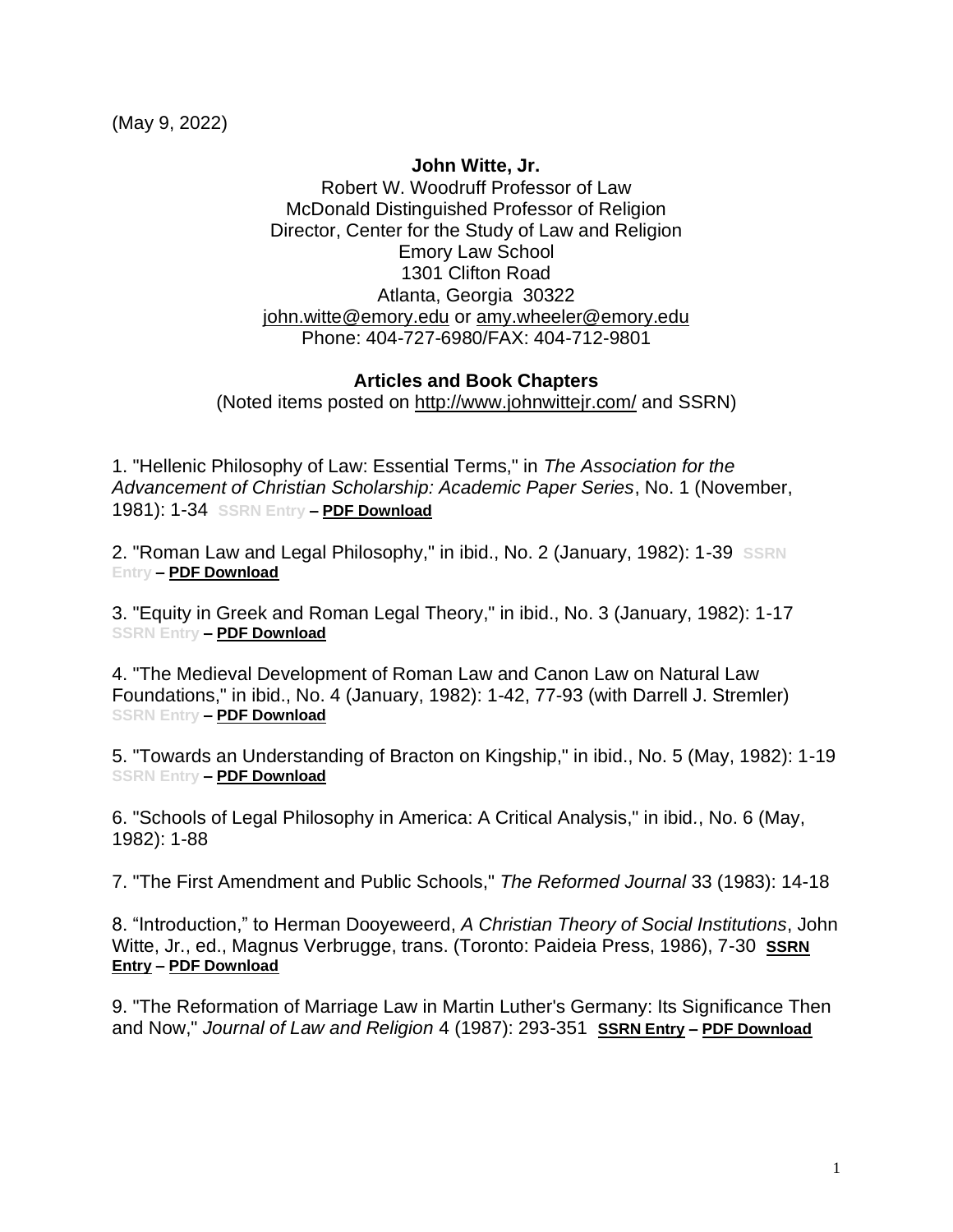10. "Church and State," in Mircea Eliade, ed., *Encyclopedia of Religion* (New York, 1987), vol. 3, 489-505 (with Harold J. Berman)

11. "Blest Be the Ties That Bind: Covenant and Community in Puritan Thought," *Emory Law Journal* 36 (1987): 579-601 **[SSRN Entry](https://papers.ssrn.com/sol3/papers.cfm?abstract_id=1851232) – [PDF Download](https://www.johnwittejr.com/uploads/9/0/1/4/90145433/a11.pdf)**

12. "Introduction," to John Witte, Jr. and Frank S. Alexander, eds., *The Weightier Matters of the Law: Essays on Law and Religion*, (Atlanta, GA: American Academy of Religion Studies in Religion Series, 1988), xiii-xxii **SSRN Entry – [PDF Download](https://www.johnwittejr.com/uploads/5/4/6/6/54662393/a12.pdf)**

13. "The Transformation of Marriage Law in the Protestant Reformation," in ibid., 57-97

14. "The Study of Law and Religion: An Apologia and Agenda," *Ministry and Mission* 14 (Fall, 1988): 4-15 (with Frank S. Alexander) **[SSRN Entry](https://papers.ssrn.com/sol3/papers.cfm?abstract_id=1851219) – [PDF Download](https://www.johnwittejr.com/uploads/9/0/1/4/90145433/a14.pdf)**

15. "The Transformation of Western Legal Philosophy in Lutheran Germany," *Southern California Law Review* 62 (1989): 1573-1660 (with Harold J. Berman) **[SSRN Entry](https://papers.ssrn.com/sol3/papers.cfm?abstract_id=1851133) – [PDF](https://www.johnwittejr.com/uploads/9/0/1/4/90145433/a15.pdf)  [Download](https://www.johnwittejr.com/uploads/9/0/1/4/90145433/a15.pdf)**

16. "How to Govern a City on the Hill: The Early Puritan Contribution to American Constitutionalism," *Emory Law Journal* 39 (1990): 41-64 **[SSRN Entry](https://papers.ssrn.com/sol3/papers.cfm?abstract_id=1851134) – [PDF Download](https://www.johnwittejr.com/uploads/9/0/1/4/90145433/a16.pdf)**

17. "A Vacillating Justice: Religious Liberty in the United States," *The Banner*  (December 16, 1991): 8-10

18. "Tax Exemption of Church Property: Historical Anomaly or Valid Constitutional Practice?" *Southern California Law Review* 64 (1991): 363-415 **[SSRN Entry](https://papers.ssrn.com/sol3/papers.cfm?abstract_id=1851105) – [PDF](https://www.johnwittejr.com/uploads/9/0/1/4/90145433/a18.pdf)  [Download](https://www.johnwittejr.com/uploads/9/0/1/4/90145433/a18.pdf)**

19. "The Theology and Politics of the First Amendment Religion Clauses: A Bicentennial Essay," *Emory Law Journal* 40 (1991): 489-507

20. "From Homer to Hegel: Ideas of Law and Culture in the West," *Michigan Law Review* 89 (1991): 1618-1636 **[SSRN Entry](https://papers.ssrn.com/sol3/papers.cfm?abstract_id=1669584) – [PDF Download](https://www.johnwittejr.com/uploads/9/0/1/4/90145433/a20.pdf)**

21. Review of Derek Davis, *Original Intent: Chief Justice Rehnquist and the Course of American Church-State Relations* (1991), *The Christian Century* 109 (1992): 248-252 **SSRN Entry – [PDF Download](https://www.johnwittejr.com/uploads/9/0/1/4/90145433/a21.pdf)**

22. "Whether Piety or Charity: Classification Issues in the Law Governing Tax Exemption of Churches," in C. Cherry and R. Sherill, eds., *Religion and the Independent Sector in America* (Atlanta: American Academy of Religion Series/Scholars Press, 1992), 135-165 **[SSRN Entry](https://papers.ssrn.com/sol3/papers.cfm?abstract_id=1851246) – [PDF Download](https://www.johnwittejr.com/uploads/5/4/6/6/54662393/a22.pdf)**

23. "The Plight of Canon Law in the Early Dutch Republic," in R.H. Helmholz, ed., *Canon Law in Protestant Lands* (Berlin: Dunker & Humbolt, 1992), 135-164 **[SSRN](https://papers.ssrn.com/sol3/papers.cfm?abstract_id=1851135)  [Entry](https://papers.ssrn.com/sol3/papers.cfm?abstract_id=1851135) – [PDF Download](https://www.johnwittejr.com/uploads/9/0/1/4/90145433/a23.pdf)**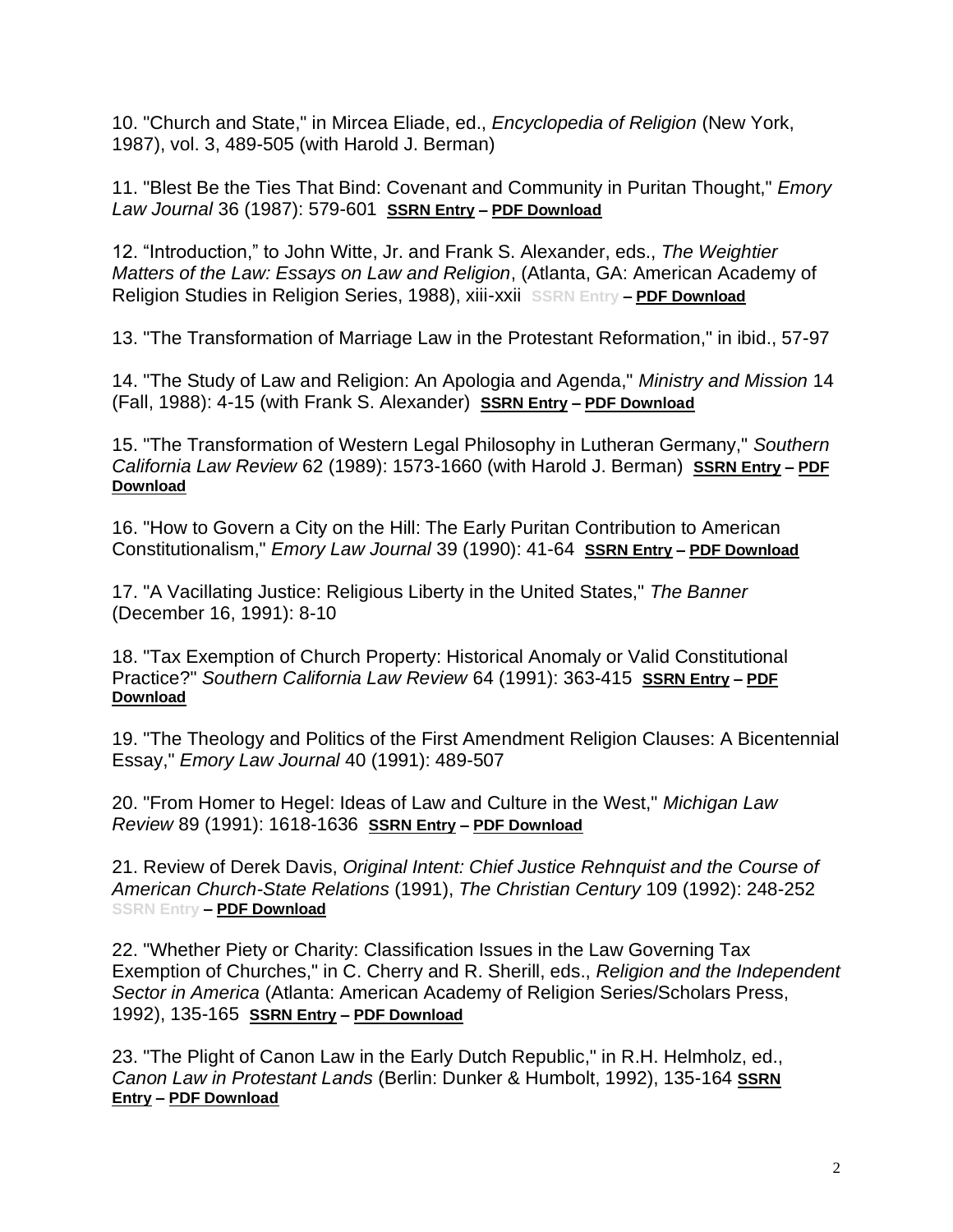24. "Christianity and Democracy: Past Contributions and Future Challenges," *Emory International Law Review* 6 (1992): 55-69 **[SSRN Entry](https://papers.ssrn.com/sol3/papers.cfm?abstract_id=1851123) – [PDF Download](https://www.johnwittejr.com/uploads/9/0/1/4/90145433/a24.pdf)**

24(a). Ibid., reprinted, with some revisions, in N.J.C. van den Bergh, ed., *The Semiotics of Political Transition* (Port Elizabeth: Vista University Press, 1996): 412-421

24(b). Ibid., reprinted in Myroslav Marynovych, ed., *Religious Freedom and Human Rights: Theological Aspects* (Kiev/Moscow, 2000), 40-54 (Ukrainian)

25. "The Integration of Religious Liberty," *Michigan Law Review* 90 (1992): 1363-1383 **[SSRN Entry](https://papers.ssrn.com/sol3/papers.cfm?abstract_id=1669605) – [PDF Download](https://www.johnwittejr.com/uploads/9/0/1/4/90145433/a25.pdf)**

26. "A New Concordance of Discordant Canons: Harold J. Berman on Law and Religion," *Emory Law Journal* 42 (1993): 523-560 **[SSRN Entry](https://papers.ssrn.com/sol3/papers.cfm?abstract_id=1851136) – [PDF Download](https://www.johnwittejr.com/uploads/9/0/1/4/90145433/a26.pdf)**

26(a). Ibid., reprinted, with some revisions, in Howard O. Hunter, ed., *Law in Perspective: The Integrative Jurisprudence of Harold J. Berman (Boulder/San*) Francisco: Westview Press, 1996), 99-136

27. "The Development of Herman Dooyeweerd's Concept of Rights," *South African Law Journal* 110 (1993): 543-562 **[SSRN Entry](https://papers.ssrn.com/sol3/papers.cfm?abstract_id=1851248) – [PDF Download](https://www.johnwittejr.com/uploads/5/4/6/6/54662393/a27.pdf)**

27(a). Ibid., reprinted, with revisions, in Jonathan Chaplin and Paul Marshall, eds., *Political Theory and Christian Vision: Essays in Memory of Bernard J. Zylstra (Lanham,* MD/New York: University Press of America, 1994), 27-56

28. "Introduction," to John Witte, Jr., ed., *Christianity and Democracy in Global Context* (Boulder, CO/San Francisco: Westview Press, 1993), 1-14 **SSRN Entry – [PDF Download](https://www.johnwittejr.com/uploads/9/0/1/4/90145433/a28.pdf)**

29. "Towards an Integration of Law and Religion," in University of Pretoria, *Centre for Human Rights, Occasional Papers,* No. 3 (November, 1993)

29(a) Reprinted, with revisions, in N.J.C. van den Bergh, ed., *The Semiotics of Political Transition* (Port Elizabeth: Vista University Press, 1996), 403-411

30. "The Catholic Origins and Calvinist Orientation of Dutch Reformed Church Law," *Calvin Theological Journal* 28 (1993): 328-351 **[SSRN Entry](https://papers.ssrn.com/sol3/papers.cfm?abstract_id=1669567) – [PDF Download](https://www.johnwittejr.com/uploads/9/0/1/4/90145433/a30.pdf)**

31. "The South African Experiment in Religious Human Rights: What Can Be Learned From the American Experience?" *Tydskrif vir Regswetenskap/Journal of Juridical Science* 18 (1993): 1-32

32. "The Three Uses of the Law: A Protestant Source of the Purposes of Criminal Punishment?" *Journal of Law and Religion* 10 (1994): 433-465 (with Thomas C. Arthur) **[SSRN Entry](https://papers.ssrn.com/sol3/papers.cfm?abstract_id=1851124) – [PDF Download](https://www.johnwittejr.com/uploads/9/0/1/4/90145433/a32.pdf)**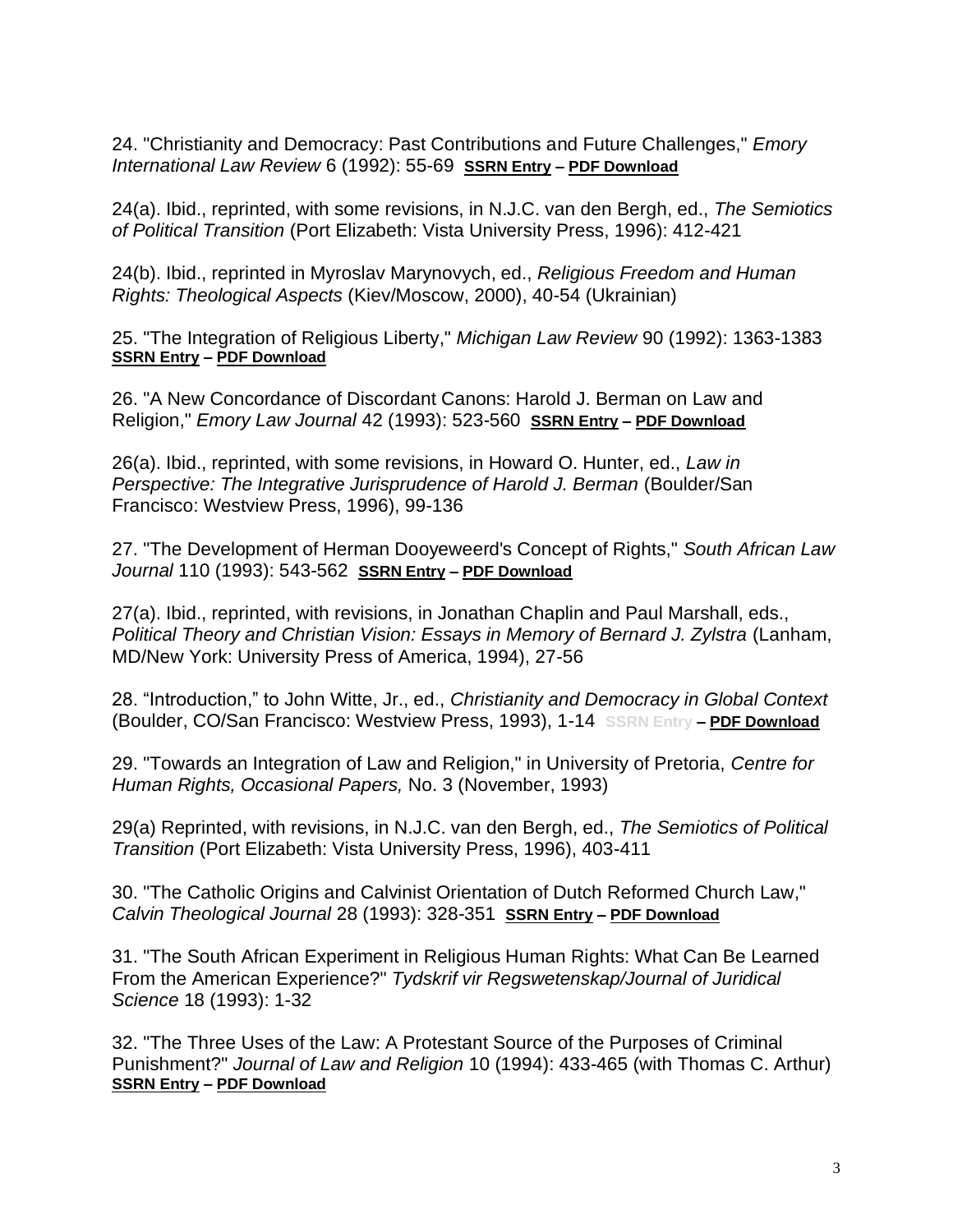32(a). Ibid., reprinted with revisions in Luis Lugo, ed., *Religion in American Public Life* (Knoxville, TN: University of Tennessee Press, 1994), 176-200

33. "The Future of Religious Liberty in Russia: Report of the De Burght Conference on Pending Russian Legislation Restricting Religious Liberty," *Emory International Law Review* 8 (1994): 1-66 (with W. Cole Durham, Jr., Pieter van Dijk, and Lauren B. Homer) **[SSRN Entry](https://papers.ssrn.com/sol3/papers.cfm?abstract_id=1863583) – [PDF Download](https://www.johnwittejr.com/uploads/9/0/1/4/90145433/a33.pdf)**

34. "The Educational Value of Law and Religion," *Occasional Papers Issued by the United Methodist Board of Higher Education and Ministry,* No. 92 (October 1, 1994), 1- 13 **[SSRN Entry](https://papers.ssrn.com/sol3/papers.cfm?abstract_id=3519500) – [PDF Download](https://www.johnwittejr.com/uploads/9/0/1/4/90145433/a34.pdf)**

35. "From Sacrament to Contract: The Legal Transformations of the Western Family," *Criterion* 34 (Autumn, 1995): 1-11 **[SSRN Entry](https://papers.ssrn.com/sol3/papers.cfm?abstract_id=1851242) – [PDF Download](https://www.johnwittejr.com/uploads/9/0/1/4/90145433/a35.pdf)**

36. Review of Daniel J. Meeter, *Meeting Each Other in Doctrine, Liturgy, and Government* (1993), *Calvin Theological Journal* 29 (1995): 632-633

37. Review of Leonard W. Levy, *Blasphemy* (1993), *The Christian Century* 112 (1995): 89-91 **[SSRN Entry](https://papers.ssrn.com/sol3/papers.cfm?abstract_id=1669608) – [PDF Download](https://www.johnwittejr.com/uploads/9/0/1/4/90145433/a37.pdf)**

38. "The American Constitutional Experiment in Religious Human Rights: The Perennial Search for Principles," in Johan D. van der Vyver and John Witte, Jr., eds., *Religious Human Rights in Global Perspective: Legal Perspectives* (Dordrecht/London/Boston: Martinus Nijhoff, 1996), 499-559 (with M. Christian Green)

39. "Introduction," to John Witte, Jr. and Johan D. van der Vyver, eds., *Religious Human Rights in Global Perspective: Religious Perspectives* (Dordrecht/London/Boston: Martinus Nijhoff Publishers, 1996), xvii-xxxv **[SSRN Entry](https://papers.ssrn.com/sol3/papers.cfm?abstract_id=3519497) – [PDF Download](https://www.johnwittejr.com/uploads/9/0/1/4/90145433/a39.pdf)**

40. "Reformation," in Seymour M. Lipset et al., eds., *Encyclopedia of Democracy* (Washington, DC: Congressional Quarterly Books, 1996), vol. 3, 1044-1046

41. "The Civic Seminary: The Sources of Modern Public Education in the Lutheran Reformation of Germany," *Journal of Law and Religion* 12 (1995-1996): 173-223 **[SSRN](https://papers.ssrn.com/sol3/papers.cfm?abstract_id=1851126)  [Entry](https://papers.ssrn.com/sol3/papers.cfm?abstract_id=1851126) – [PDF Download](https://www.johnwittejr.com/uploads/9/0/1/4/90145433/a41.pdf)**

42. "Introductory Remarks: The State of Religious Human Rights in the World Today -- A Conference Report with Book Excerpts," *Emory International Law Review* 10 (1996): 52-62 **[SSRN Entry](https://papers.ssrn.com/sol3/papers.cfm?abstract_id=3519494) – [PDF Download](https://www.johnwittejr.com/uploads/9/0/1/4/90145433/a42.pdf)**

42(a). Ibid., translated as "Les Droits de l'homme et la liberté religieuse dans le monde," *Conscience et liberté* 51 (Spring, 1996): 18-27

42(b). Ibid., translated as "I Diritto dell'uomo e la liberta religiosa nel mondo," *Coscienza e Liberta* 27 (Spring 1996): 47-58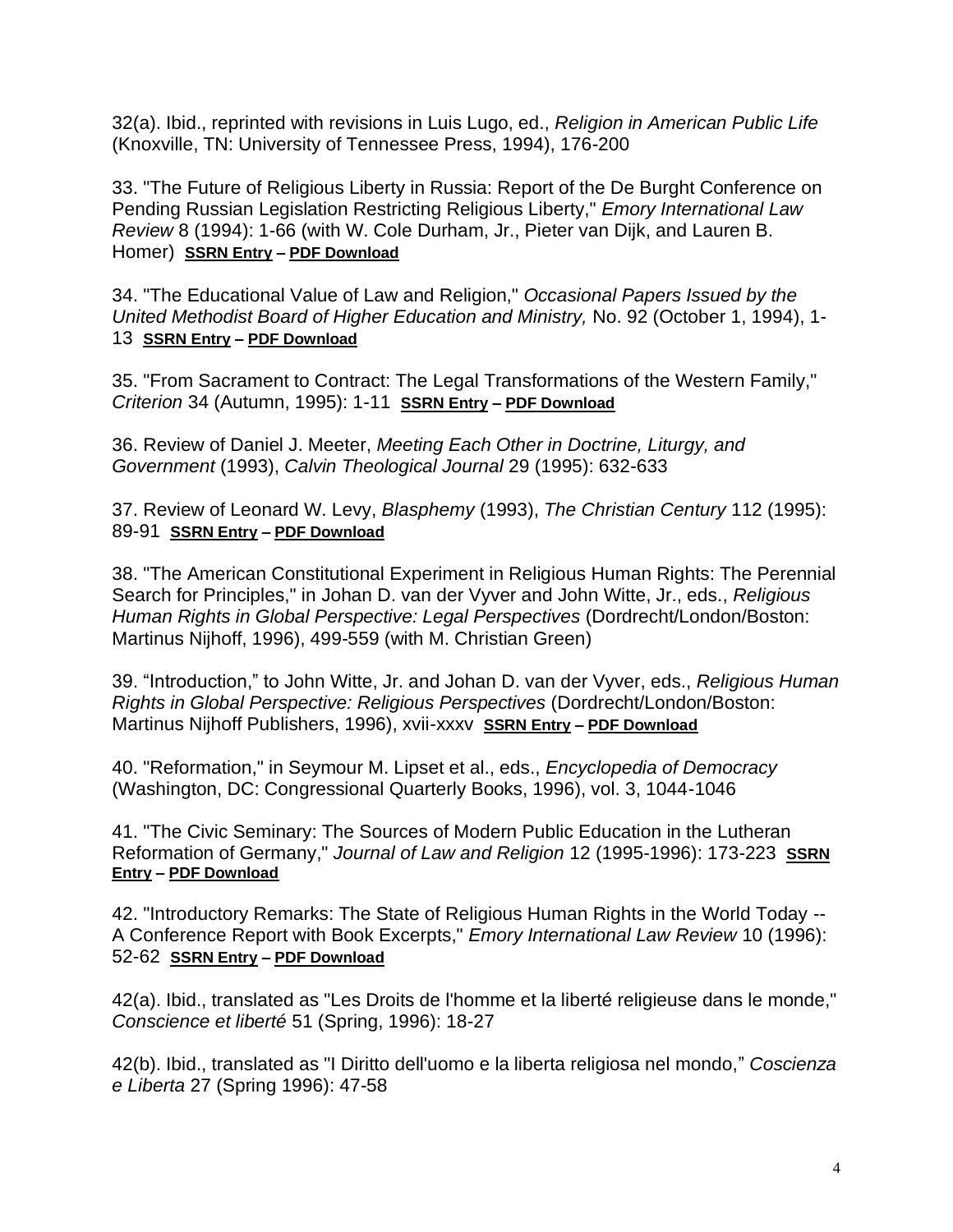42(c). Ibid., translated as "Religiöse Menschenrechte heute," *Gewissen und Freiheit* 46/47 (1996): 24-35

43. "Judiciary," in Paul Barry Clarke and Andrew Linzey, eds., *Dictionary of Ethics, Theology and Society* (London: Routledge, 1996), 499-501

44. "Law," in ibid., 513-517

45. "The Essential Rights and Liberties of Religion in the American Constitutional Experiment," *Notre Dame Law Review* 71 (1996): 371-445 **[SSRN Entry](https://papers.ssrn.com/sol3/papers.cfm?abstract_id=1851234) – [PDF Download](https://www.johnwittejr.com/uploads/9/0/1/4/90145433/a45.pdf)**

45(a). Ibid., reprinted in part in Alan Brownstein, ed., *The First Amendment -- The Establishment of Religion Clause: Its Constitutional History and the Contemporary Debate* (Amherst, NY: Prometheus Books, 2008), 104-117

46. Review of Jesse Choper, *Securing Religious Liberty: Principles for Judicial Interpretation of the Religion Clauses* (1995), *The Christian Century* 113 (1996): 521- 522 **[SSRN Entry](https://papers.ssrn.com/sol3/papers.cfm?abstract_id=3519491) – [PDF Download](https://www.johnwittejr.com/uploads/9/0/1/4/90145433/a46.pdf)**

47. "The Church's Legal Challenges in the Twenty-First Century," in Andrew R. Cecil, ed., *The Moral Challenges of the Twenty First Century* (Austin/Dallas: University of Texas Press, 1996), 107-143 **[SSRN Entry](https://papers.ssrn.com/sol3/papers.cfm?abstract_id=1851235) – [PDF Download](https://www.johnwittejr.com/uploads/9/0/1/4/90145433/a47.pdf)**

48. "Law, Religion, and Human Rights," *Columbia Human Rights Law Review* 28 (1996): 1-31 **[SSRN Entry](https://papers.ssrn.com/sol3/papers.cfm?abstract_id=1851137) – [PDF Download](https://www.johnwittejr.com/uploads/9/0/1/4/90145433/a48.pdf)**

48a. Ibid, excerpted in L'ubomir Martin Ondrášek and Ivan Mod'oroši, eds., *Church and Society: Towards Responsible Engagement / Cirkev a Spoločnost: Smerom k Zodpovednej Angažavanosti* (Ruzomberok, Slovakia: Verbum, 2015), 331-345, in Slovak as "Zákon, nábožensto a l'udské práva: Príklady z krest'anstva," in ibid., 150- 165

49. "Consulting a Living Tradition: The Christian Heritage of Marriage and Family," *The Christian Century* 113 (November 13, 1996): 1108-1111

50. "The Costs and Benefits of a Christian Coalition: A Response to Ralph Reed," *Ethics at Emory* 1(1) (1996): 41-43 **[SSRN Entry](https://papers.ssrn.com/sol3/papers.cfm?abstract_id=1851233) – [PDF Download](https://www.johnwittejr.com/uploads/9/0/1/4/90145433/a50.pdf)**

51. "Moderate Religious Liberty in the Theology of John Calvin," in Noel B. Reynolds and W. Cole Durham, Jr., eds., *Religious Liberty and Western Thought* (Atlanta, GA: Scholars Press, 1996), 83-122

51(a). Ibid., reprinted, with revisions, in *Calvin Theological Journal* 31 (1996): 359-403 **[SSRN Entry](https://papers.ssrn.com/sol3/papers.cfm?abstract_id=1669582) – [PDF Download](https://www.johnwittejr.com/uploads/9/0/1/4/90145433/a51a.pdf)**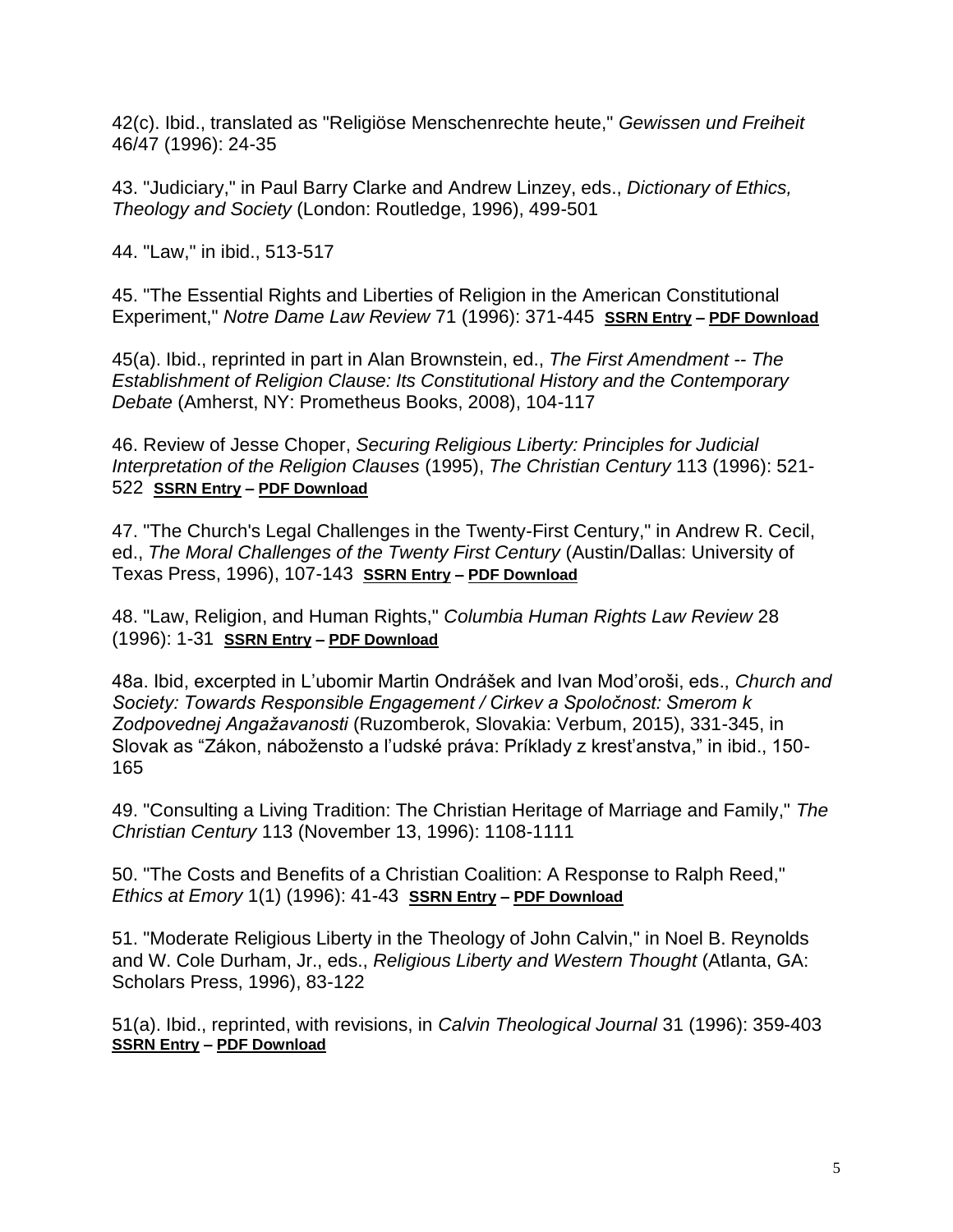51(b). Ibid., translated as "Moderate Religionsfreiheit in der Theologie Johannes Calvins," *Zeitschrift der Savigny-Stiftung (Kanonisches Abteilung)* 114 (Spring, 1997): 401-448 **[SSRN Entry](https://papers.ssrn.com/sol3/papers.cfm?abstract_id=3549969) – [PDF Download](https://www.johnwittejr.com/uploads/9/0/1/4/90145433/a51b.pdf)**

52. "Dreptul, religia si pacea lumii," *Altera* 2(4) (1996): 50-69 (Romanian)

53. "Law, Religion, and Human Rights in the World Democratic Revolution," *Israel Yearbook of Human Rights* 26 (1997): 87-115

54. "Liberté, de religion et confessionnalite: Les projets de revision de la loi de 1990 de la Republique de Russie," *Praxis juridique et religion* 14 (1997): 3-81 (with W. Cole Durham, Jr. and Marie Zimmermann)

55. "Introduction -- Soul Wars: The Problem and Promise of Proselytism in Russia," *Emory International Law Review* 12 (1998): 1-42 **[SSRN Entry](https://papers.ssrn.com/sol3/papers.cfm?abstract_id=1797809) – [PDF Download](https://www.johnwittejr.com/uploads/9/0/1/4/90145433/a55.pdf)**

55(a). Ibid., revised and reprinted as "Introduction," to John Witte, Jr. and Michael Bourdeaux, eds., *Proselytism and Orthodoxy in Russia: The New War for Souls* (Maryknoll, NY: Orbis Books, 1999), 1-27 **[SSRN Entry](https://papers.ssrn.com/sol3/papers.cfm?abstract_id=3519488) – [PDF Download](https://www.johnwittejr.com/uploads/9/0/1/4/90145433/a55a.pdf)**

56. "God's Joust, God's Justice," *Calvin Spark* 44 (Spring, 1998): 38

57. "Droit," in Jean-Yves LaCoste, ed., *Dictionnaire critique de theologie* (Paris: Presses Universitaires de France, 1998), 349-352

58. "Introduction," to Michael J. Broyde and John Witte, Jr., eds., *Human Rights in Judaism: Cultural, Religious and Political Perspectives* (New York: Jason Aronson Publishers, 1998), ix-xxii

59. "Families in Medieval Christianity and the Reformation," in Herbert Anderson, et al., eds., *The Family Handbook* (Louisville, KY: Westminster John Knox Press, 1998), 291- 294

60. "Family: A Secular Legal Perspective," in ibid*.,* 31-33

61. "Between Sacrament and Contract: Marriage as Covenant in John Calvin's Geneva," *Calvin Theological Journal* 32 (1998): 9-75 **[SSRN Entry](https://papers.ssrn.com/sol3/papers.cfm?abstract_id=1669614) – [PDF Download](https://www.johnwittejr.com/uploads/9/0/1/4/90145433/a61.pdf)**

61(a). Ibid., translated as "Zwischen Sakrament und Vertrag: Ehe als Bund im Genf Johannes Calvins," *Zeitschrift der Savigny-Stiftung (Kanonisches Abteilung)* 115 (1998): 386-469 **[SSRN Entry](https://papers.ssrn.com/sol3/papers.cfm?abstract_id=3549971) – [PDF Download](https://www.johnwittejr.com/uploads/9/0/1/4/90145433/a61a.pdf)**

62. Contributor to "Roundtable Discussion of International Human Rights Standards in the United States: The Case of Religion and Belief," *Emory International Law Review* 12 (1998): 973-1020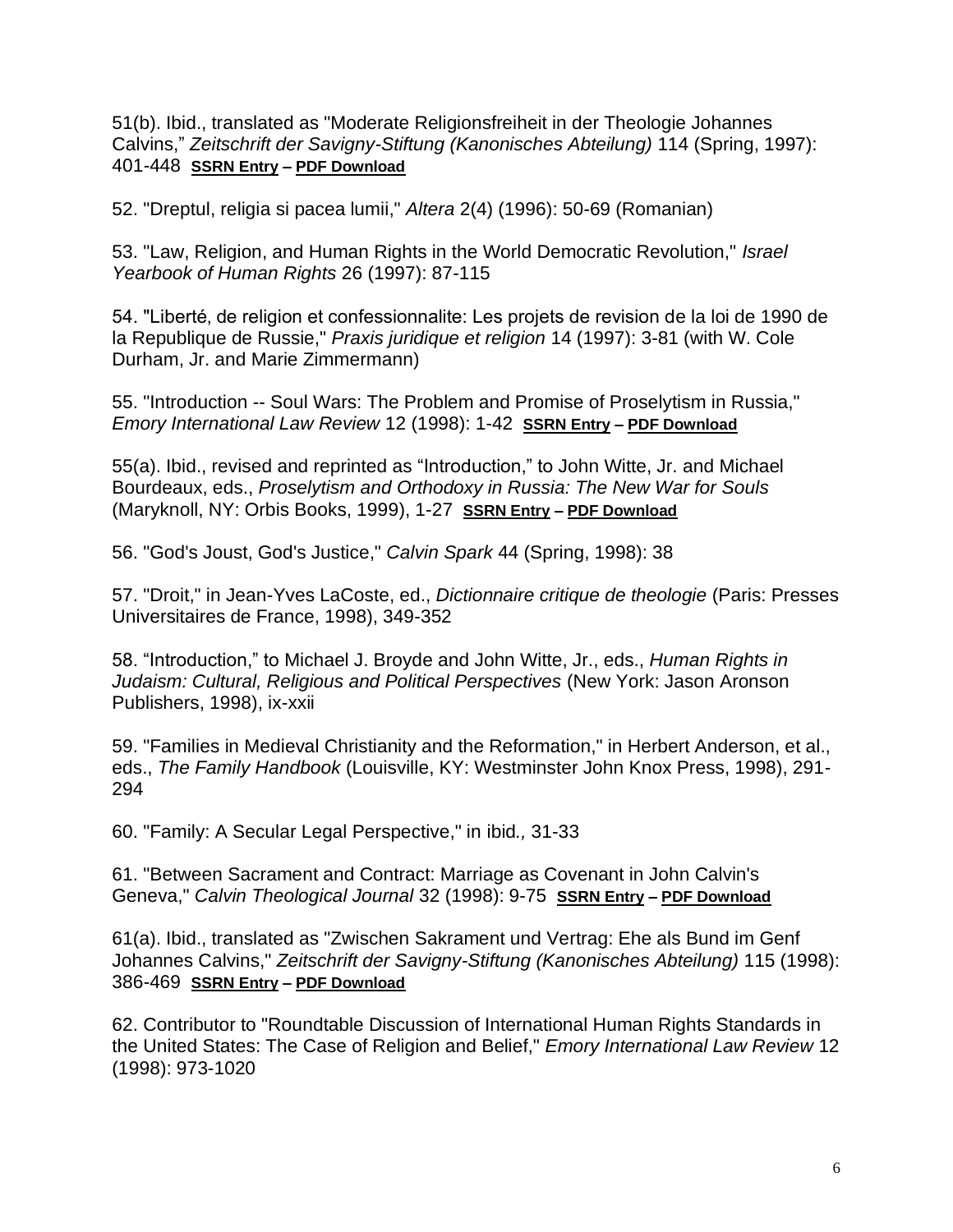62(a). Excerpted in "Bürgerrecht und Religion III. Nordamerika," *Die Religion in Geschichte und Gegenwart*, 4. Aufl. (Tübingen: J.C.B. Mohr, 1998; repr. 2007) **[SSRN](https://papers.ssrn.com/sol3/papers.cfm?abstract_id=3549977)  [Entry](https://papers.ssrn.com/sol3/papers.cfm?abstract_id=3549977) – [PDF Download](https://www.johnwittejr.com/uploads/9/0/1/4/90145433/a62a.pdf)**

63. "Religion and Human Rights: A Historical Protestant Perspective," *Annual of the American Society of Christian Ethics* 26 (1998): 257-262 **[SSRN Entry](https://papers.ssrn.com/sol3/papers.cfm?abstract_id=1797855) – [PDF Download](https://www.johnwittejr.com/uploads/9/0/1/4/90145433/a63.pdf)**

64. "God's Joust, God's Justice: Law and Religion in Western History," *SMSU Journal of Public Affairs* 2 (1998): 83-90

65. "Oracle of Religious Liberty -- Review of John T. Noonan, Jr., *The Lustre of the Country: The American Experience of Religious Freedom* (1998)," *Green Bag* 3, 2d ser. (1999): 327-332 **[SSRN Entry](https://papers.ssrn.com/sol3/papers.cfm?abstract_id=3519483) – [PDF Download](https://www.johnwittejr.com/uploads/9/0/1/4/90145433/a65.pdf)**

66. "Foreword," to John E. Coons and Patrick Brennan, *By Nature Equal? The Anatomy of a Western Insight* (Princeton: Princeton University Press, 1999), xvii-xxiv **[SSRN](https://papers.ssrn.com/sol3/papers.cfm?abstract_id=1851236)  [Entry](https://papers.ssrn.com/sol3/papers.cfm?abstract_id=1851236) – [PDF Download](https://www.johnwittejr.com/uploads/9/0/1/4/90145433/a66.pdf)**

67. "'A Most Mild and Equitable Establishment of Religion': John Adams and the 1780 Massachusetts Constitution," *Journal of Church and State* 41 (1999): 213-252 **[SSRN](https://papers.ssrn.com/sol3/papers.cfm?abstract_id=1797864)  [Entry](https://papers.ssrn.com/sol3/papers.cfm?abstract_id=1797864) – [PDF Download](https://www.johnwittejr.com/uploads/9/0/1/4/90145433/a67.pdf)**

67(a). Ibid., reprinted, with revisions, in James H. Hutson, ed., *Religion and the New Republic: Faith in the Founding of America* (Lanham/New York/Oxford: Rowman & Littlefield, 2000), 1-40

67(b). Ibid., reprinted with further revisions, as "One Public Religion, Many Private Religions: John Adams and the 1780 Massachusetts Constitution," in Daniel L. Dreisbach, Mark D. Hall, and Jeffery R. Morrison, eds., *The Founders on God and Government* (Lanham, MD: Rowman & Littlefield, 2004), 23-52 **[SSRN Entry](https://papers.ssrn.com/sol3/papers.cfm?abstract_id=753566) – [PDF](https://www.johnwittejr.com/uploads/9/0/1/4/90145433/a67b.pdf)  [Download](https://www.johnwittejr.com/uploads/9/0/1/4/90145433/a67b.pdf)**

68. "In the Steps of Gratian: Writing the History of Canon Law in the 1990s," *Emory Law Journal* 48 (1999): 647-688 (with Charles J. Reid, Jr.) **[SSRN Entry](https://papers.ssrn.com/sol3/papers.cfm?abstract_id=1851163) – [PDF Download](https://www.johnwittejr.com/uploads/9/0/1/4/90145433/a68.pdf)**

68(a). Ibid., excerpted as Review of R.H. Helmholz, *The Spirit of the Classical Canon Law* (1996), *Journal of Law and Religion* 16 (2001): 367-370 **[SSRN Entry](https://papers.ssrn.com/sol3/papers.cfm?abstract_id=1851144) – [PDF Download](https://www.johnwittejr.com/uploads/9/0/1/4/90145433/a68a.pdf)**

69. "Anglican Marriage Law in the Making: Becon, Bullinger, and Bucer," in Calvin Pater and Rodney Petersen, eds., *The Contentious Triangle: Church, State, and University -- A Festschrift in Honor of Professor George Huntston Williams* (Kirksville, MO: Thomas Jefferson University Press, 1999), 241-259 **[SSRN Entry](https://papers.ssrn.com/sol3/papers.cfm?abstract_id=1863585) – [PDF Download](https://www.johnwittejr.com/uploads/9/0/1/4/90145433/a69.pdf)**

70. "The Biology and Biography of Liberty: Abraham Kuyper and the American Experiment," in *Koers* 64(2/3) (1999): 173-195 [Festschrift Issue for Johan D. van der Vyver]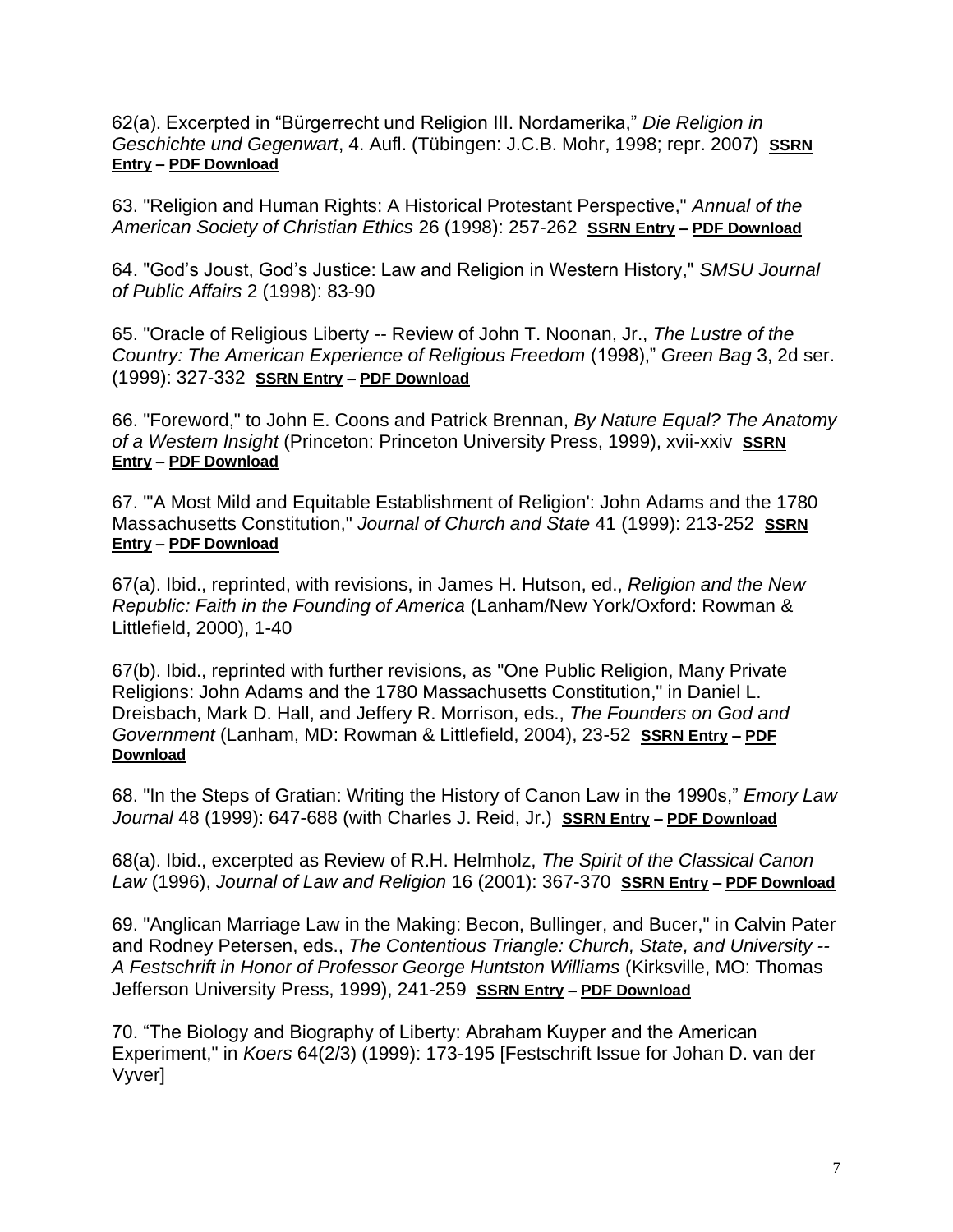70(a). Ibid., reprinted in abridged form in Luis Lugo, ed., *Religion, Pluralism, and Public Life: Abraham Kuyper's Legacy for the Twenty-First Century* (Grand Rapids, MI: Wm. B. Eerdmans, 2000), 243-262 **[SSRN Entry](https://papers.ssrn.com/sol3/papers.cfm?abstract_id=1851240) – [PDF Download](https://www.johnwittejr.com/uploads/9/0/1/4/90145433/a70a.pdf)**

71. "God's Joust, God's Justice: The Revelations of Legal History," *Princeton Theological Seminary Bulletin* 20 (1999): 295-313 **[SSRN Entry](https://papers.ssrn.com/sol3/papers.cfm?abstract_id=1863604) – [PDF Download](https://www.johnwittejr.com/uploads/9/0/1/4/90145433/a71.pdf)**

72. "Review of Gϋnther Haas, *The Concept of Equity in Calvin's Ethics* (1997)," *Studies in Christian Ethics* 12 (1999): 107-110 **[SSRN Entry](https://papers.ssrn.com/sol3/papers.cfm?abstract_id=1851241) – [PDF Download](https://www.johnwittejr.com/uploads/9/0/1/4/90145433/a72.pdf)**

73. "Introduction," to "Symposium: Pluralism, Proselytism, and Nationalism in Eastern Europe," *Journal of Ecumenical Studies* 36 (Winter/Spring 1999): 1-6 **SSRN Entry – [PDF](https://www.johnwittejr.com/uploads/9/0/1/4/90145433/a73.pdf)  [Download](https://www.johnwittejr.com/uploads/9/0/1/4/90145433/a73.pdf)**

74. "Preface," to John Witte, Jr. and Richard C. Martin, eds., *Sharing the Book: Religious Perspectives on the Rights and Wrongs of Proselytism* (Maryknoll, NY: Orbis Books, 1999), xi-xviii **SSRN Entry – [PDF Download](https://www.johnwittejr.com/uploads/9/0/1/4/90145433/a74.pdf)**

75. "An Apt and Cheerful Conversation on Marriage," in R. Bruce Douglass and Josh Mitchell, eds., *A Nation Under God? Essays on the Fate of Religion in American Public Life* (Lanham, MD: Rowman & Littlefield Publishing Co., 2000), 91-110 **[SSRN Entry](https://papers.ssrn.com/sol3/papers.cfm?abstract_id=755105) – [PDF](https://www.johnwittejr.com/uploads/9/0/1/4/90145433/a75.pdf)  [Download](https://www.johnwittejr.com/uploads/9/0/1/4/90145433/a75.pdf)**

75(a). Ibid., reprinted in Occasional Paper Series, New College, The University of Edinburgh (2001)

75(b). Ibid., reprinted in expanded form in Emory University Distinguished Faculty Lecture Series (2001)

75(c). Ibid, reprinted as "Retrieving and Reconstructing Law, Religion, and Marriage in the Western Tradition," in Steven M. Tipton and John Witte, Jr., eds*., Family Transformed: Religion, Values, and Family Life in Interdisciplinary Perspective*  (Washington, DC: Georgetown University Press, 2005), 244-269

75(d). Ibid., revised as "Marriage in International Perspective," in K. Padmaja, ed., *The Law of Marriage* (New Delhi: Amicus Books, 2007), 65-95

76. Review of Adrian Thatcher, *Marriage after Modernity* (1998), *Theology Today* 57 (October, 2000): 417-420 **[SSRN Entry](https://papers.ssrn.com/sol3/papers.cfm?abstract_id=1851127) – [PDF Download](https://www.johnwittejr.com/uploads/9/0/1/4/90145433/a76.pdf)**

77. "Soul Wars," in Max L. Stackhouse, et al., eds., *The Local Church in a Global Era* (Grand Rapids/Cambridge: Wm. B. Eerdmans, 2000), 182-192

78. "Preface," to "Symposium: The Problem of Proselytism in Southern Africa," *Emory International Law Review* 14(2) (2000): ix-xv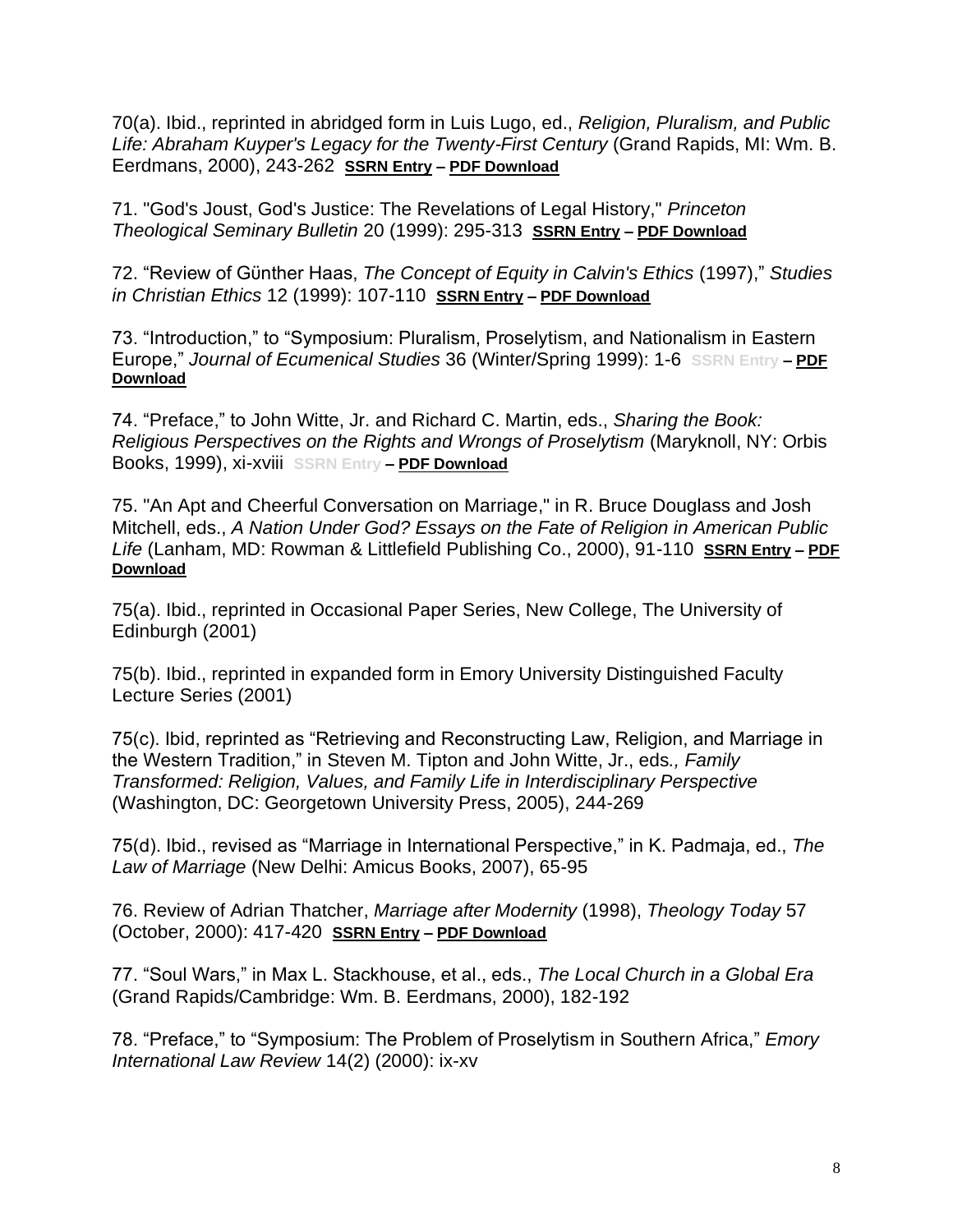79. "Human Rights and the Right to Proselytize: Inherent Contradictions?" *American Society of International Law Proceedings* 94 (2000): 181-183

80. "Canon Law in Lutheran Germany: A Surprising Case of Legal Transplantation," in Michael Hoeflich, ed., *Lex et Romanitas: Essays for Alan Watson* (Berkeley, CA: University of California Press-Robbins Collection, 2000), 181-224 **[SSRN Entry](https://papers.ssrn.com/sol3/papers.cfm?abstract_id=1863603) – [PDF](https://www.johnwittejr.com/uploads/9/0/1/4/90145433/a80.pdf)  [Download](https://www.johnwittejr.com/uploads/9/0/1/4/90145433/a80.pdf)**

81. "A Primer on the Rights and Wrongs of Proselytism," *Fides et Libertas 2000: The Journal of the International Religious Liberty Association* (2000): 12-17

81(a). Ibid., reprinted in expanded form in *Cumberland Law Review* 31 (2001): 619-630 **[SSRN Entry](https://papers.ssrn.com/sol3/papers.cfm?abstract_id=1851125) – [PDF Download](https://www.johnwittejr.com/uploads/9/0/1/4/90145433/a81.pdf)**

81(b). Ibid., updated in "Soul Wars: New Battles, New Norms," *Faith and International Affairs* 5 (2007): 13-23

82. "A Dickensian Era of Religious Rights: An Update on *Religious Human Rights in Global Perspective*," *William & Mary Law Review* 42 (2001): 707-770 **[SSRN Entry](https://papers.ssrn.com/sol3/papers.cfm?abstract_id=1797861) – [PDF](https://www.johnwittejr.com/uploads/9/0/1/4/90145433/a82a.pdf)  [Download](https://www.johnwittejr.com/uploads/9/0/1/4/90145433/a82a.pdf)**

82(a). Ibid., reprinted in Emmanuel Clapsis, ed., *Violence and Christian Spirituality: An Ecumenical Conversation* (Geneva: WCC Publications, 2007), 171-211.

83. "Family," in Erwin Fahlbusch, ed., *The Encyclopedia of Christianity* (Grand Rapids/Cambridge/Leiden/Boston: Wm. B. Eerdmans Publishing Co. and E.J. Brill, 2001), vol. 2, 285-289 **[SSRN Entry](https://papers.ssrn.com/sol3/papers.cfm?abstract_id=3519471) – [PDF Download](https://www.johnwittejr.com/uploads/9/0/1/4/90145433/a83.pdf)**

84. "The Spirit of the Laws, The Law of the Spirits," in Max L. Stackhouse and Don S. Browning, eds., *God and Globalization: The Spirit and the Modern Authorities* (Harrisburg, PA: Trinity Press International, 2001), 76-106

85. "The Goods and Goals of Marriage," *Notre Dame Law Review* 76 (2001): 1019-1071 **[SSRN Entry](https://papers.ssrn.com/sol3/papers.cfm?abstract_id=1851141) – [PDF Download](https://www.johnwittejr.com/uploads/9/0/1/4/90145433/a85.pdf)**

85(a). Ibid, reprinted as "The Goods and Goals of Marriage: The Health Paradigm in Historical Perspective," in John Wall, Don Browning, William J. Doherty, and Stephen Post, eds., *Marriage, Health and the Professions* (Grand Rapids, MI: Wm. B. Eerdmans Publishing Co., 2002), 49-89

86. "God's Joust, God's Justice: An Illustration from the History of Marriage Law," in Michael W. McConnell, Robert F. Cochran, Jr., and Angela C. Carmella, eds., *Christian Perspectives on Legal Thought* (New Haven, CT: Yale University Press, 2001), 406-425

86(a). Ibid., excerpted as "Confessions of a Christian Historian," *First Things* 139 (Jan. 2004): 16-17 **[SSRN Entry](https://papers.ssrn.com/sol3/papers.cfm?abstract_id=3519468) – [PDF Download](https://www.johnwittejr.com/uploads/9/0/1/4/90145433/a86a.pdf)**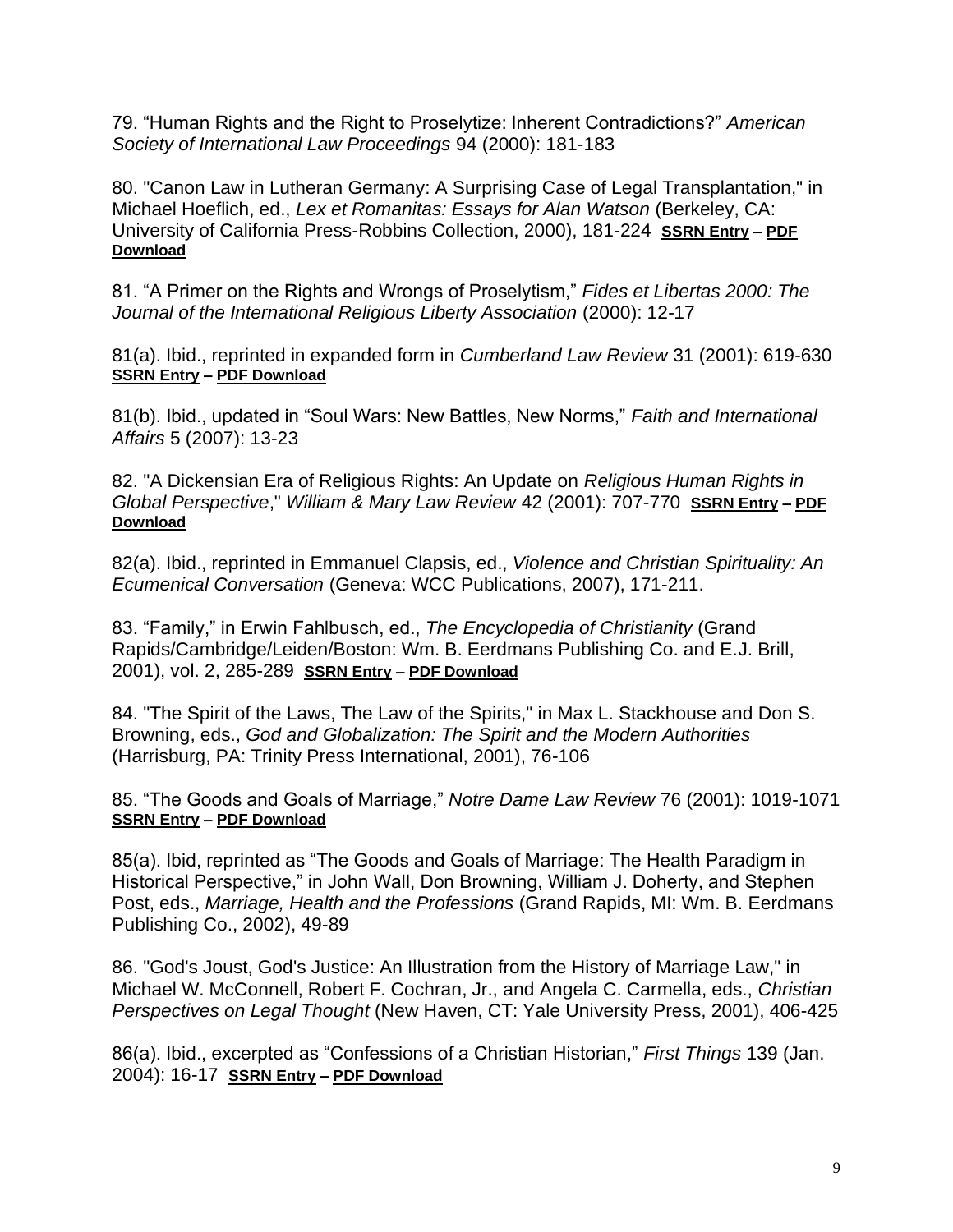87. "Freedom of a Christian: The Lutheran Reformation as Revolution," *Journal of the Historical Society* 2 (Summer, 2001): 109-121 **[SSRN Entry](https://papers.ssrn.com/sol3/papers.cfm?abstract_id=1851143) – [PDF Download](https://www.johnwittejr.com/uploads/9/0/1/4/90145433/a87.pdf)**

88. Review of Daniel L. Dreisbach, *Religion and Politics in the Early Republic: Jasper Adams and the Church-State Debate* (1997), *Journal of Law and Religion* 16 (2001): 565-568 **[SSRN Entry](https://papers.ssrn.com/sol3/papers.cfm?abstract_id=1851145) – [PDF Download](https://www.johnwittejr.com/uploads/9/0/1/4/90145433/a88.pdf)**

89. "Looking Back/Where are we Going," in Katherine Anderson, et al., eds., *Marriage: Just a Piece of Paper?* (Grand Rapids, MI: Wm. B. Eerdmans Publishing Co., 2002), 230-241, 410

90. "'A Page of History Is Worth a Volume of Logic': Charting the Legal Pilgrimage of Public Religion in America," in Edith Blumhofer, ed., *Religion, Politics, and the American Experience: Reflections on Religion and American Public Life* (Tuscaloosa and London: University of Alabama Press, 2002), 44-61

90(a) Excerpted as "Opinion: Faith and Politics Step Out," *Globe and Mail* (August 28, 2003) **[SSRN Entry](https://papers.ssrn.com/sol3/papers.cfm?abstract_id=3519464) – [PDF Download](https://www.johnwittejr.com/uploads/9/0/1/4/90145433/a90a.pdf)**

90(b) Excerpted as "Publick Religion: Adams v. Jefferson," *First Things* 141 (March, 2004): 29-34 **[SSRN Entry](https://papers.ssrn.com/sol3/papers.cfm?abstract_id=3519462) – [PDF Download](https://www.johnwittejr.com/uploads/9/0/1/4/90145433/a90b.pdf)**

91. "An Evangelical Commonwealth: Johannes Eisermann on Law and the Common Good," in David M. Whitford, ed., *Caritas et Reformatio: Essays in Honor of Carter Lindberg* (St. Louis, MO: Concordia Publishing House, 2002), 73-87 **[SSRN Entry](https://papers.ssrn.com/sol3/papers.cfm?abstract_id=1863586) – [PDF](https://www.johnwittejr.com/uploads/9/0/1/4/90145433/a91.pdf)  [Download](https://www.johnwittejr.com/uploads/9/0/1/4/90145433/a91.pdf)**

92. "The Meanings of Marriage," *First Things* 126 (October, 2002): 30-41 **[SSRN Entry](https://papers.ssrn.com/sol3/papers.cfm?abstract_id=1797853) – [PDF Download](https://www.johnwittejr.com/uploads/9/0/1/4/90145433/a92.pdf)**

93. "Protestantism, Law and Legal Thought," in A.E. McGrath and D.C. Marks, eds., *The Blackwell Companion to Protestantism* (Oxford: Blackwell Publishing, 2002), 298- 305 **[SSRN Entry](https://papers.ssrn.com/sol3/papers.cfm?abstract_id=1863588)** – **[PDF Download](https://www.johnwittejr.com/uploads/9/0/1/4/90145433/a93.pdf)**

94. "Overview: Religious Liberty in America," First Amendment Center, (Jan. 3, 2003), <http://www.firstamendmentcenter.org/overview-religious-liberty-in-america>

95. "Ishmael's Bane: The Sin and Crime of Illegitimacy Reconsidered," *Punishment and Society* 5 (2003): 327-346 **[SSRN Entry](https://papers.ssrn.com/sol3/papers.cfm?abstract_id=463400) – [PDF Download](https://www.johnwittejr.com/uploads/9/0/1/4/90145433/a95.pdf)**

95(a). Ibid., reprinted as "Afterword," to Timothy P. Jackson, ed., *The Morality of Adoption: Social-Psychological, Theological, and Legal Perspectives* (Grand Rapids, MI: Wm. B. Eerdmans, 2005), 283-307

96. "Between Sanctity and Depravity: Law and Human Nature in Martin Luther's Two Kingdoms," *Villanova Law Review* 48 (2003): 727-762 **[SSRN Entry](https://papers.ssrn.com/sol3/papers.cfm?abstract_id=447881) – [PDF Download](https://www.johnwittejr.com/uploads/9/0/1/4/90145433/a96.pdf)**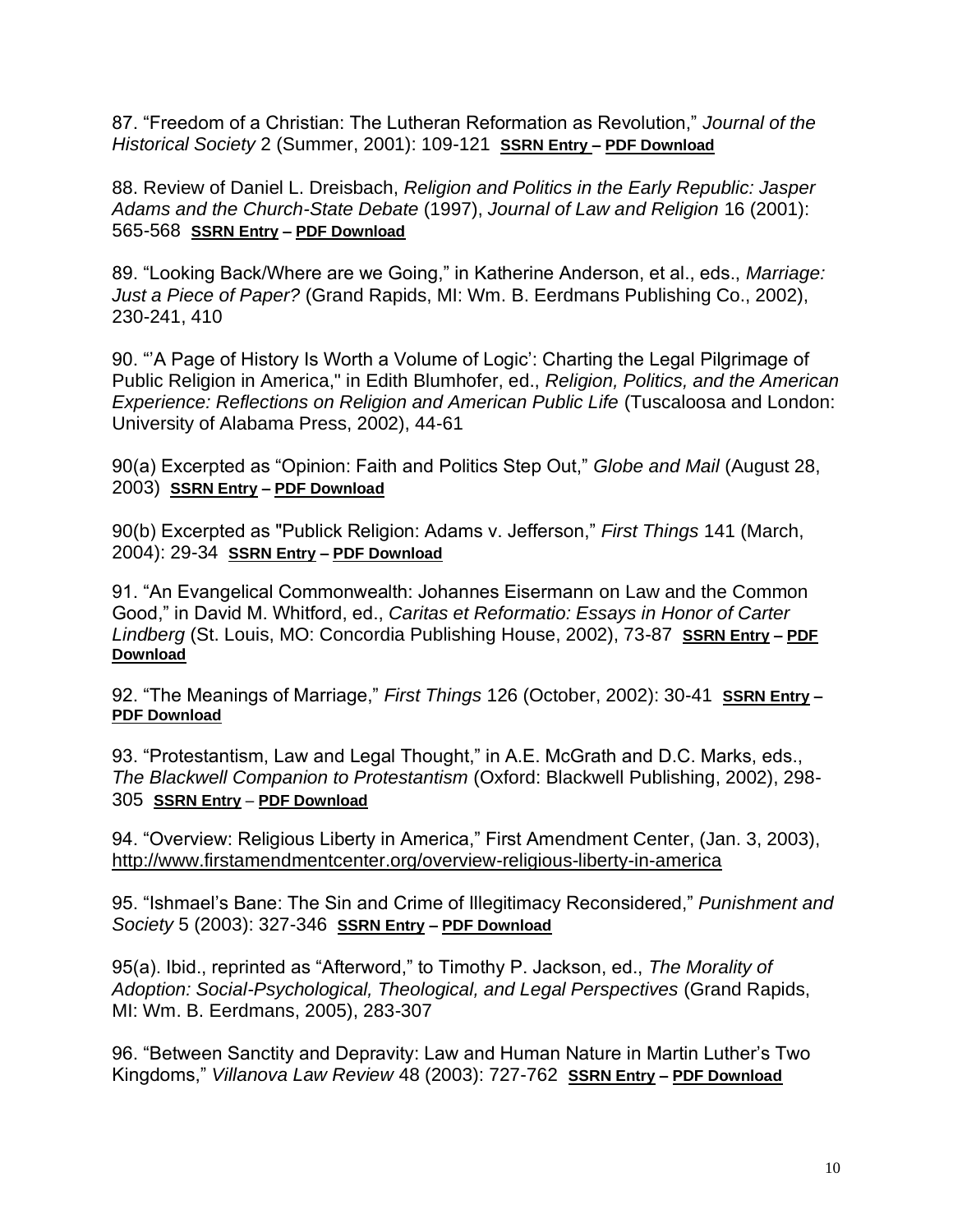97. "Church, State, and Marriage: Three Reformation Models," *Word and World* 23 (Winter, 2003): 40-68

98. "The Tradition of Traditional Marriage," in Lynn Wardle, et al., eds., *Marriage and Same-Sex Unions* (New York: Praeger, 2003), 47-59

98(a). Excerpted as "Editorial Opinion," *Atlanta Journal-Constitution* (February 22, 2004)

99. "Response to Mark Strasser," in Lynn Wardle, et al., *Marriage and Same-Sex Unions* (New York: Praeger, 2003), 43-46

100. "Between Sanctity and Depravity: Human Dignity in Protestant Perspective," in Robert P. Kraynak and Glenn Tinder, eds., *In Defense of Human Dignity: Essays for our Times* (Notre Dame/London: University of Notre Dame Press, 2003), 119-138 **[SSRN](https://papers.ssrn.com/sol3/papers.cfm?abstract_id=755048)  [Entry](https://papers.ssrn.com/sol3/papers.cfm?abstract_id=755048) – [PDF Download](https://www.johnwittejr.com/uploads/9/0/1/4/90145433/a100.pdf)**

101. "That Serpentine Wall of Separation," *Michigan Law Review* 101 (2003): 1869- 1905 **[SSRN Entry](https://papers.ssrn.com/sol3/papers.cfm?abstract_id=447883) – [PDF Download](https://www.johnwittejr.com/uploads/9/0/1/4/90145433/a101.pdf)**

102. "Protestantism," in James J. Ponzetti, Jr., ed., *The International Encyclopedia of Marriage and Family*, 2d ed. (New York: Macmillan Reference, 2003), 1285-1290

102(a). Reprinted and updated in *Macmillan Encyclopedia of Families, Marriages, and Intimate Relationships* (New York: Macmillan Reference USA, 2019), 695-696

103. "Law and Legal Theory," in Erwin Fahlbusch, ed., *The Encyclopedia of Christianity* (Grand Rapids/Cambridge/ Leiden/Boston: Wm. B. Eerdmans Publishing Co. and Brill, 2003), 219-226 **[SSRN Entry](https://papers.ssrn.com/sol3/papers.cfm?abstract_id=755086) – [PDF Download](https://www.johnwittejr.com/uploads/9/0/1/4/90145433/a103.pdf)**

103(a). Excerpted and revised as "Law," in Ian A. McFarland, et al., eds., *The Cambridge Dictionary of Christian Theology* (Cambridge University Press, 2011), 274- 276 **[SSRN Entry](https://papers.ssrn.com/sol3/papers.cfm?abstract_id=2517765) – [PDF Download](https://www.johnwittejr.com/uploads/9/0/1/4/90145433/a103a.pdf)**

104. "Male Headship: Reform of the Protestant Tradition," in David Blankenhorn, Don S. Browning, and Mary Stewart van Leeuwen, eds., *Does Christianity Teach Male Headship? The Equal Regard Family and its Critics* (Grand Rapids, MI: Wm. B. Eerdmans Publishing Co., 2004), 28-39 **[SSRN Entry](https://papers.ssrn.com/sol3/papers.cfm?abstract_id=1863626) – [PDF Download](https://www.johnwittejr.com/uploads/9/0/1/4/90145433/a104.pdf)**

105. "Covenant Liberty in Puritan New England," in Frederick S. Carney, Heinz Schilling, and Dieter Wyduckel, eds., *Jurisprudenz, Politische Theorie und Politische Theologie* (Berlin: Duncker & Humblot, 2004), 169-189 **[SSRN Entry](https://papers.ssrn.com/sol3/papers.cfm?abstract_id=537522) – [PDF Download](https://www.johnwittejr.com/uploads/9/0/1/4/90145433/a105.pdf)**

106. "From Establishment to Freedom of Public Religion," *Capital University Law Review* 32 (2004): 499-518 **[SSRN Entry](https://papers.ssrn.com/sol3/papers.cfm?abstract_id=537422) – [PDF Download](https://www.johnwittejr.com/uploads/9/0/1/4/90145433/a106.pdf)**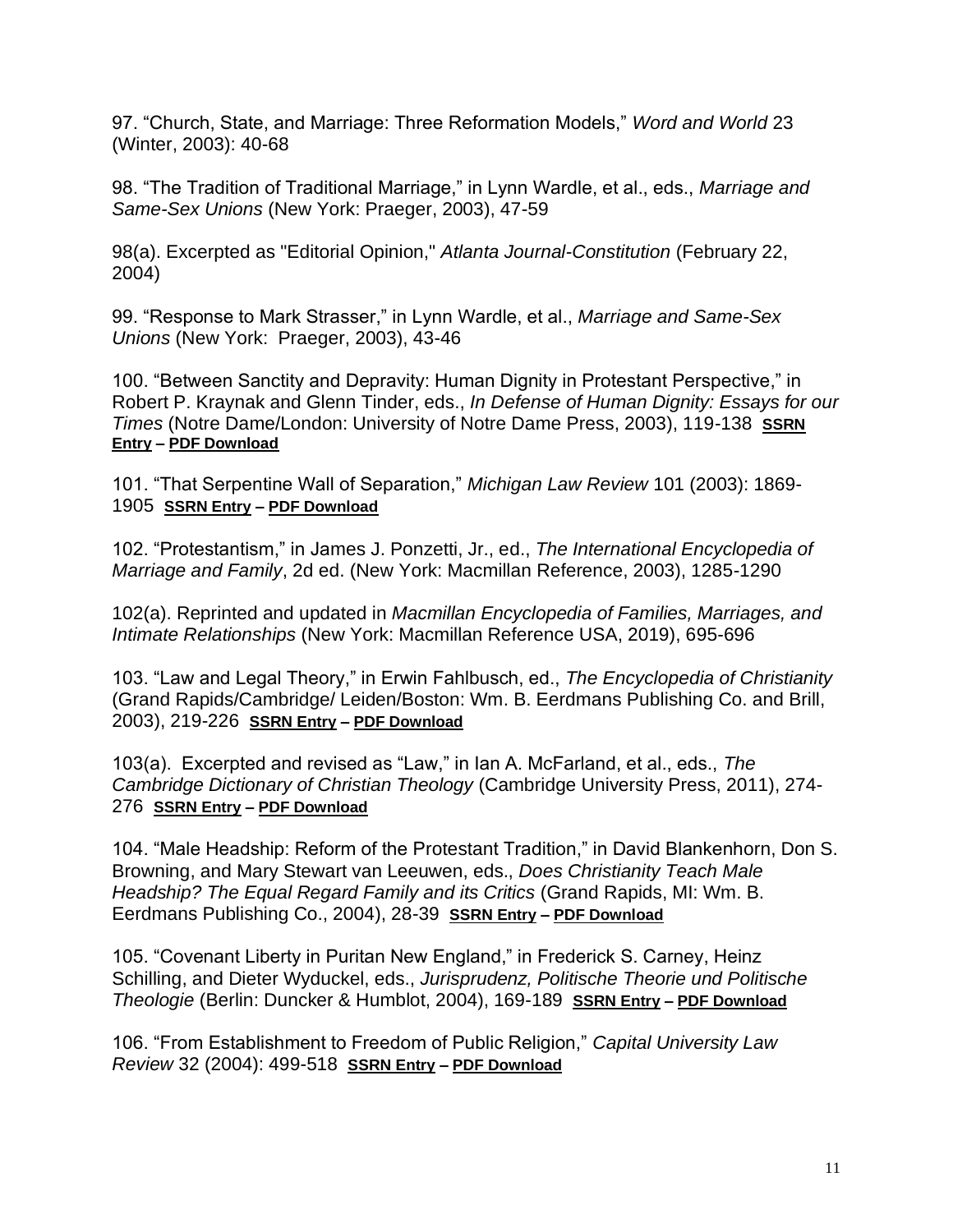106(a). Excerpted as "The New Freedom of Public Religion," *Journal of Lutheran Ethics* (04.01.2005)<https://www.elca.org/JLE/Articles/686>

107. "Politics," in Hans J. Hillerbrand, ed., *Encyclopedia of Protestantism* (London/New York: Routledge, 2004), 1509-1518 **[SSRN Entry](https://papers.ssrn.com/sol3/papers.cfm?abstract_id=3451361) – [PDF Download](https://www.johnwittejr.com/uploads/9/0/1/4/90145433/a107.pdf)**

108. "Democracy," in Hans J. Hillerbrand, ed., *Encyclopedia of Protestantism* (London/New York: Routledge, 2004), 574-576 **[SSRN Entry](https://papers.ssrn.com/sol3/papers.cfm?abstract_id=3451365) – [PDF Download](https://www.johnwittejr.com/uploads/9/0/1/4/90145433/a108.pdf)**

109. "Introduction: The Foundations of Law," *Emory Law Journal* 54 (2005): 1-11 (with Thomas C. Arthur) **[SSRN Entry](https://papers.ssrn.com/sol3/papers.cfm?abstract_id=3451366) – [PDF Download](https://www.johnwittejr.com/uploads/9/0/1/4/90145433/a109.pdf)**

110. "Religious Liberty (Foundations)," in Erwin Fahlbusch, ed., *The Encyclopedia of Christianity* (Grand Rapids/Cambridge/ Leiden/Boston: Wm. B. Eerdmans Publishing Co. and Brill, 2005), vol. 4, 597-605

111. "Rights," in Erwin Fahlbusch, ed., *The Encyclopedia of Christianity* (Grand Rapids/Cambridge/ Leiden/Boston: Wm. B. Eerdmans Publishing Co. and Brill, 2005), vol. 4, 701-709 **[SSRN Entry](https://papers.ssrn.com/sol3/papers.cfm?abstract_id=753484) – [PDF Download](https://www.johnwittejr.com/uploads/9/0/1/4/90145433/a111.pdf)**

112. "Introduction," to John Witte, Jr. and Eliza Ellison, eds., *Covenant Marriage in Comparative Perspective* (Grand Rapids, MI: Wm. B. Eerdmans Publishing Co., 2005), 1-25 (with Joel A. Nichols) **[SSRN Entry](https://papers.ssrn.com/sol3/papers.cfm?abstract_id=3445700) – [PDF Download](https://www.johnwittejr.com/uploads/9/0/1/4/90145433/a112.pdf)**

113. "Introduction: No Place Like Home," in Steven M. Tipton and John Witte, Jr., eds*., Family Transformed: Religion, Values, and Family Life in Interdisciplinary Perspective* (Washington, DC: Georgetown University Press, 2005), 1-20 (with Steven M. Tipton)

114. "Law and Religion: The Challenges of Christian Jurisprudence," *St. Thomas Law Journal* 2 (2005): 439-452 **[SSRN Entry](https://papers.ssrn.com/sol3/papers.cfm?abstract_id=1014821) – [PDF Download](https://www.johnwittejr.com/uploads/9/0/1/4/90145433/a114.pdf)**

115. "Intelligent Design v. Evolution: Both Right and Left Misguided in Fight," *Atlanta Journal and Constitution* (December 23, 2005): A15 **[SSRN Entry](https://papers.ssrn.com/sol3/papers.cfm?abstract_id=3445698) – [PDF Download](https://www.johnwittejr.com/uploads/9/0/1/4/90145433/a115.pdf)**

115(a). Ibid., reprinted in *Emory Report* 58, No. 15 (January 17, 2006)

116. "Introduction," to John Witte, Jr. and Frank S. Alexander, eds*., Modern Christian Teachings on Law, Politics, and Human Nature* (New York/London: Columbia University Press, 2006), ix-xvi **[SSRN Entry](https://papers.ssrn.com/sol3/papers.cfm?abstract_id=2699311) – [PDF Download](https://www.johnwittejr.com/uploads/9/0/1/4/90145433/a116.pdf)**

117. "Introduction," to John Witte, Jr. and Frank S. Alexander, eds., *Modern Christian Teachings on Law, Politics, and Human Nature: Primary Sources*, (New York/London: Columbia University Press, 2006), xxi-xxxvii

118. "Introduction," to Don S. Browning, M. Christian Green, and John Witte, Jr., eds., *Sex, Marriage, and Family in the World Religions* (New York/London: Columbia University Press, 2006), xvi-xxix **[SSRN Entry](https://papers.ssrn.com/sol3/papers.cfm?abstract_id=2699266) – PDF [Download](https://www.johnwittejr.com/uploads/9/0/1/4/90145433/a118.pdf)**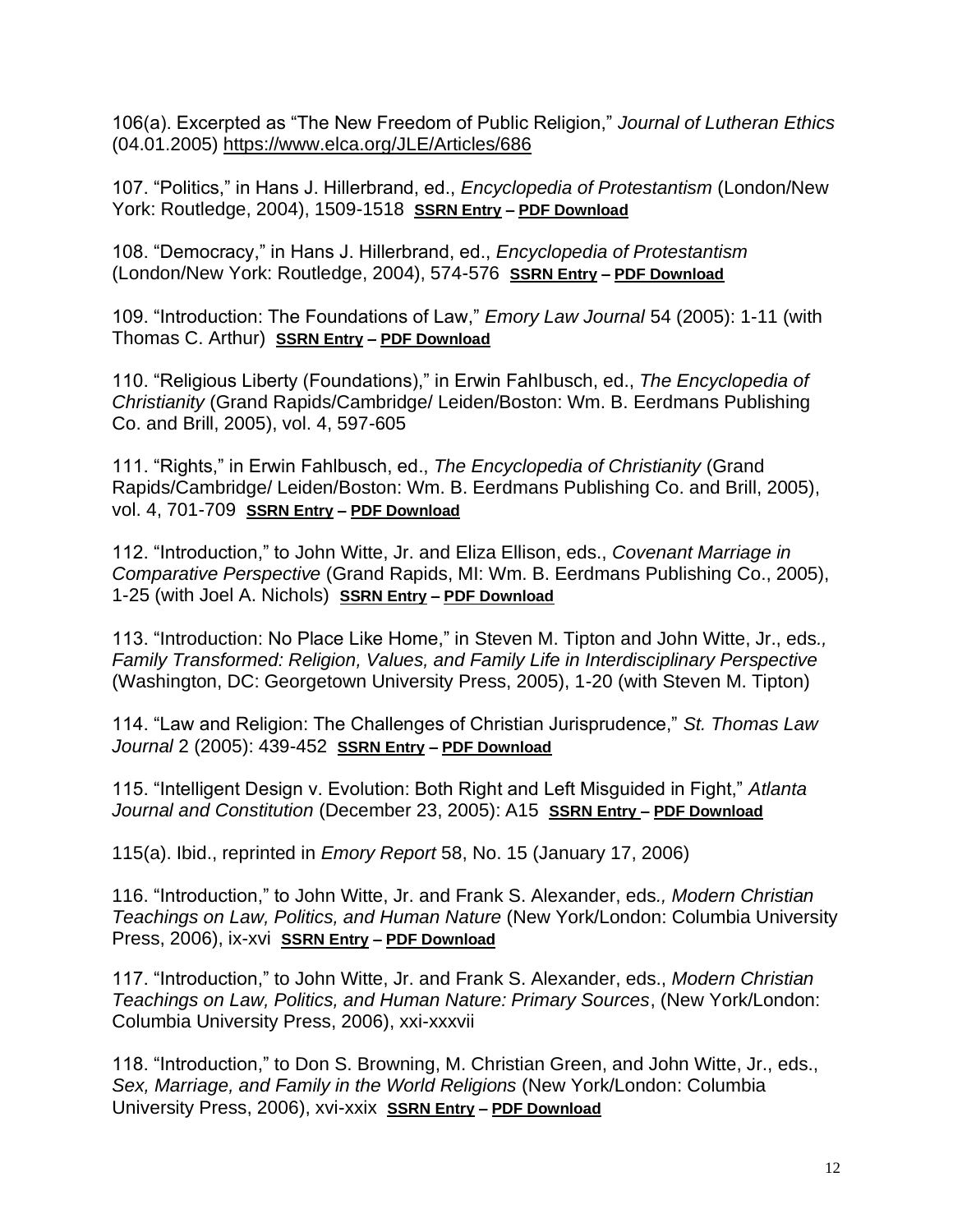119. "Facts and Fictions About the History of Separation of Church and State," *Journal of Church and State* 48 (2006): 15-46 **[SSRN Entry](https://papers.ssrn.com/sol3/papers.cfm?abstract_id=1014807) – [PDF Download](https://www.johnwittejr.com/uploads/9/0/1/4/90145433/a119.pdf)**

119(a). Reprinted with revisions in Hans Erich Rasmussen, et al. eds,. *Balancing of Interests: Liber Amicorum Peter Hay zum. 70. Geburtstag* (Frankfurt am Main: Verlag Recht und Wirtschaft GmbH, 2005), 483-494

120. "Foreword," to Natan Lerner*, Religion, Secular Beliefs, and Human Rights: 25 Years After the 1981 Declaration* (The Hague: Martinus Nijhoff, 2006), ix-xv **[SSRN](https://papers.ssrn.com/sol3/papers.cfm?abstract_id=3445694)  [Entry](https://papers.ssrn.com/sol3/papers.cfm?abstract_id=3445694) – [PDF Download](https://www.johnwittejr.com/uploads/9/0/1/4/90145433/a120.pdf)**

121. "Foreword," to "Symposium on What's Wrong with Rights for Children?" *Emory International Law Review* 20 (2006): i-iv **[SSRN Entry](https://papers.ssrn.com/sol3/papers.cfm?abstract_id=1669532) – [PDF Download](https://www.johnwittejr.com/uploads/9/0/1/4/90145433/a121.pdf)**

122. "The Perils of Celibacy: Clerical Celibacy and Marriage in Early Protestant Perspective," in Lisa Cahill and John Garvey, eds., *Sexuality in the Catholic Tradition* (Lexington, KY: Crossroad Publishers, 2006), 107-119 **[SSRN Entry](https://papers.ssrn.com/sol3/papers.cfm?abstract_id=755032) – [PDF Download](https://www.johnwittejr.com/uploads/9/0/1/4/90145433/a122.pdf)**

123. "Honor Thy Father and Thy Mother? Child Marriage and Parental Consent in John Calvin's Geneva," *Journal of Religion* 86 (2006): 580-605 **[SSRN Entry](https://papers.ssrn.com/sol3/papers.cfm?abstract_id=755108) – [PDF Download](https://www.johnwittejr.com/uploads/9/0/1/4/90145433/a123.pdf)**

123(a). Ibid., published in N. Sudarshan, ed., *Consent and Law: Problems and Perspectives* (Hyderabad, India: Amicus Books Icfai University Press, 2008), 103-129

124. Editorial Opinion, "Separation of Church and State," *Atlanta Journal and Constitution* (November 26, 2006): B1

125. "Preface," to Philip L. Reynolds and John Witte, Jr., eds., *To Have and to Hold: Marrying and its Documentation in Western Christendom, 400-1600* (Cambridge/New York: Cambridge University Press, 2007), ix-xiv

126. "Marriage Contracts, Liturgies, and Properties in Reformation Geneva," in ibid., 453-488 **[SSRN Entry](https://papers.ssrn.com/sol3/papers.cfm?abstract_id=755088) – [PDF Download](https://www.johnwittejr.com/uploads/9/0/1/4/90145433/a126.pdf)**

127. "A Manifold Resurrection," *Christianity Today* 51(4) (April, 2007): 62-64

128. "Introduction: The Foundations and Frontiers of Religious Liberty," *Emory International Law Review* 21 (2007): 1-12 **[SSRN Entry](https://papers.ssrn.com/sol3/papers.cfm?abstract_id=1797814) – [PDF Download](https://www.johnwittejr.com/uploads/9/0/1/4/90145433/a128.pdf)**

128(a). Ibid., translated in John Witte, Jr., *The Foundations and Frontiers of Religious Liberty Symposium of Seven Countries* (Beijing: China Democracy and Legal System Press, 2018), 1-10

129. "Prime fondazioni moderne protestanti della democrazia," *Concilium rivista internazionale di teologia* 4 (2007): 38-52 **[SSRN Entry](https://papers.ssrn.com/sol3/papers.cfm?abstract_id=3549503) – [PDF Download](https://www.johnwittejr.com/uploads/9/0/1/4/90145433/a129.pdf)**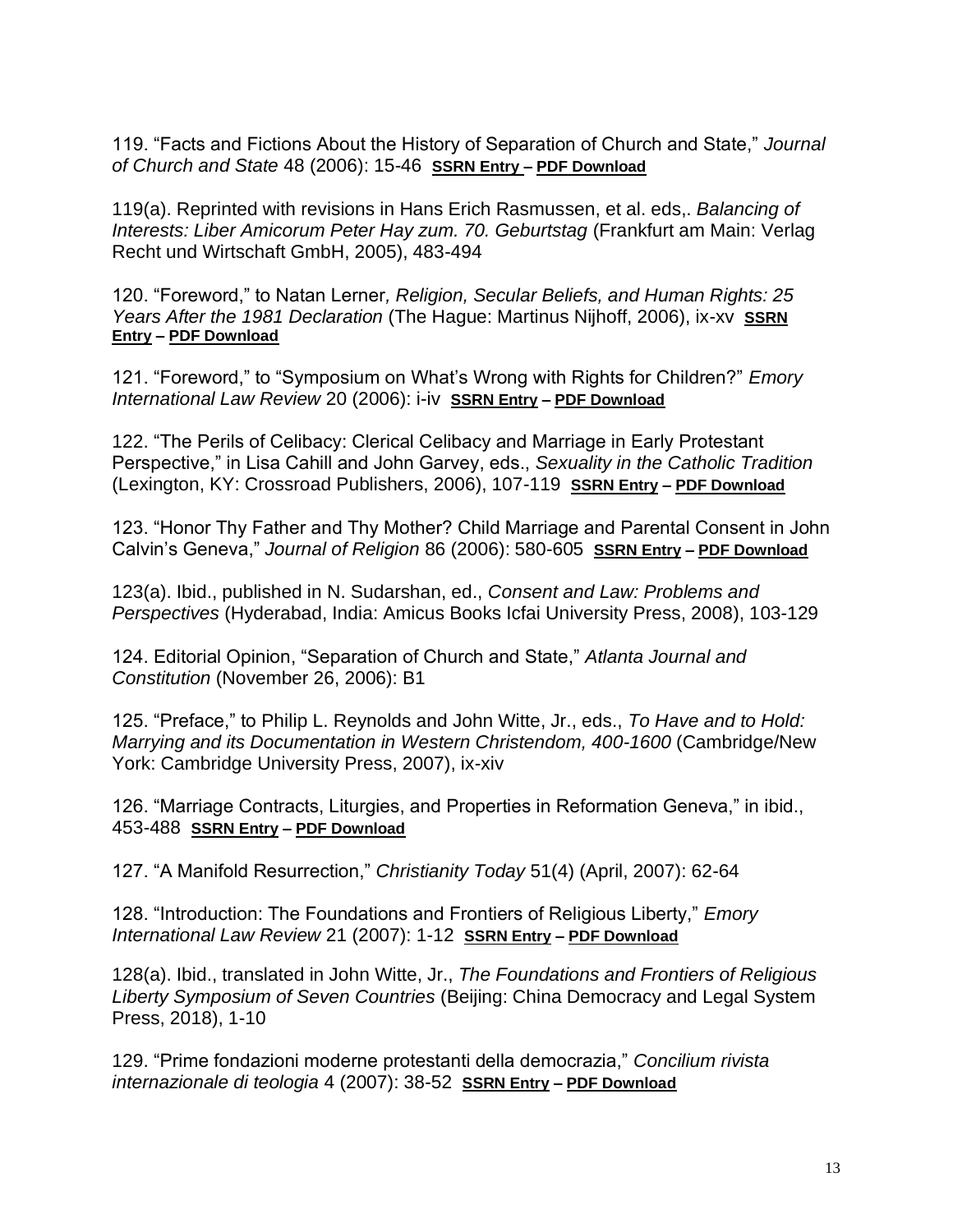129(a). Ibid., reprinted and translated as "Frühneuzeitliche protestantische Grundlagen der Demokratie," *Concilium Internationale Zeitschrift für Theologie* 43 (2007): 399-409 **[SSRN Entry](https://papers.ssrn.com/sol3/papers.cfm?abstract_id=3549507) – [PDF Download](https://www.johnwittejr.com/uploads/9/0/1/4/90145433/a129a.pdf)**

130. "Preface," to John Witte, Jr., M. Christian Green, and Amy Wheeler, eds., *The Equal Regard Family and its Friendly Critics*: *Don S. Browning and the Practical Theological Ethics of the Family* (Grand Rapids, MI: Wm. B. Eerdmans Publishing Co., 2007), vii-x **[SSRN Entry](https://papers.ssrn.com/sol3/papers.cfm?abstract_id=1014678) – [PDF Download](https://www.johnwittejr.com/uploads/9/0/1/4/90145433/a130.pdf)**

131. Brett T. Wilmot and John Witte, Jr. *God's Joust, God's Justice; Conversations in Religion and Theology* (17 October 2007), *Wiley on Line Library*  <https://onlinelibrary.wiley.com/doi/full/10.1111/j.1479-2214.2007.00121.x> **[SSRN Entry](https://papers.ssrn.com/sol3/papers.cfm?abstract_id=3445693) – [PDF Download](https://www.johnwittejr.com/uploads/9/0/1/4/90145433/a131.pdf)**

132. "Religious Foundations of Western Rights: Towards a New History," *Diamon: Annuario di diritto comparato delle religione* 7 (2007): 49-70

133. "The Future of Marriage: State Laws and Religious Law Cannot Co-exist . . . Can They?" *Atlanta Journal and Constitution* (February 24, 2008): B1

133(a). Ibid., reprinted as "The Archbishop and Marital Pluralism: An American Perspective," *Ecclesiastical Law Journal* 10 (2008): 344-347

133(b). Ibid., reprinted in John Eekelaar, ed., *Family Rights and Religion* (London/New York: Routledge, 2017), 369-372

134. "The Rights and Limits of Proselytism in the New Religious World Order," in Thomas Banchoff, ed., *Religious Pluralism, Globalization and World Politics* (New York/Oxford: Oxford University Press, 2008), 105-122 **[SSRN Entry](https://papers.ssrn.com/sol3/papers.cfm?abstract_id=3445691) – [PDF Download](https://www.johnwittejr.com/uploads/9/0/1/4/90145433/a134.pdf)**

135. "Foreword," *Emory Law Journal* 57 (2008): i-ii (with Frank S. Alexander)

136. "A Tribute to the Memory of Harold J. Berman," *Emory Law Journal* 57 (2008): 1461-1464

136(a). Ibid., reprinted in Gary S. Hauk and Sally Wolff King, eds., *Where Courageous Inquiry Leads: The Emerging Life of Emory University* (Atlanta: Emory University, 2010), 343-50

137. "Prophets, Priests, and Kings of Liberty: John Milton and the Reformation of Rights and Liberties in England," *Emory Law Journal* 57 (2008): 1527-1604 **[SSRN Entry](https://papers.ssrn.com/sol3/papers.cfm?abstract_id=1797799) – [PDF](https://www.johnwittejr.com/uploads/9/0/1/4/90145433/a137.pdf)  [Download](https://www.johnwittejr.com/uploads/9/0/1/4/90145433/a137.pdf)**

138. "'Fairer Still the Woodlands': Mapping the Free Exercise Forest," Review of Kent Greenawalt, *Religion and the Constitution 1: Free Exercise and Fairness* (2006), *Constitutional Commentary* 24 (2008): 551-565 **[SSRN Entry](https://papers.ssrn.com/sol3/papers.cfm?abstract_id=1797859) – [PDF Download](https://www.johnwittejr.com/uploads/9/0/1/4/90145433/a138.pdf)**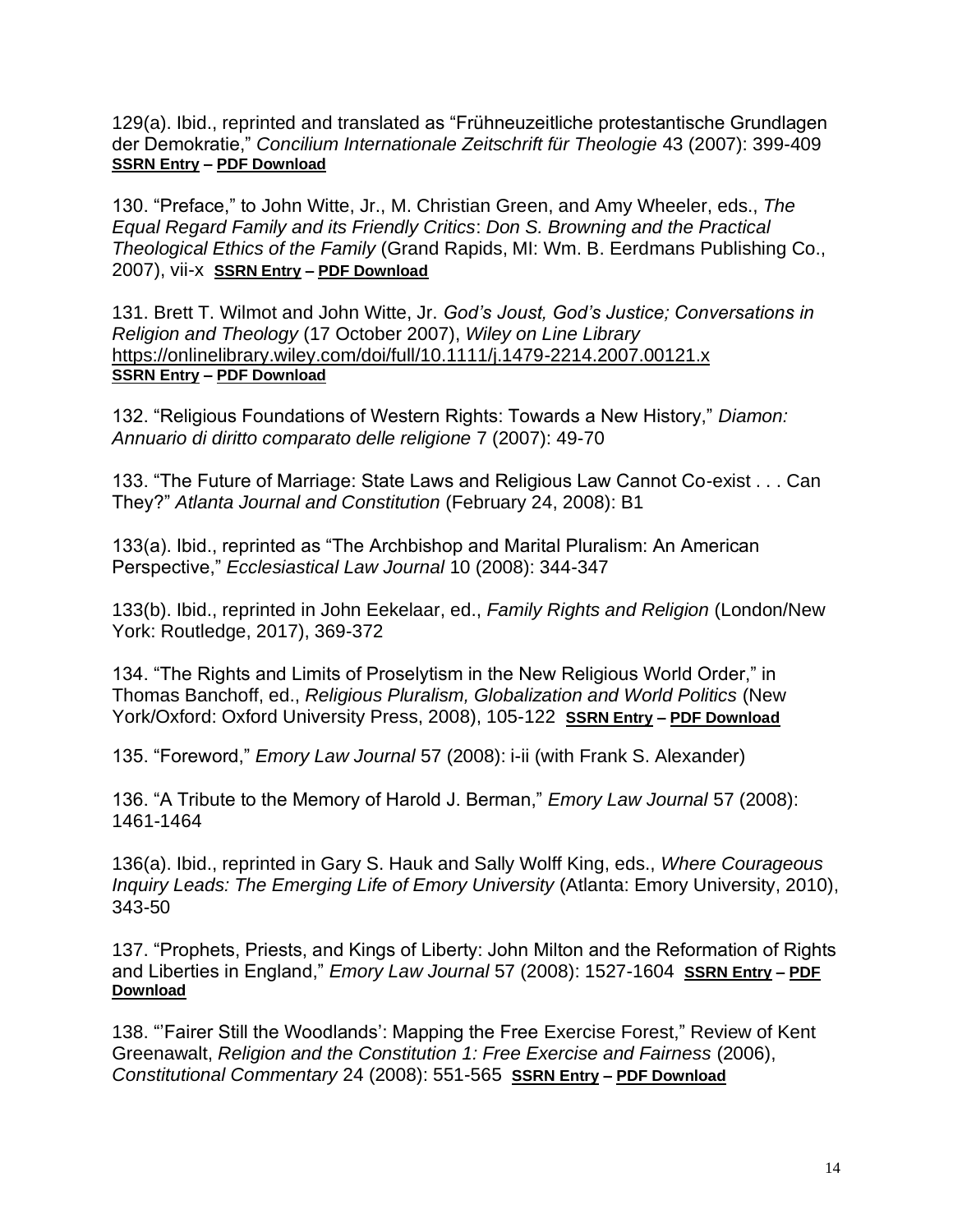139. "Rights, Resistance, and Revolution in the Western Tradition: Early Protestant Foundations," *Law and History Review* 26 (2008): 545-570 **[SSRN Entry](https://papers.ssrn.com/sol3/papers.cfm?abstract_id=1014726) – [PDF Download](https://www.johnwittejr.com/uploads/9/0/1/4/90145433/a139.pdf)**

139(a). Ibid., translated as "Rechte, Widerstand und Revolution in westlicher Tradition: Frühe protestantische Grundlagen," *Zeitschrift der Savigny-Stiftung: Kanonisches Abteilung* 127 (2010): 1485-1519 **[SSRN Entry](https://papers.ssrn.com/sol3/papers.cfm?abstract_id=3445690) – [PDF Download](https://www.johnwittejr.com/uploads/9/0/1/4/90145433/a139a.pdf)**

139(b). Ibid., in Johannes van der Ven and Hans-Georg Ziebertz, eds., *Human Rights and the Impact of Religion* (Leiden: Brill, 2013), 25-53

139(c). Ibid. translated into Chinese in "Christianity and Human Rights" (Religion and Rule of Law Summer Training Program, Beijing University, July 5, 2015)

140. "Huwelijk en gezin," in Herman Selderhuis, ed., *Calvijn Handboek* (Kampen: Uitgeverij Kok, 2008), 504-514

140(a). Ibid., translated and reprinted as "Ehe und Familie," in Herman Selderhuis, ed., *Calvin Handbuch* (Tübingen: Mohr Siebeck, 2008), 449-458

140(b). Ibid., translated and reprinted as "Marriage and Family Life," in Herman J. Selderhuis, ed., *The Calvin Handbook* (Grand Rapids, MI: Wm. B. Eerdmans Publishing Co., 2009), 455-465 **[SSRN Entry –](https://papers.ssrn.com/sol3/papers.cfm?abstract_id=1014729) [PDF Download](https://www.johnwittejr.com/uploads/9/0/1/4/90145433/a140b.pdf)**

141. "Introduction," to John Witte, Jr. and Frank S. Alexander, eds., *Christianity and Law: An Introduction* (Cambridge/New York: Cambridge University Press, 2008), 1-32 **[SSRN Entry](https://papers.ssrn.com/sol3/papers.cfm?abstract_id=2706654) – [PDF Download](https://www.johnwittejr.com/uploads/9/0/1/4/90145433/a141.pdf)**

142. "Bodin, Jean," in Robert Benedetto, et al., eds., *The New Westminster Dictionary of Church History* (Louisville, KY: Westminster John Knox Press, 2008), 94-95

143. "Church Ordinances/Orders," in ibid., 152-153

144. "Grotius, Hugo," in ibid., 287-288

145. "Protestant Law," in ibid., 539-540

146. "Pufendorf, Samuel von," in ibid., 543

147. "Reformation Marriage Courts," in ibid., 560-561

148. "Sex May Be Free, But Children Come with a Cost," *Atlanta Journal Constitution* (August 10, 2008): C1 **[SSRN Entry](https://papers.ssrn.com/sol3/papers.cfm?abstract_id=3445688) – [PDF Download](https://www.johnwittejr.com/uploads/9/0/1/4/90145433/a148.pdf)**

149. "Keeping the Commandments," *Christianity Today* (March 6, 2009)

149(a). Ibid., reprinted in *Ecclesiastical Law Journal* 11 (2009): 329-331 **[SSRN](https://papers.ssrn.com/sol3/papers.cfm?abstract_id=2705580)  [Entry](https://papers.ssrn.com/sol3/papers.cfm?abstract_id=2705580) – [PDF Download](https://www.johnwittejr.com/uploads/9/0/1/4/90145433/a149a.pdf)**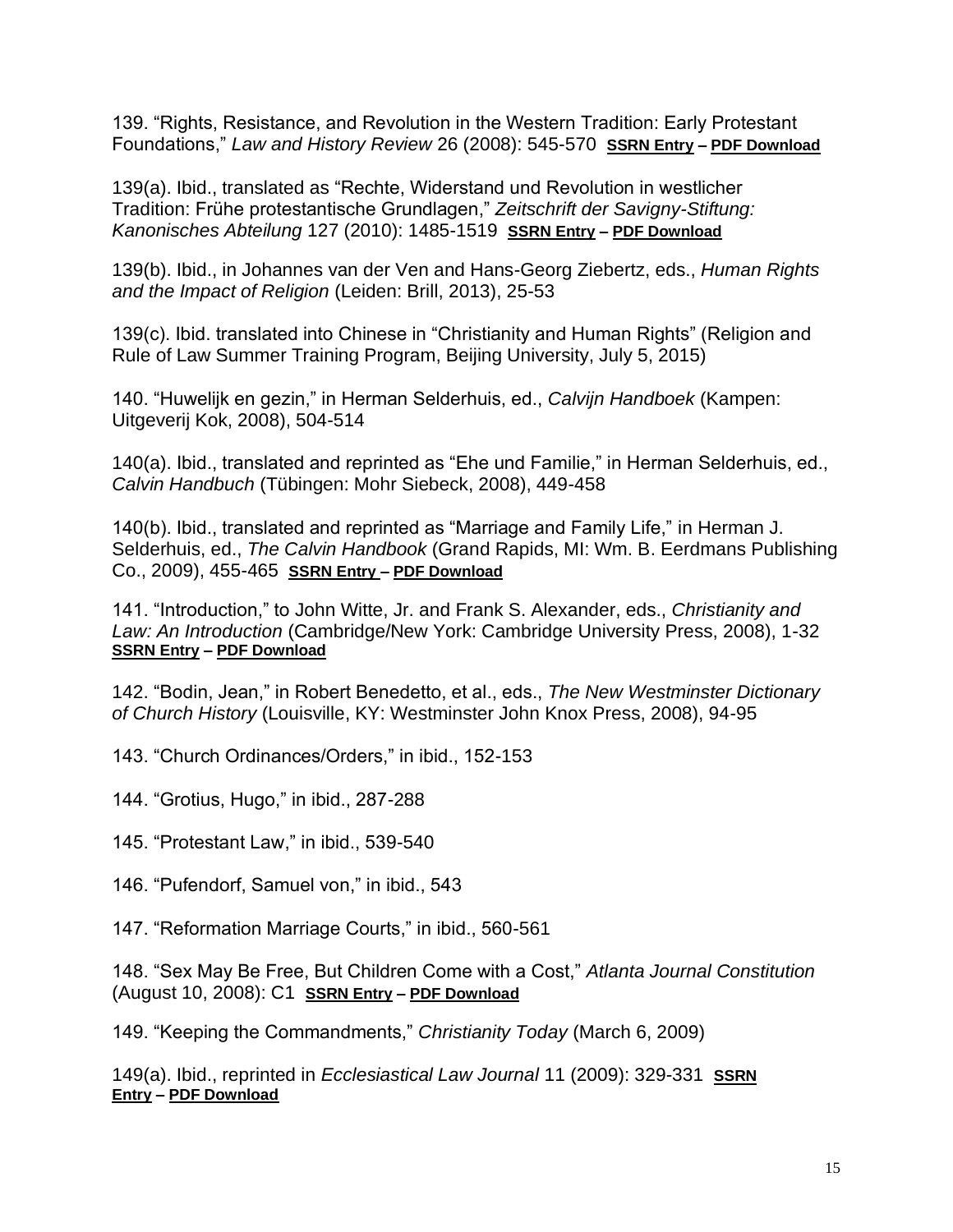150. "Afterword: Exploring the Frontiers of Law, Religion, and Family Life," *Emory Law Journal* 58 (2009): 87-102 **SSRN Entry – [PDF Download](https://www.johnwittejr.com/uploads/9/0/1/4/90145433/a150.pdf)**

151. "Church and State: Exploring the Superstitions Behind the Wall of Separation," *The Lutheran* (September, 2008): 14-18

152. "In Luther's View: 'Two Kingdoms' Doctrine Draws Line of Separation," *The Lutheran* (September, 2008): 18-19 **[SSRN Entry](https://papers.ssrn.com/sol3/papers.cfm?abstract_id=3445686) – [PDF Download](https://www.johnwittejr.com/uploads/9/0/1/4/90145433/a152.pdf)**

153. "More than a Mere Contract: Marriage as Contract and Covenant in Law and Theology," *University of St. Thomas Law Journal* 5 (2008): 595-615 **[SSRN Entry](https://papers.ssrn.com/sol3/papers.cfm?abstract_id=1292998) – [PDF](https://www.johnwittejr.com/uploads/9/0/1/4/90145433/a153.pdf)  [Download](https://www.johnwittejr.com/uploads/9/0/1/4/90145433/a153.pdf)**

154. "The Duties of Love: The Vocation of the Child in the Household Manual Tradition," in Patrick M. Brennan, ed., *The Vocation of the Child* (Grand Rapids, MI: Wm. B. Eerdmans, 2008), 266-294 (with Heather M. Good) **[SSRN Entry](https://papers.ssrn.com/sol3/papers.cfm?abstract_id=3445685) – [PDF Download](https://www.johnwittejr.com/uploads/9/0/1/4/90145433/a154.pdf)**

154(a). Ibid., reprinted in Timothy P. Jackson, ed., *The Best Love of the Child* (Wm. B. Eerdmans Publishing Co., 2011), 113-141

155. "The Legal Challenges of Religious Polygamy in the USA," *Ecclesiastical Law Journal* 11 (2009): 72-75 **[SSRN Entry](https://papers.ssrn.com/sol3/papers.cfm?abstract_id=1797850) – [PDF Download](https://www.johnwittejr.com/uploads/9/0/1/4/90145433/a155.pdf)**

155(a). Ibid., reprinted in *Christianity Today* (May 9, 2008)

155(b). Ibid. reprinted in *Sightings* (May 15, 2008)

155(c). Ibid. reprinted with revisions in *Emory Law Insights* (Fall, 2014), 11-13

156. "First Amendment Religion Clauses and the Supreme Court," in James C. Carper and Thomas C. Hunt, eds., *The Praeger Handbook of Religion and Education in the United States* (New York: Praeger, 2009), 204-223, 477-510

157. "A Demonstrative Theory of Natural Law: Johannes Althusius and the Rise of Calvinist Jurisprudence," in Deirdre King Hainsworth and Scott R. Paeth, eds., *Public Theology for a Global Society: Essays in Honor of Max L. Stackhouse* (Grand Rapids, MI: Wm. B. Eerdmans Publishing Co., 2009), 21-36 **[SSRN Entry](https://papers.ssrn.com/sol3/papers.cfm?abstract_id=1863623) – [PDF Download](https://www.johnwittejr.com/uploads/9/0/1/4/90145433/a157.pdf)**

157(a). Ibid, reprinted in revised form in *Ecclesiastical Law Journal* 11 (2009): 248-265

157(b). Ibid, revised and reprinted in Michael Welker and Gregor Etzelmüller, eds., *Concepts of Law in the Sciences, Legal Studies, and Theology* (Tübingen: Mohr Siebeck, 2013), 273-289

157(c). Ibid., revised and reprinted in Johannes Althusius, *On Love and Power,* trans. Jeffrey J. Veenstra (Grand Rapids, MI: Christian's Library Press, 2013), xlix-lxxiii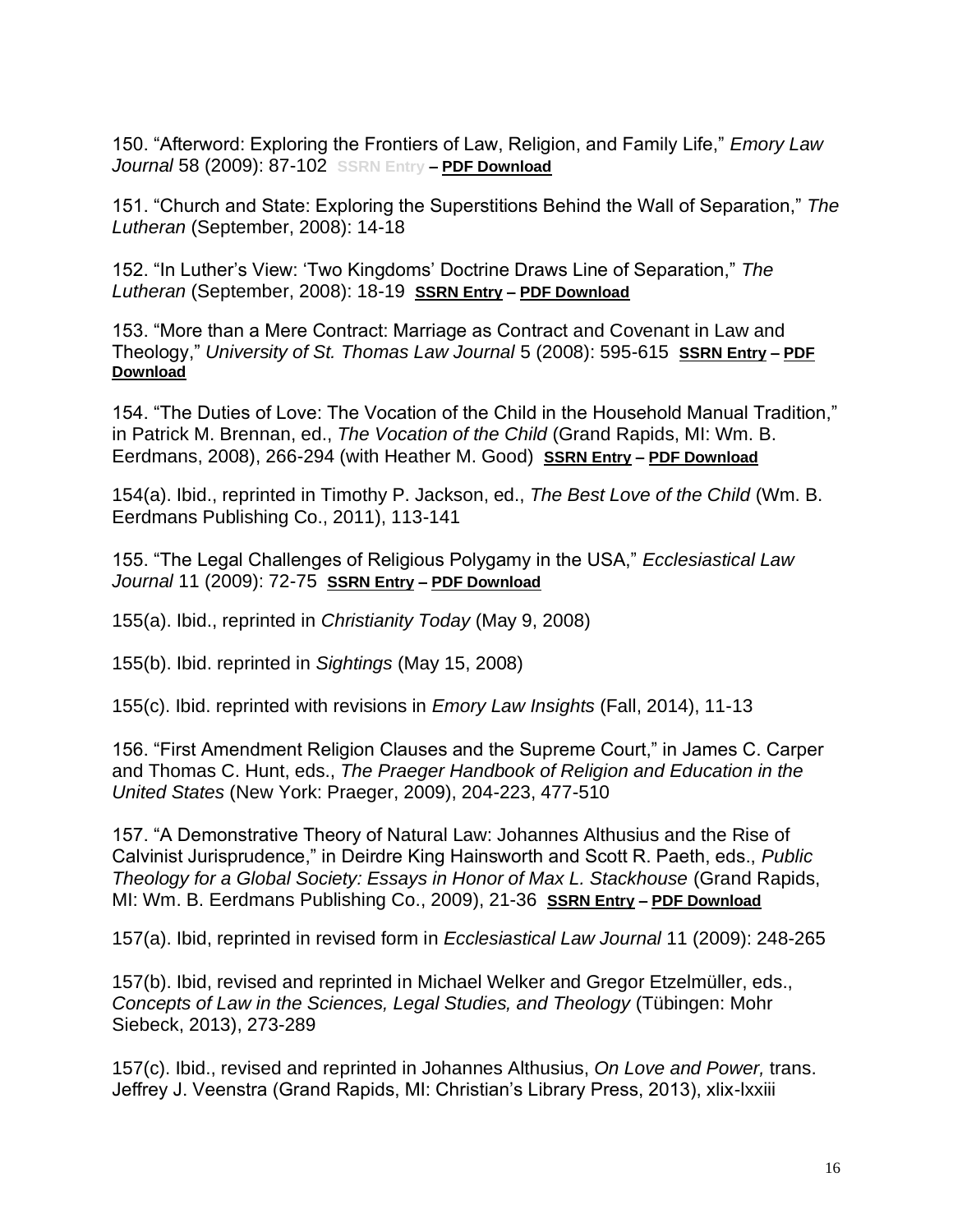158. Modern Classics Review of Brian Tierney, *The Crisis of Church and State*, 1050- 1300, *Journal of Church and State* 51 (2009): 341-344 **[SSRN Entry](https://papers.ssrn.com/sol3/papers.cfm?abstract_id=1851132) – [PDF Download](https://www.johnwittejr.com/uploads/9/0/1/4/90145433/a158.pdf)**

159. Review of Stacey Johnson, *A Time To Embrace: Same Gender Relationships in Religion, Law, and Politics* (2007), *Scottish Journal of Theology* 62 (2009): 53-60 **[SSRN](https://papers.ssrn.com/sol3/papers.cfm?abstract_id=3445684)  [Entry](https://papers.ssrn.com/sol3/papers.cfm?abstract_id=3445684) – [PDF Download](https://www.johnwittejr.com/uploads/9/0/1/4/90145433/a159.pdf)**

160. Review of John Eekalaar, *Family Law and Personal Life* (2006)*, INTAMS Journal for the Study of Marriage & Spirituality* 15 (2009): 118-119

161. "Religious Freedom, Democracy, and International Human Rights," *Emory International Law Review* 23 (2009): 583-608 (with M. Christian Green) **[SSRN](https://papers.ssrn.com/sol3/papers.cfm?abstract_id=1851230)  [Entry](https://papers.ssrn.com/sol3/papers.cfm?abstract_id=1851230) – [PDF Download](https://www.johnwittejr.com/uploads/9/0/1/4/90145433/a161.pdf)**

161(a). Ibid., reprinted with revisions in Timothy Shah, Alfred Stepan, and Monica Duffy Toft, eds., *Rethinking Religion and World Affairs* (Oxford: Oxford University Press, 2012), 104-126

161(b). Ibid., reprinted with revisions in Silvio Ferrari and Rinaldo Cristofori, eds., *Current Issues in Law and Religion* (Farnham, Surrey: Ashgate, 2013), 17-37

162. "Foreword," to Douglas Laycock, *Religious Liberty: Overviews and History* (Grand Rapids, MI: Wm. B. Eerdmans Publishing Co., 2010), xiii-xv

163. "Introduction," to John Witte, Jr. and Frank S. Alexander, eds. *Christianity and Human Rights: An Introduction* (Cambridge/New York: Cambridge University Press, 2010), 8-44

164. "Rights and Liberties in Early Modern Protestantism: The Example of Calvinism," in ibid., 135-154

164(a). Ibid., revised and retitled as "Calvinist Contributions to Freedom in Early Modern Europe," in Timothy S. Shah and Allen D. Hertzke, eds., *Christianity and Freedom: Volume 1: Historical Perspectives* (Cambridge: Cambridge University Press, 2016), 210-234 **[SSRN Entry](https://papers.ssrn.com/sol3/papers.cfm?abstract_id=3091861) – [PDF Download](https://www.johnwittejr.com/uploads/9/0/1/4/90145433/a164a.pdf)**

165. "Calvin the Lawyer," in David Hall, ed., *Tributes to John Calvin: A Celebration of his Quincentennary* (Louisville, KY: Presbyterian & Reformed Publishing Company, 2010), 34-58 **[SSRN Entry](https://papers.ssrn.com/sol3/papers.cfm?abstract_id=1863624) – [PDF Download](https://www.johnwittejr.com/uploads/9/0/1/4/90145433/a165.pdf)**

165(a). Reprinted with revisions as "John Calvin," in Olivier Descampes and Rafael Domingo, eds., *Great Christian Jurists in French History* (Cambridge University Press, 2019), 117-33 **[SSRN Entry](https://papers.ssrn.com/sol3/papers.cfm?abstract_id=3422398) – [PDF Download](https://www.johnwittejr.com/uploads/9/0/1/4/90145433/a262.pdf)**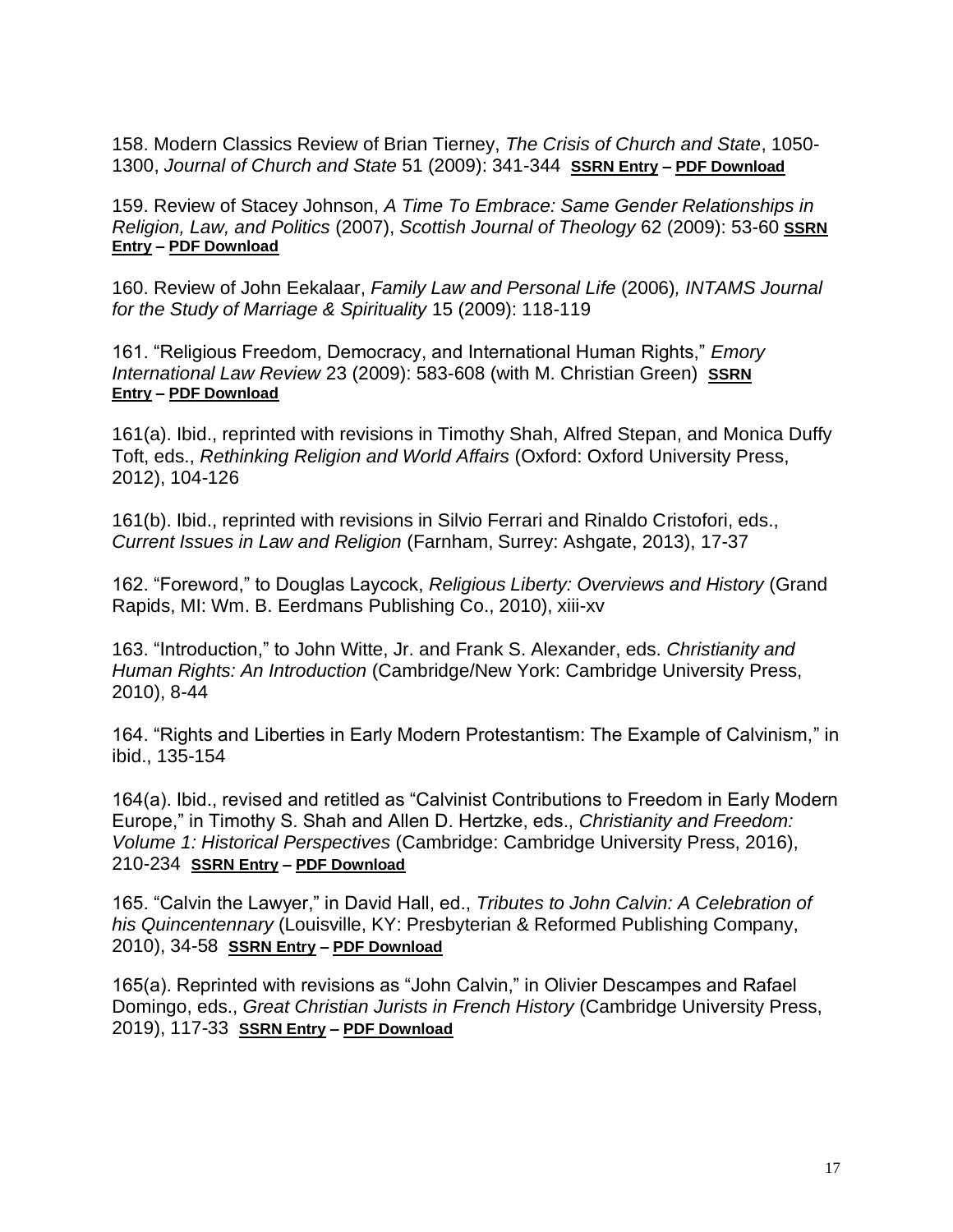166. "Natural Rights, Popular Sovereignty, and Covenant Politics: Johannes Althusius and the Dutch Revolt and Republic," *University of Detroit Mercy Law Review* 87 (2010): 565-627

166(a). Ibid., revised as "The Universal Rule of Natural and Written Constitutions in the Thought of Johannes Althusius," in Janne Nijman and Tony Carty, eds., *Morality and Responsibility of Rulers: Chinese and European Early Modern Origins of a Rule of Law for World Order* (Oxford: Oxford University Press, 2018), 167-186 **[SSRN Entry](https://papers.ssrn.com/sol3/papers.cfm?abstract_id=3092277) – [PDF](https://www.johnwittejr.com/uploads/9/0/1/4/90145433/a166a.pdf)  [Download](https://www.johnwittejr.com/uploads/9/0/1/4/90145433/a166a.pdf)**

166(b). Ibid., revised as "Johannes Althusius and the Universal Rule of Natural Laws and Rights," in Rafael Domingo and John Witte, Jr., eds., *Christianity and Global Law*  (London: Routledge, 2020), 112-126

167. "The Future of Muslim Family Law in Western Democracies," in Rex Ahdar and Nicholas Aroney, eds., *Shari'a in the West* (Oxford/New York: Oxford University Press, 2010), 279-292 **[SSRN Entry](https://papers.ssrn.com/sol3/papers.cfm?abstract_id=2705581) – [PDF Download](https://www.johnwittejr.com/uploads/9/0/1/4/90145433/a167.pdf)**

167(a). Ibid., revised and reprinted as "The Frontiers of Marital Pluralism," in Joel A. Nichols, ed., *Marriage and Divorce in a Multi-Cultural Context: Multi-Tiered Marriage and the Boundaries of Civil Law and Religion* (Cambridge/New York: Cambridge University Press, 2011), 357-378

167(b). Ibid., reprinted and abridged as "Faith-Based Family Law in Western Democracies," *Fides et Libertas* (2010): 122-135 and *Conscience and Liberty* (2010): 95-111

167(c). Ibid., translated as "Religiöse Grundlagen für das Familienrecht in westlichen Demokratien," *Gewissen und Freiheit* 39 (2011): 113-133

167(d). Ibid., translated as "Démocraties occidentales: un droit familial fondé sur la foi?" *Conscience et Liberté* (2011): 111-130 **SSRN Entry – [PDF Download](https://www.johnwittejr.com/uploads/5/4/6/6/54662393/a167d.pdf)**

168. "Introduction to American Law and Religion Discourse," in Lisbet Christoffersen, Kjell Å. Modéer, and Svend Andersen, eds., *Law and Religion in the 21<sup>st</sup> Century: Nordic Perspectives* (Copenhagen: Djøf Publishers, 2010), 43-58

169. "Foreword" to "Symposium Issue: Religion, Human Rights, and Religious Freedom," *Fides et Libertas* (2010): 13-14

169(a). Ibid., translated as "Prefață" to "Ediție de simpozion: Drepturile Omului și libertatea religioasă," *Fides et Libertas: Jurnalul Asociației Internaționale Prentru Libertate Religioasă* (2010-2011): 12-13 (Romanian).

170. "After the Season of Isolation Law and Religion are Allies Again," *Oasis* 12 (2010): 17-21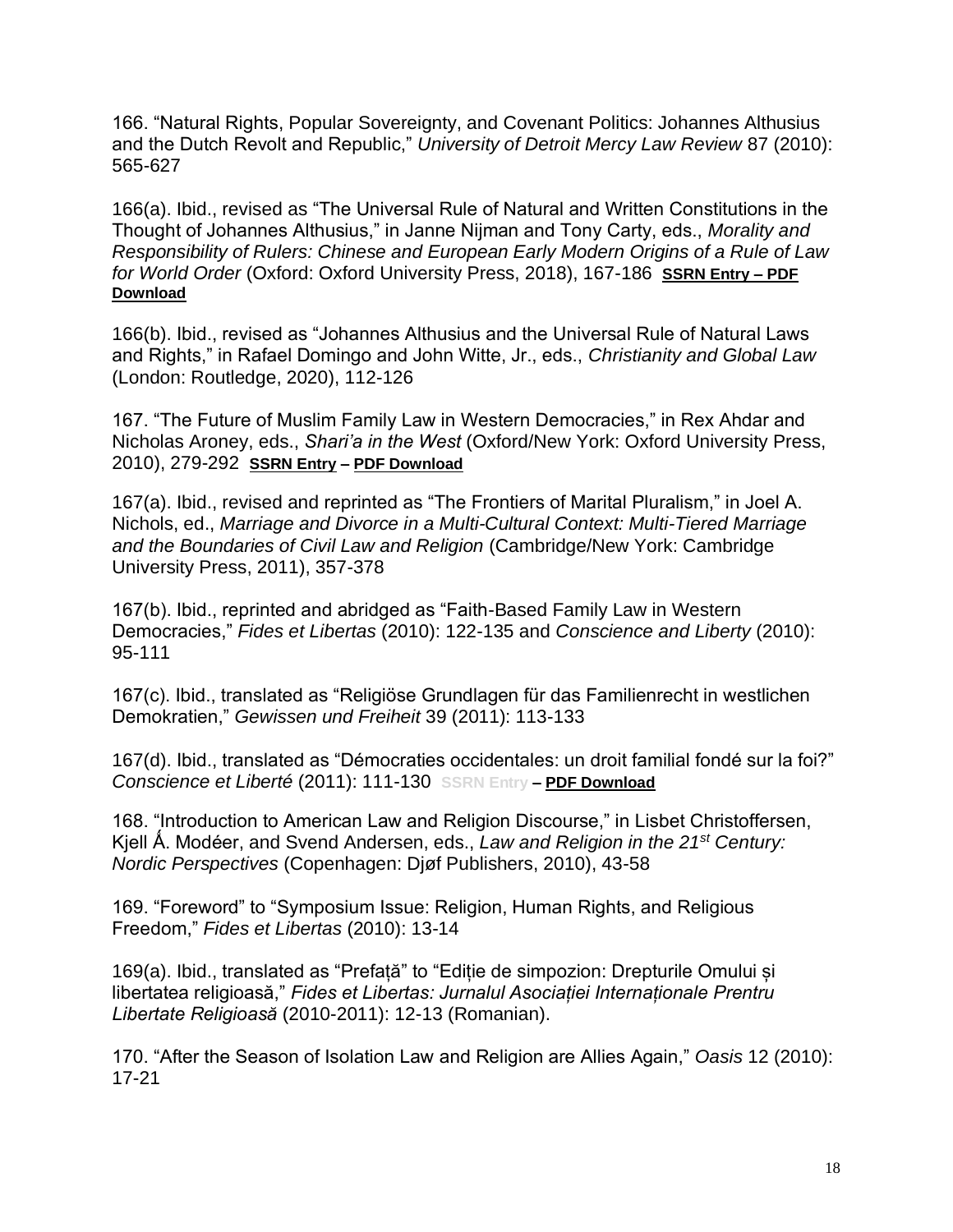170(a). Ibid., translated as "Dopo la stagione dell'isolamento diritto e religione tornano alleati"

170(b). Ibid., translated as "Après une période d'isolement droit et religion alliés à nouveau"

170(c). lbid., translated as "بعد موسم القانون والدين هي عزل الحلفاء مرة أخرى"

171. "Law, Authority, and Liberty in Early Calvinism," in David Hall, ed., *Calvin 500: World View* (Louisville, KY: Presbyterian and Reformed Publishing Co., 2010), 17-39

171(a). Ibid., reprinted in Herman J. Selderhuis, ed., *A Companion to Reformed Orthodoxy* (Leiden: Brill, 2013), 591-612

172. "Puritan Sources of Enlightenment Liberty," in John M. Owen and Judd Owen, eds., *Religion, The Enlightenment, and the New Global Order* (New York: Columbia University Press, 2011), 140-173

173. "American Religious Liberty in International Perspective," in Derek Davis, ed., *The Oxford Handbook on Church-State Relations in America* (Oxford/New York: Oxford University Press, 2011), 404-422 **[SSRN Entry](https://papers.ssrn.com/sol3/papers.cfm?abstract_id=2705583) – [PDF Download](https://www.johnwittejr.com/uploads/9/0/1/4/90145433/a173.pdf)**

173(a). "La libertad religiosa en Estados Unidos: Una perspectiva internacional," *Ius Humani, Revista de Derecho* 8 (2019): 99-122 **SSRN Entry – [PDF Download](https://www.johnwittejr.com/uploads/9/0/1/4/90145433/a173a.pdf)**

174. "Lift High the Cross? Contrasting the New European and American Cases on Religious Symbols on Government Property," *Emory International Law Review* 25 (2011): 5-56 (with Nina-Louisa Arold) **[SSRN Entry](https://papers.ssrn.com/sol3/papers.cfm?abstract_id=2705584) – [PDF Download](https://www.johnwittejr.com/uploads/9/0/1/4/90145433/a174.pdf)**

174(a). Ibid., abridged and translated as "Il caso *Lautsi c. Italia* in terma di simboli religiosi," in Marta Cartabia, ed., *Dieci casi sui dirriti in Europa* (Milan: Il Mulino, 2011), 79-108

175. "Foreword -- Frontiers of Juridical Pluralism: Law, Religion, and the Family," *Emory International Law Review* 25 (2011): 779-784

176. "Lift High the Cross? *Lautsi v. Italy* in American Perspective," *Huffington Post*  (March 27, 2011) *[http://www.huffingtonpost.com/john-witte-jr/lift-high-the-cross](http://www.huffingtonpost.com/john-witte-jr/lift-high-the-cross-lauts_b_840790.html)[lauts\\_b\\_840790.html](http://www.huffingtonpost.com/john-witte-jr/lift-high-the-cross-lauts_b_840790.html)* **[SSRN Entry](https://papers.ssrn.com/sol3/papers.cfm?abstract_id=3435025) – [PDF Download](https://www.johnwittejr.com/uploads/9/0/1/4/90145433/a176.pdf)**

176(a). Ibid., revised and reprinted as "Lift High the Cross? An American Perspective on *Lautsi v. Italy,*" *Ecclesiastical Law Journal* 13 (2011): 341-343

176(b). Ibid., translated as "Crocifisso/L'esperto Usa: così l'Europa si salva dal laicismo francese," *IlSussidiorio.Net* (March 21, 2011)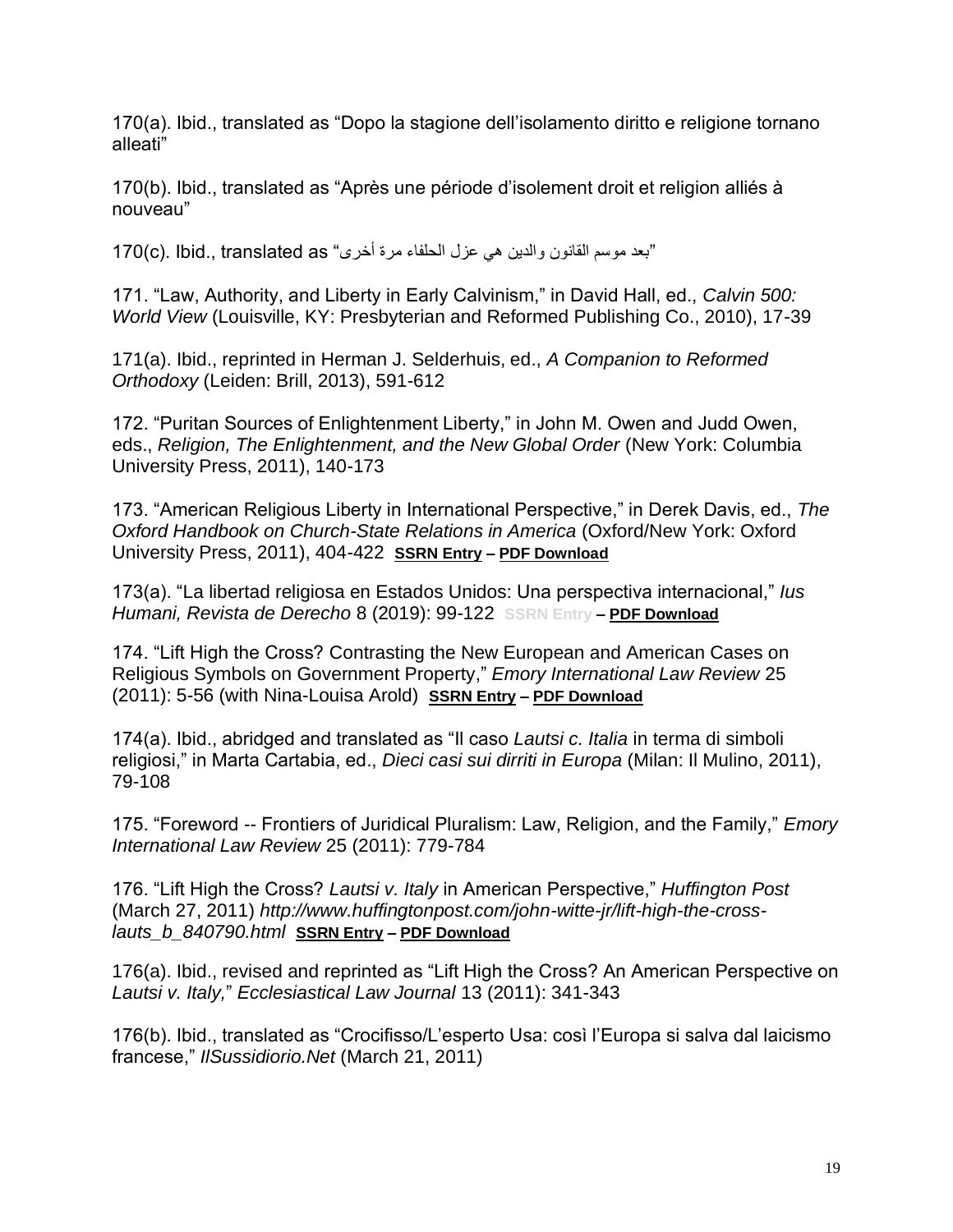177. "A Four-Cornered Canopy," in Amy Black, Douglas Koopman, and Larycia A. Hawkins, eds., *Religion and American Politics* (New York: Longman, 2011), 3-10

178. "No Ordinary King," *Christianity Today* 55(7) (July, 2011): 54-56

179. "Harold J. Berman (1918-2007): Law, Religion, and Revolution," *Journal of Christian Legal Thought* 1 (2011): 26

180. "Christianity's Mixed Contributions to x: Traditional Teachings, Modern Doubts," *Zygon: Journal of Religion and Science* 46 (2011): 713-732 (with Don S. Browning)

180(a). Ibid., revised and reprinted in *Emory Law Journal* 61 (2012): 991-1014 **[SSRN](https://papers.ssrn.com/sol3/papers.cfm?abstract_id=2705588)  [Entry –](https://papers.ssrn.com/sol3/papers.cfm?abstract_id=2705588) [PDF Download](https://www.johnwittejr.com/uploads/9/0/1/4/90145433/a180a.pdf)**

180(b). Ibid., revised and reprinted in Marcia J. Bunge, ed., *Children, Adults, and Shared Responsibilities: Jewish, Christian, and Muslim Perspectives* (Cambridge: Cambridge University Press, 2012), 272-291

180(c). Ibid., and reprinted on *Canopy Forum* (December 1, 2020) [https://canopyforum.org/2020/12/01/why-suffer-the-children-overcoming-christian](https://canopyforum.org/2020/12/01/why-suffer-the-children-overcoming-christian-opposition-to-childrens-rights/)[opposition-to-childrens-rights/](https://canopyforum.org/2020/12/01/why-suffer-the-children-overcoming-christian-opposition-to-childrens-rights/)

181. "Essential Books on Religion and the Founding Fathers," *The Christian Century* (April 20, 2011): 13

182. "Foreword," to Timothy P. Jackson, ed., *The Best Love of the Child* (Grand Rapids, MI: Wm. B. Eerdmans Publishing Co., 2011), x-xii

183. "Rights and Resistance: Early Protestant Contributions to Western Democratic Revolutions," *Academic Exchange* 14(1) (Fall, 2011): 4, 12-13

184. "Beyond the Wall Between Church and State," *Oasis* 14 (2012): 73-78 (with Justin Latterell) **[SSRN Entry](https://papers.ssrn.com/sol3/papers.cfm?abstract_id=3435022) – [PDF Download](https://www.johnwittejr.com/uploads/9/0/1/4/90145433/a184.pdf)**

184(a). Ibid., translated as "Al di là del muro tra Chiesa e Stato"

184(b). Ibid., translated as "Au-delà du mur entre Église et État"

184(c). Ibid., translated as "إلى ما وراء الجدار بين الكنيسة والدولة"

185. "Church, State, and Marriage: Four Early Modern Protestant Models," *Oxford Journal of Law and Religion* 1 (2012): 151-168 **[SSRN Entry](https://papers.ssrn.com/sol3/papers.cfm?abstract_id=2517710) – [PDF Download](https://www.johnwittejr.com/uploads/9/0/1/4/90145433/a185.pdf)**

186. "Introduction," to John Witte, Jr. and M. Christian Green, eds., *Religion and Human Rights: An Introduction* (Oxford/New York: Oxford University Press, 2012), 3-24 **[SSRN](https://papers.ssrn.com/sol3/papers.cfm?abstract_id=2705614)  [Entry](https://papers.ssrn.com/sol3/papers.cfm?abstract_id=2705614) – [PDF Download](https://www.johnwittejr.com/uploads/9/0/1/4/90145433/a186.pdf)**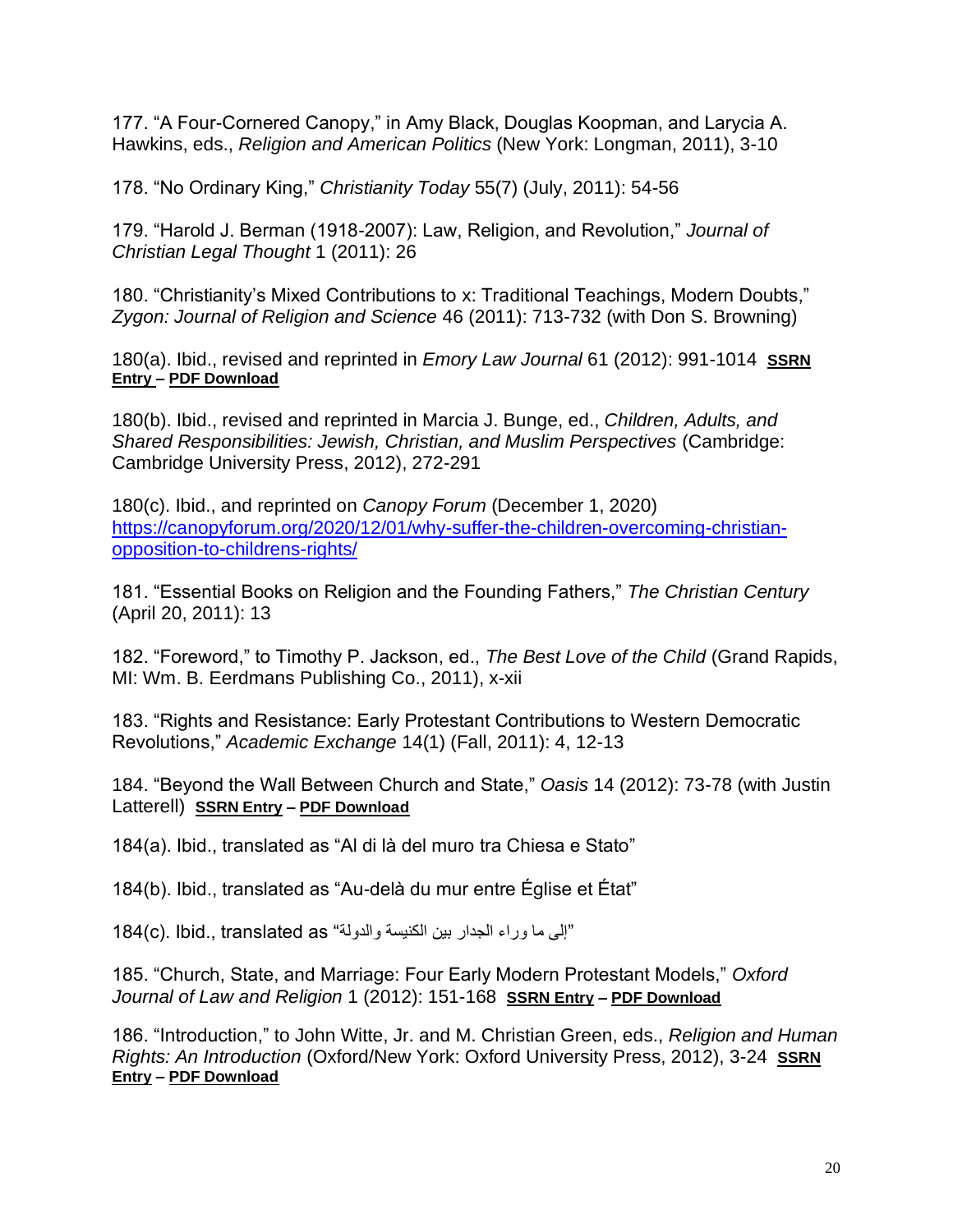186(a). Ibid., reprinted in *Fides et Libertas* (2015): 15-36

187. "The Study of Law and Religion in the United States: An Interim Report," *Ecclesiastical Law Journal* 14 (2012): 327-354 **[SSRN Entry](https://papers.ssrn.com/sol3/papers.cfm?abstract_id=2705602) – [PDF Download](https://www.johnwittejr.com/uploads/9/0/1/4/90145433/a187.pdf)**

188. "In Memory of David J. Bederman (1961-2011)," *Emory Law Magazine* (Summer 2012): 16-17 **[SSRN Entry](https://papers.ssrn.com/sol3/papers.cfm?abstract_id=3435020) – [PDF Download](https://www.johnwittejr.com/uploads/9/0/1/4/90145433/a188.pdf)**

189. "Shari'ah's Uphill Climb: Does Muslim Law Have a Place in the American Landscape?" *Christianity Today* 56(10) (2012): 30-35

190. "The Covenant of Marriage: Its Biblical Roots, Historical Influence, and Modern Uses," *INTAMS Review on Marriage and Spirituality* 18 (2012): 147-165 **[SSRN Entry](https://papers.ssrn.com/sol3/papers.cfm?abstract_id=2705616) – [PDF Download](https://www.johnwittejr.com/uploads/9/0/1/4/90145433/a190.pdf)**

191. "Clandestine Marriage and Parental Consent in John Calvin's Geneva: The Gradual Synthesis of Theology, Statutes, and Case Law," in Per Andersen, ed., *Law and Marriage in Medieval and Early Modern Times* (Copenhagen: Djǿf Publishing, 2012), 273-298

192. "Introduction," to T. Jeremy Gunn and John Witte, Jr., eds., *No Establishment of Religion: America's Original Contribution to Religious Liberty* (Oxford/New York: Oxford University Press, 2012), 3-14 **[SSRN Entry](https://papers.ssrn.com/sol3/papers.cfm?abstract_id=3435012) – [PDF Download](https://www.johnwittejr.com/uploads/9/0/1/4/90145433/a192.pdf)**

193. "Why Monogamy is Natural," *Washington Post* (October 3, 2012) **[SSRN Entry](https://papers.ssrn.com/sol3/papers.cfm?abstract_id=2705603) – [PDF](https://www.johnwittejr.com/uploads/9/0/1/4/90145433/a193.pdf)  [Download](https://www.johnwittejr.com/uploads/9/0/1/4/90145433/a193.pdf)**

194. "Religious Views Should be Welcomed in Our Public Life," *Faith and Leadership: Duke University* (October 9, 2012)

195. "Why Not Polygamy?" *Washington Post* (November 9, 2012)

196. "'The Mother of All Earthly Laws': The Lutheran Reformation of Marriage," *Gettysburg Seminary Ridge Review* 15:2 (2013): 26-43 **[SSRN Entry](https://papers.ssrn.com/sol3/papers.cfm?abstract_id=2705606) – [PDF Download](https://www.johnwittejr.com/uploads/9/0/1/4/90145433/a196.pdf)**

196(a). Ibid., reprinted in Kirsi I. Sterna and Brooks Schramm, eds., *Encounters with Luther: New Directions for Critical Studies* (Louisville, KY: Westminster John Knox Press, 2016), 111-125

197. "Between Sanctity and Depravity: Human Dignity and Human Rights in Classical Lutheran Perspective," in Johannes van der Ven and Hans-Georg Ziebertz, eds., *Human Rights and the Impact of Religion* (Leiden/Boston: Brill, 2013), 9-24

197(a). Ibid., revised and reprinted as "Human Equality, Dignity, and Liberty in Classic Protestant Perspective," in Marijke Hoek, ed., *Carnival Kingdom: Biblical Justice for Global Communities* (Gloucester: Wide Margin Books, 2013), 145-160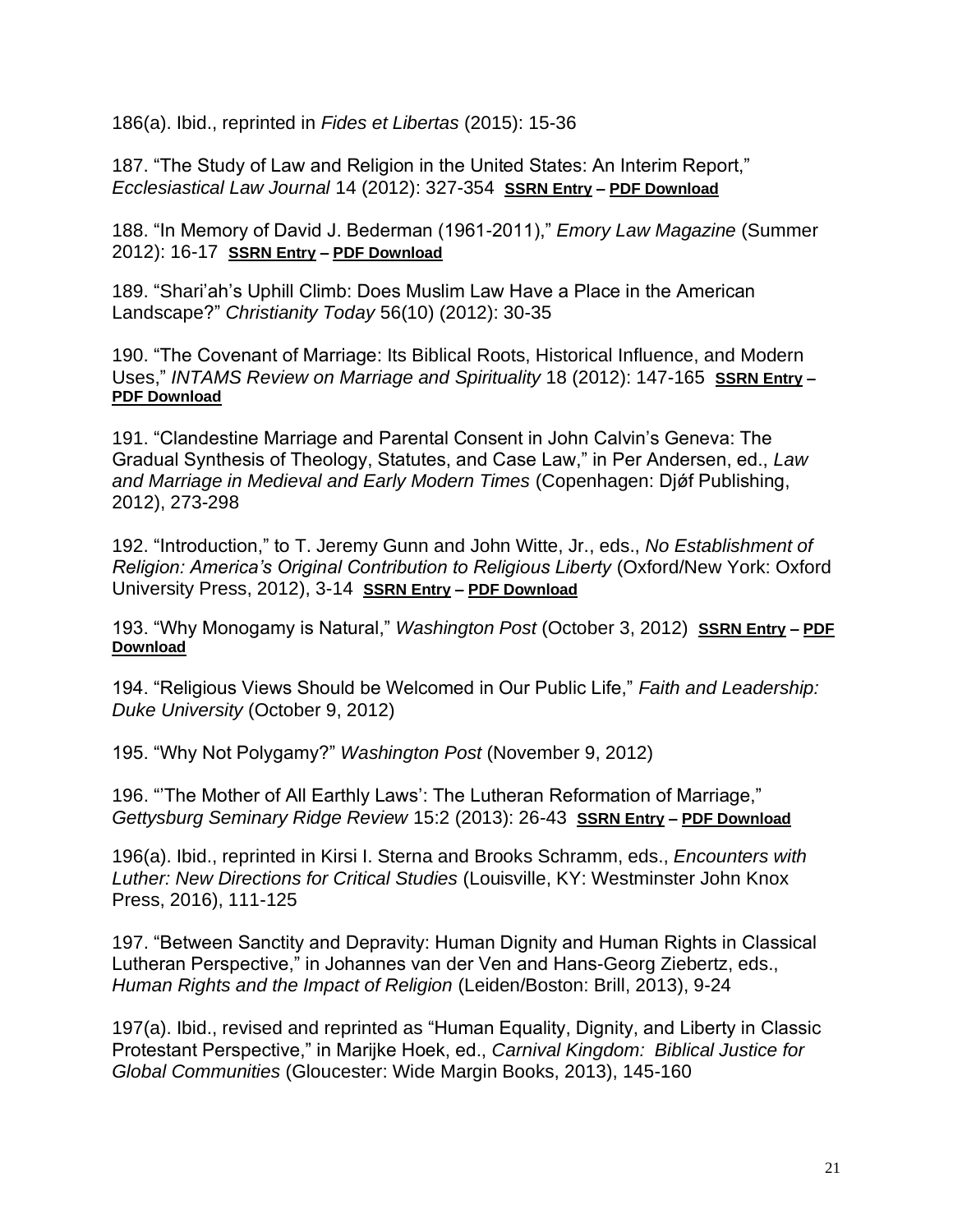197(b). Ibid., excerpted as "The Freedom of a Christian: Martin Luther's Reformation of Law & Liberty," *Evangelische Theologie* 74 (2014): 127-135 **[SSRN Entry](https://papers.ssrn.com/sol3/papers.cfm?abstract_id=2517769) – [PDF Download](https://www.johnwittejr.com/uploads/9/0/1/4/90145433/a197b.pdf)**

197(c). Ibid., reprinted in *Fides et Libertas* (2014): 37-50

197(d). Ibid., translated into Korean as "Special Lecture in Commemoration of the  $20<sup>th</sup>$ Anniversary of Handong Global University (May 4, 2015)"

197(e). Ibid., revised and reprinted as "Human Dignity, Equality, and Liberty in Protestant Thought," in John Loughlin, ed., *Human Dignity in the Judaeo-Christian Tradition: Catholic, Orthodox, Anglican, and Protestant Perspectives* (London: Bloomsburg Academic 2019), 157-172

198. "Church, State, and Family in John Calvin's Geneva: Domestic Disputes and Sex Crimes in Geneva's Consistory and Council," in Per Andersen, ed., *Law and Disputing in the Middle Ages* (Copenhagen: Djóf Publishing, 2013), 245-280 **[SSRN Entry](https://papers.ssrn.com/sol3/papers.cfm?abstract_id=2517679) – [PDF](https://www.johnwittejr.com/uploads/9/0/1/4/90145433/a198.pdf)  [Download](https://www.johnwittejr.com/uploads/9/0/1/4/90145433/a198.pdf)**

199. "Introduction," to Harold J. Berman, *Law and Language: Effective Symbols of Community,* ed. John Witte, Jr. (Cambridge: Cambridge University Press, 2013), 1-35 (with Christopher J. Manzer)

199(a). Ibid., reprinted as "A Prequel to *Law and Revolution*: A Long Lost Manuscript of Harold J. Berman Comes to Light," *Journal of Law and Religion* 29 (2014): 142-169 (with Christopher J. Manzer) **[SSRN Entry](https://papers.ssrn.com/sol3/papers.cfm?abstract_id=2517759) – [PDF Download](https://www.johnwittejr.com/uploads/9/0/1/4/90145433/a199a.pdf)**

200. "Foreword," to Robert Cochran and David VanDrunen, eds., *Law and the Bible: Justice, Mercy and Legal Institutions* (Downers Grove, IL: IVP Academic, 2013), 7-11 **[SSRN Entry](https://papers.ssrn.com/sol3/papers.cfm?abstract_id=2517682) – [PDF Download](https://www.johnwittejr.com/uploads/9/0/1/4/90145433/a200.pdf)**

201. "Who Governs the Family? Marriage as a New Test Case of Overlapping Jurisdictions," *Faulkner Law Review* 4 (2013): 321-349 (with Joel A. Nichols) **[SSRN](https://papers.ssrn.com/sol3/papers.cfm?abstract_id=2227114)  [Entry](https://papers.ssrn.com/sol3/papers.cfm?abstract_id=2227114)** – **[PDF Download](https://www.johnwittejr.com/uploads/9/0/1/4/90145433/a201.pdf)**

202. "'God is Hidden in the Earthly Kingdom': The Lutheran Two-Kingdoms Theory as Foundation of Scandinavian Secularity," in Rosemarie van den Breemer, José Casanova, and Trygve Wyller eds., *Secular and Sacred? The Scandinavian Case of Religion in Human Rights, Law and Public Space* (Göttingen/Bristol, CT: Vandenhoeck & Ruprecht, 2013), 56-84 **[SSRN Entry](https://papers.ssrn.com/sol3/papers.cfm?abstract_id=2517719) – [PDF Download](https://www.johnwittejr.com/uploads/9/0/1/4/90145433/a202.pdf)**

203. "Introduction to Legal Studies Section," in Michael Welker and Gregor Etzelmüller, eds., *Concepts of Law in the Sciences, Legal Studies, and Theology* (Tübingen: Mohr Siebeck, 2013), 227-238 **[SSRN Entry](https://papers.ssrn.com/sol3/papers.cfm?abstract_id=2517732) – [PDF Download](https://www.johnwittejr.com/uploads/9/0/1/4/90145433/a203.pdf)**

204. "Religious Sources and Dimensions of Human Rights," in G.J. Buis, J.T. Sunier, and P.G.A. Veenstra, eds., *Risky Liaisons? Democracy and Religion: Reflections and Case Studies* (Amsterdam: VU University Press, 2013), 29-53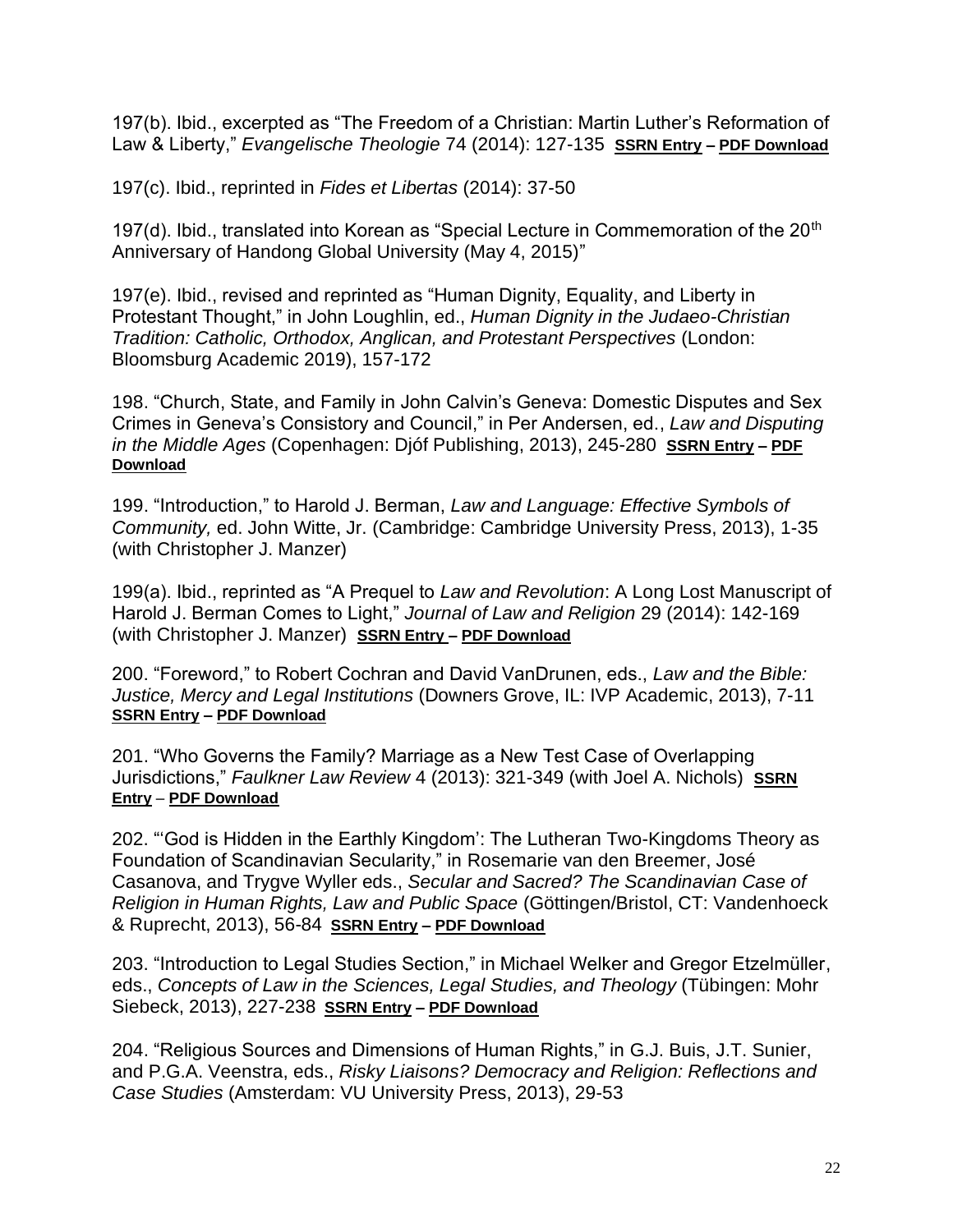205. "The Shifting Walls of Separation Between Church and State in the United States," *Percorsi costituzionali (Costituzione e Religione* 2/3 (2013): 133-148 **[SSRN Entry](https://papers.ssrn.com/sol3/papers.cfm?abstract_id=2517758) – [PDF](https://www.johnwittejr.com/uploads/5/4/6/6/54662393/a205.pdf)  [Download](https://www.johnwittejr.com/uploads/5/4/6/6/54662393/a205.pdf)**

205(a). Ibid., reprinted in Will R. Jordan and Charlotte C.S. Thomas, eds., *The Most Sacred Freedom: Religious Liberty in the History of Philosophy and America's Founding*  (Macon, GA: Mercer University Press, 2016), 103-120

206. "Harold J. Berman as Historian and Prophet," *Ius Commune* 21 (2013): 224-227 **[SSRN Entry](https://papers.ssrn.com/sol3/papers.cfm?abstract_id=2517705) – [PDF Download](https://www.johnwittejr.com/uploads/9/0/1/4/90145433/a206.pdf)**

207. "Trattato di Westfalia (1648)," in Alarico Mariana Marini and Umberto Vincenti, eds., *Le carte storiche dei diritti* (Pisa: Pisa University Press, 2013), 29-38

208. "The Protestant Revolution: Law and Protestantism," in Silvio Ferrari and Rinaldo Cristofori, eds., *Law and Religion: An Overview* (Farnham, Surrey: Ashgate, 2013), 23- 57

209. "Religion," in Dinah Shelton, ed., *The Oxford Handbook of International Human Rights Law* (New York/Oxford: Oxford University Press, 2013), 10-31 (with M. Christian Green) **[SSRN Entry](https://papers.ssrn.com/sol3/papers.cfm?abstract_id=2517762) – [PDF Download](https://www.johnwittejr.com/uploads/9/0/1/4/90145433/a209.pdf)**

210. "Review of Paul Babie and Neville Rochow, eds., *Freedom of Religion Under Bills of Rights,*" *Ecclesiastical Law Journal* 16 (2014): 101-102 **[SSRN Entry](https://papers.ssrn.com/sol3/papers.cfm?abstract_id=2517702) – [PDF Download](https://www.johnwittejr.com/uploads/9/0/1/4/90145433/a210.pdf)**

211. "'The Law Written on the Heart': Natural Law and Equity in Early Lutheran Thought," in Wim Dekock, ed., *The Legal Teachings of the Protestant and Catholic Reformations* (Göttingen: Vandenhoeck & Ruprecht, 2014), 231-265 **[SSRN Entry](https://papers.ssrn.com/sol3/papers.cfm?abstract_id=2705607) – [PDF](https://www.johnwittejr.com/uploads/9/0/1/4/90145433/a211.pdf)  [Download](https://www.johnwittejr.com/uploads/9/0/1/4/90145433/a211.pdf)**

211(a). Excerpted as "The Good Lutheran Jurist Johann Oldendorp," in Mathias Schmoeckel and John Witte, Jr., eds., *Great Christian Jurists in German History*  (Tübingen: Mohr Siebeck, 2020), 80-98

212. "Sex and Marriage in the Protestant Tradition: 1500-1900," in Adrian Thatcher, ed., *Oxford Handbook on Theology, Sexuality, and Gender* (Oxford: Oxford University Press, 2015), 204-223 **[SSRN Entry](https://papers.ssrn.com/sol3/papers.cfm?abstract_id=2517754) – [PDF Download](https://www.johnwittejr.com/uploads/9/0/1/4/90145433/a212.pdf)**

213. "The Nature of Family, the Family of Nature: Prescient Insights from the Scottish Enlightenment," in Robert Song and Brent Waters, eds., *The Authority of the Gospel: Explorations in Moral and Political Theology in Honor of Oliver O'Donovan* (Grand Rapids, MI: Wm. B. Eerdmans Publishing Co., 2015), 210-228

214. "David Little: A Modern Calvinist Architect of Human Rights," in Sumner B. Twiss, et al., eds., *Religion and Public Policy: Human Rights, Conflict and Ethics* (Cambridge: Cambridge University Press, 2015), 3-23 **[SSRN Entry](https://papers.ssrn.com/sol3/papers.cfm?abstract_id=2897101) – [PDF Download](https://www.johnwittejr.com/uploads/9/0/1/4/90145433/a214.pdf)**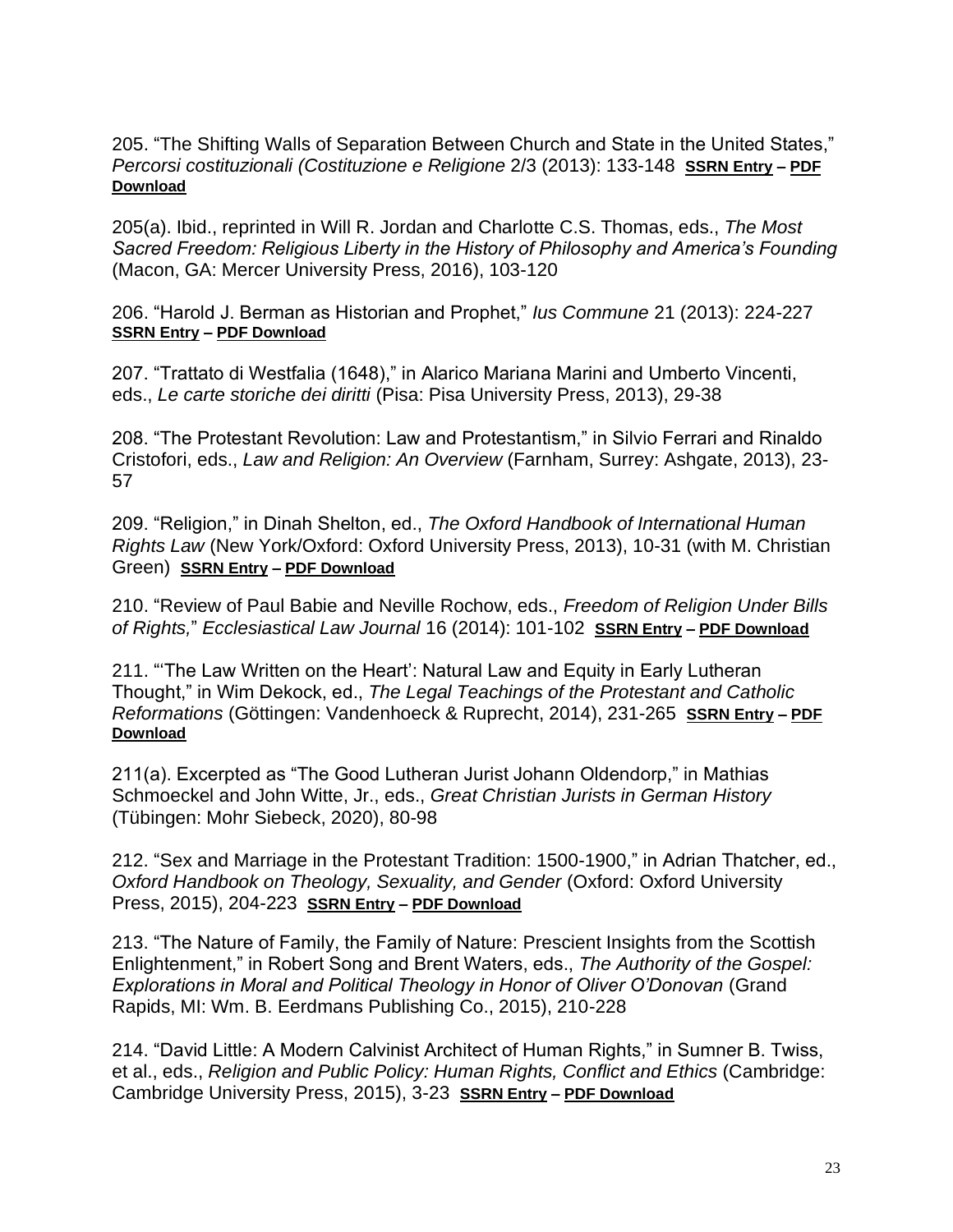215. "The Family of Nature, The Nature of Family: The Surprising Liberal Defense of the Traditional Family in the Enlightenment," *Emory Law Journal* 64 (2015): 591-676 [\(http://law.emory.edu/elj/\\_documents/volumes/64/3/articles/witte.pdf\)](http://law.emory.edu/elj/_documents/volumes/64/3/articles/witte.pdf) **[SSRN Entry](https://papers.ssrn.com/sol3/papers.cfm?abstract_id=3427428) – [PDF](https://www.johnwittejr.com/uploads/9/0/1/4/90145433/a215.pdf)  [Download](https://www.johnwittejr.com/uploads/9/0/1/4/90145433/a215.pdf)**

216. "The Emerging Field of Law and Religion in the Western Tradition," *ECUPL Journal* 18 (Jan., 2015): 137-152 (in Mandarin)

217. "To Serve Right and to Fight Wrong: Why Religion, Human Rights, and Human Dignity Need Each Other," in Marta Cartabia and Andrea Simoncini, eds., *Pope Benedict XVI's Legal Speeches in Comparative Perspective* (Cambridge: Cambridge University Press, 2015), 106-122 **[SSRN Entry](https://papers.ssrn.com/sol3/papers.cfm?abstract_id=2705622) – [PDF Download](https://www.johnwittejr.com/uploads/9/0/1/4/90145433/a217.pdf)**

217(a). Ibid., revised and reprinted in Monica Lugato, *La libertà religiosa secondo il diritto internationazionale e il conflitto globale dei valori / International Religious Freedom and the Global Clash of Values* (Torino: G. Giappichelli Editore, 2015), 41-53

218. "Toward a New Magna Carta for Early Modern England," in Robin Griffith-Jones and Mark Hill, eds., *Magna Carta, Religion, and the Rule of Law* (Cambridge: Cambridge University Press, 2015), 109-135 **[SSRN Entry](https://papers.ssrn.com/sol3/papers.cfm?abstract_id=2897105) – [PDF Download](https://www.johnwittejr.com/uploads/9/0/1/4/90145433/a218.pdf)**

219. "Law and Religion in the Western Legal Tradition," in Silvio Ferrari, ed., *Routledge Handbook of Law and Religion* (New York: Routledge, 2015), 29-42

220. Review of Jeroen Temperman, ed., *The Lautsi Papers: Multidisciplinary Reflections on Religious Symbols in the Public School Classroom*, *Ecclesiastical Law Journal* 17 (2015): 240-242

221. "Hugo Grotius and the Natural Law of Marriage: A Case Study of Harmonizing Confessional Differences in Early Modern Europe," in Troy L. Harris, ed., *Studies in Canon Law and Common Law in Honor of R.H. Helmholz* (Berkeley, CA: The Robbins Collection, 2015), 231-249 **[SSRN Entry](https://papers.ssrn.com/sol3/papers.cfm?abstract_id=2897654) – [PDF Download](https://www.johnwittejr.com/uploads/9/0/1/4/90145433/a221.pdf)**

221(a). Ibid., revised and reprinted in Robert v. Friedeburg and Mathias Schmoeckel, eds., *Recht, Konfession und Verfassung im 17. Jahrhundert* (Berlin: Duncker & Humblot, 2015), 337-348

222. "Why *Two* in One Flesh: The Western Case of Monogamy Over Polygamy," *Emory Law Journal* 64 (2015): 1675-1746 [http://law.emory.edu/elj/content/volume-64/issue-](http://law.emory.edu/elj/content/volume-64/issue-6/articles-and-essays/two-flesh-western-monogamy-polygamy.html)[6/articles-and-essays/two-flesh-western-monogamy-polygamy.html](http://law.emory.edu/elj/content/volume-64/issue-6/articles-and-essays/two-flesh-western-monogamy-polygamy.html) **[SSRN Entry](https://papers.ssrn.com/sol3/papers.cfm?abstract_id=2897657) – [PDF](https://www.johnwittejr.com/uploads/9/0/1/4/90145433/a222.pdf)  [Download](https://www.johnwittejr.com/uploads/9/0/1/4/90145433/a222.pdf)**

222(a). Excerpted as "Why No Polygamy," in Robin Fretwell Wilson, ed., *The Contested Place of Religion in Family Law* (Cambridge: Cambridge University Press, 2018), 446-466 **[SSRN Entry](https://papers.ssrn.com/sol3/papers.cfm?abstract_id=3092328) – [PDF Download](https://www.johnwittejr.com/uploads/9/0/1/4/90145433/a222a.pdf)**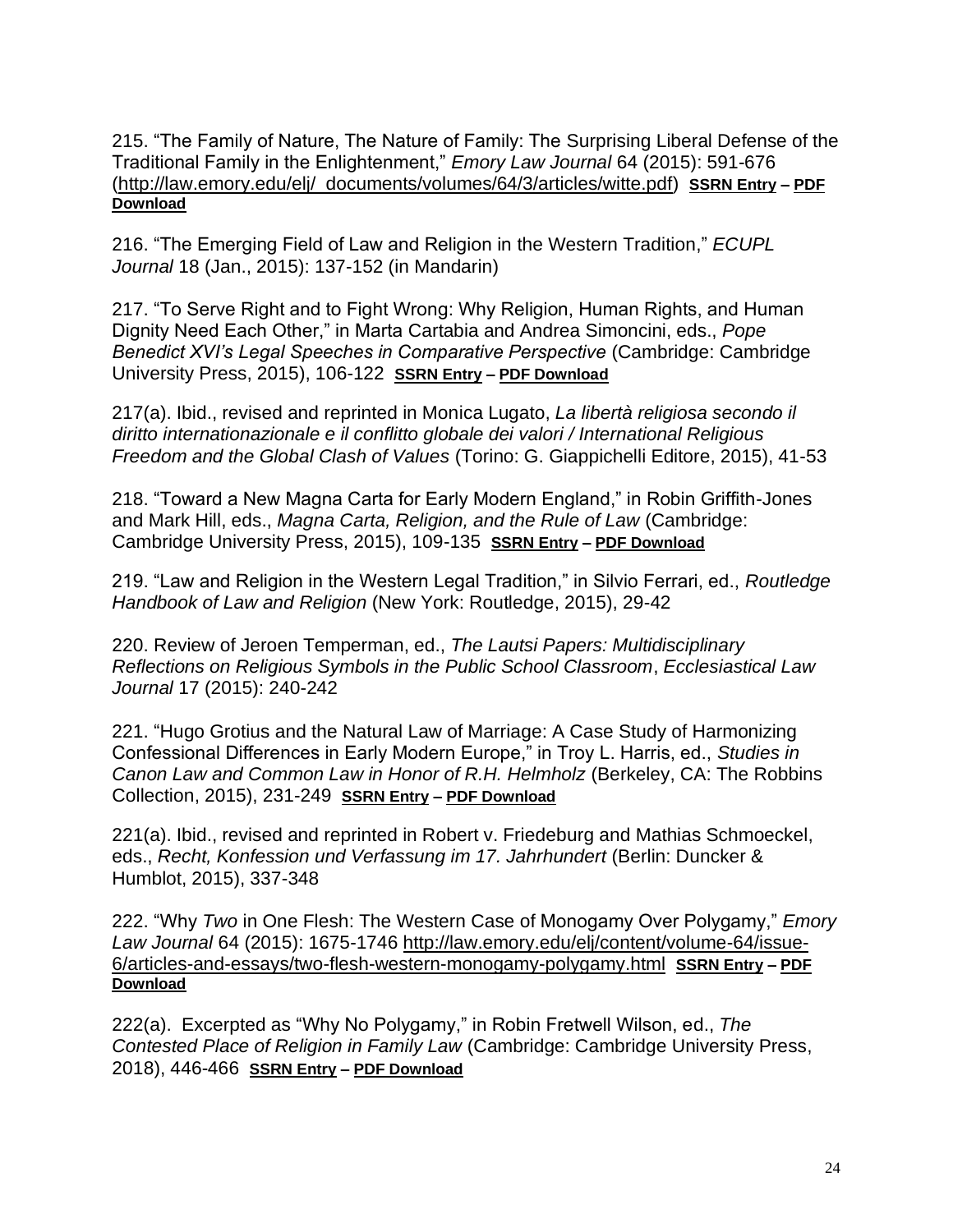222(b). Ibid., revised and translated as "Il rifiuto della poligamia in Occidente: gli argomenti," *Diritto pubblico comparato ed europeo* (2020): 57-82 (with Andrea Pin) **SSRN Entry – [PDF Download](https://www.johnwittejr.com/uploads/9/0/1/4/90145433/a222b.pdf)**

223. "Foreword," to Andrea Pin, *Muslims, Church, and State: The Legal Treatment of Islam in Italy* (Burlington, VT: Ashgate, 2015), ix-xi

224. "Law, Religion, and Reason in a Constitutional Democracy: A Response to Lenn Goodman," *Political Theology* 16 (2015): 543-559 (with Justin Latterell) **[SSRN](https://papers.ssrn.com/sol3/papers.cfm?abstract_id=2897695)  [Entry](https://papers.ssrn.com/sol3/papers.cfm?abstract_id=2897695) – [PDF Download](https://www.johnwittejr.com/uploads/9/0/1/4/90145433/a224.pdf)**

225. "Christianity and Human Rights: Past Contributions and Future Challenges," *Journal of Law and* Religion 30 (2015): 353-385 (with Justin Latterell) **[SSRN Entry](https://papers.ssrn.com/sol3/papers.cfm?abstract_id=2897547) – [PDF](https://www.johnwittejr.com/uploads/9/0/1/4/90145433/a225.pdf)  [Download](https://www.johnwittejr.com/uploads/9/0/1/4/90145433/a225.pdf)**

226. "A New Magna Carta for the Early Modern Common Law: An 800<sup>th</sup> Anniversary Essay," *Journal of Law and Religion* 30 (2015): 428-445 **[SSRN Entry](https://papers.ssrn.com/sol3/papers.cfm?abstract_id=3427421) – [PDF Download](https://www.johnwittejr.com/uploads/9/0/1/4/90145433/a226.pdf)**

227. "The Roots and Routes of Rights: The Samuel Moyn Challenge," *SSRN Immanent Frame* (2015)<http://blogs.ssrc.org/tif/2015/07/01/roots-and-routes-of-rights/>

227(a). Ibid., revised and expanded as "The Long History of Human Rights: Review of Samuel Moyn, *Christian Human Rights,*" *Books and Culture* 22(2) (March/April, 2016): 22-24 **[SSRN Entry](https://papers.ssrn.com/sol3/papers.cfm?abstract_id=3427418) – [PDF Download](https://www.johnwittejr.com/uploads/9/0/1/4/90145433/a227a.pdf)**

228. "Fra evangelium til lov. Den lutherske reformation og dens indflydelse på retshistorien," *Reformation.au.dk* (March 29, 2016)

229. "The Case Against Polygamy," *First Things* (April, 2016): 43-48

230. "Freedom, Persecution, and the Status of Christian Minorities," in Lamin Sanneh and Michael J. McClymond, eds., *The Wiley-Blackwell Companion to World Christianity*  (Malden, MA: Wiley Blackwell, 2016), 330-349 (with M. Christian Green) **[SSRN](https://papers.ssrn.com/sol3/papers.cfm?abstract_id=2517715)  [Entry](https://papers.ssrn.com/sol3/papers.cfm?abstract_id=2517715) – [PDF Download](https://www.johnwittejr.com/uploads/9/0/1/4/90145433/a230.pdf)**

231. "The Interdisciplinary Growth of Law and Religion," in Frank Cranmer, et al., eds., *The Confluence of Law and Religion: Interdisciplinary Reflections on the Work of Norman Doe* (Cambridge: Cambridge University Press, 2016), 247-261 **[SSRN](https://papers.ssrn.com/sol3/papers.cfm?abstract_id=3427410)  [Entry](https://papers.ssrn.com/sol3/papers.cfm?abstract_id=3427410) – [PDF Download](https://www.johnwittejr.com/uploads/9/0/1/4/90145433/a231.pdf)**

232. "From Gospel to Law: The Lutheran Reformation and its Impact on Legal Culture," in Thomas Albert Howard and Mark A. Noll, eds., *Protestantism After 500 Years*  (Oxford: Oxford University Press, 2016), 52-74 **[SSRN Entry](https://papers.ssrn.com/sol3/papers.cfm?abstract_id=2517716) – [PDF Download](https://www.johnwittejr.com/uploads/9/0/1/4/90145433/a232.pdf)**

232(a) Ibid., reprinted in *Ecclesiastical Law Journal* 19 (2017): 271-291

232(b). Ibid., translated as "Dal Vangelo alla Legge: la Riforma luterana e il suo impatto sulla cultura giuridica," in *Ephemerides iuris canonici* 57 (2017): 633-660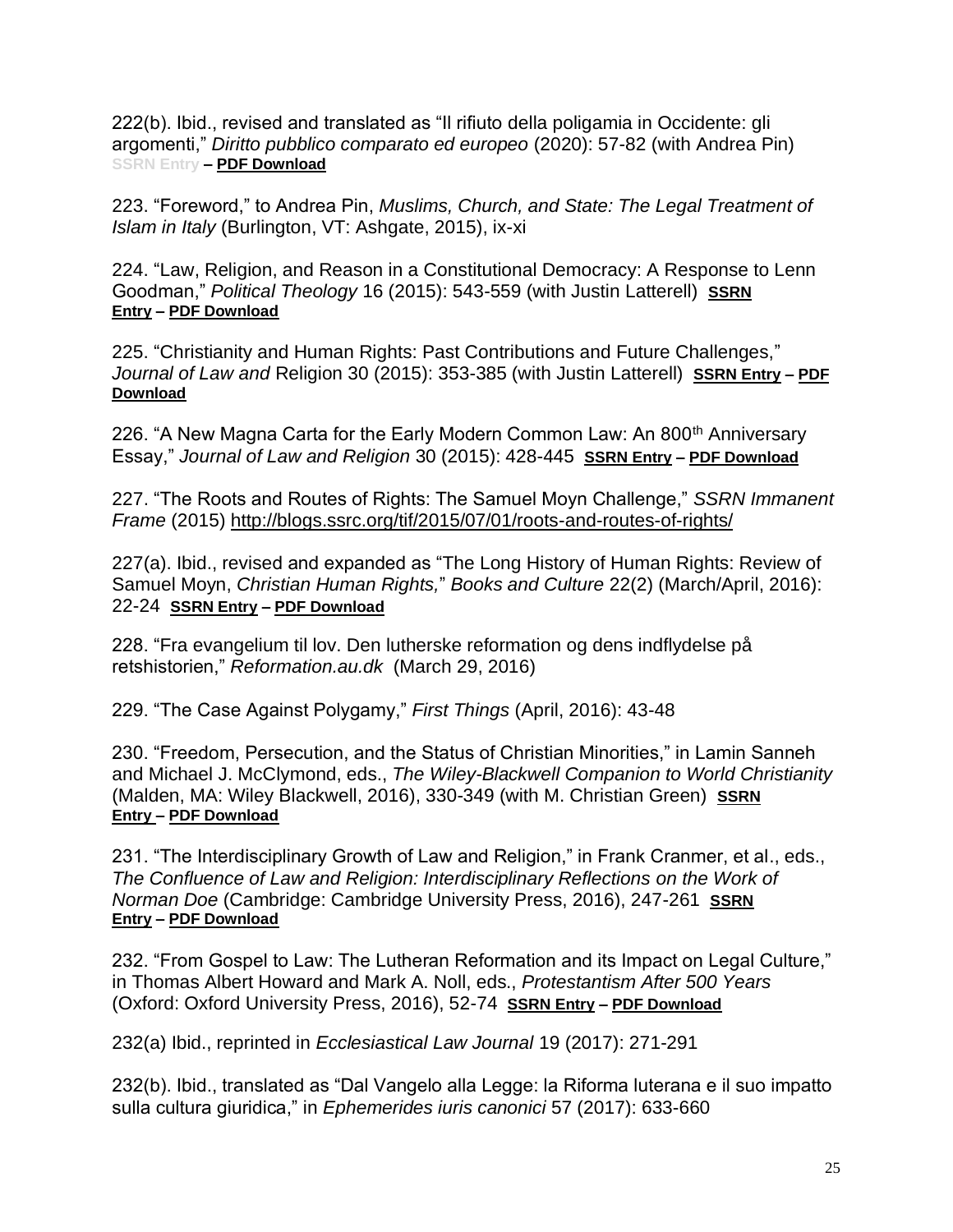233. "National Report -- United States of America: Religious Law and Religious Courts as a Challenge to the State," in Uwe Kischel, ed., *Religiöse Recht und religiöse Gerichte als Herausforderung des Staates* (Tübingen: Mohr Siebeck, 2016), 83-111 (with Joel A. Nichols) **[SSRN Entry](https://papers.ssrn.com/sol3/papers.cfm?abstract_id=2842462) – [PDF Download](https://www.johnwittejr.com/uploads/9/0/1/4/90145433/a233.pdf)**

234. "Editorial Preface," in John Witte, Jr., Sara McDougall, and Anna di Robilant, eds., *Texts and Contexts in Legal History: Essays in Honor of Charles Donahue (Berkeley,* CA: The Robbins Collection, 2016), xv-xix **[SSRN Entry](https://papers.ssrn.com/sol3/papers.cfm?abstract_id=2897622) – [PDF Download](https://www.johnwittejr.com/uploads/9/0/1/4/90145433/a234.pdf)**

235. "Prosecuting Polygamy in Early Modern England," in ibid., 429-448 **[SSRN](https://papers.ssrn.com/sol3/papers.cfm?abstract_id=2897666)  [Entry](https://papers.ssrn.com/sol3/papers.cfm?abstract_id=2897666) – [PDF Download](https://www.johnwittejr.com/uploads/9/0/1/4/90145433/a235.pdf)**

236. "Response to Reviewers of *The Western Case for Monogamy over Polygamy,*" *Journal of Politics, Religion and Ideology* 17 (2016): 315-318 **[SSRN Entry](https://papers.ssrn.com/sol3/papers.cfm?abstract_id=3427407) – [PDF Download](https://www.johnwittejr.com/uploads/9/0/1/4/90145433/a236.pdf)**

237. "Foreword," to Rafael Domingo, *God and the Secular Legal System* (Cambridge: Cambridge University Press, 2016), ix-xii **[SSRN Entry](https://papers.ssrn.com/sol3/papers.cfm?abstract_id=2897693) – [PDF Download](https://www.johnwittejr.com/uploads/9/0/1/4/90145433/a237.pdf)**

238. "'Come Now Let Us Reason Together': Restoring Religious Freedom in America and Abroad," *Notre Dame Law Review* 92 (2016): 427-450 (with Joel A. Nichols) **[SSRN](https://papers.ssrn.com/sol3/papers.cfm?abstract_id=2897651)  [Entry](https://papers.ssrn.com/sol3/papers.cfm?abstract_id=2897651) – [PDF Download](https://www.johnwittejr.com/uploads/9/0/1/4/90145433/a238.pdf)**

238(a). Ibid., abridged and updated as "Historical Foundations and Enduring Fundamentals of American Religious Freedom," *Studies in Christian Ethics* 33 (2020): 156-167 <https://journals.sagepub.com/doi/pdf/10.1177/0953946819896075>**SSRN Entry – [PDF Download](https://www.johnwittejr.com/uploads/9/0/1/4/90145433/a238a.pdf)**

238(b). Ibid., abridged and reprinted in *Journal of Christian Legal Thought* 10 (2020): 21-28

239. "The Legal Turn of the Reformation," in *Luther – 95 Treasures, 95 People* (Wittenberg: Stiftung Luthergedenkstätten in Sachsen-Anhalt, 2017), 451-455 **[SSRN](https://papers.ssrn.com/sol3/papers.cfm?abstract_id=3092244)  [Entry](https://papers.ssrn.com/sol3/papers.cfm?abstract_id=3092244) – [PDF Download](https://www.johnwittejr.com/uploads/9/0/1/4/90145433/a239.pdf)**

239(a). Ibid., reprinted in *Political Theology Network* (October 2, 2017), <https://politicaltheology.com/the-legacy-of-the-protestant-reformation-in-modern-law/>

240. "Learning the Word in Geneva: John Calvin the Catechist," in Douglas Gragg and John Weaver, eds., *Reading for Faith and Learning: Essays on Scripture, Community, and Libraries in Honor of M. Patrick Graham* (Abilene, TX: Abilene Christian University Press, 2017), 115-128 **[SSRN Entry](https://papers.ssrn.com/sol3/papers.cfm?abstract_id=3092249) – [PDF Download](https://www.johnwittejr.com/uploads/9/0/1/4/90145433/a240.pdf)**

241. "Foreword: What Christianity Offers to the World of Law," *Journal of Law and Religion* 32 (2017): 4-8 **[SSRN Entry](https://papers.ssrn.com/sol3/papers.cfm?abstract_id=3092250) – [PDF Download](https://www.johnwittejr.com/uploads/9/0/1/4/90145433/a241.pdf)**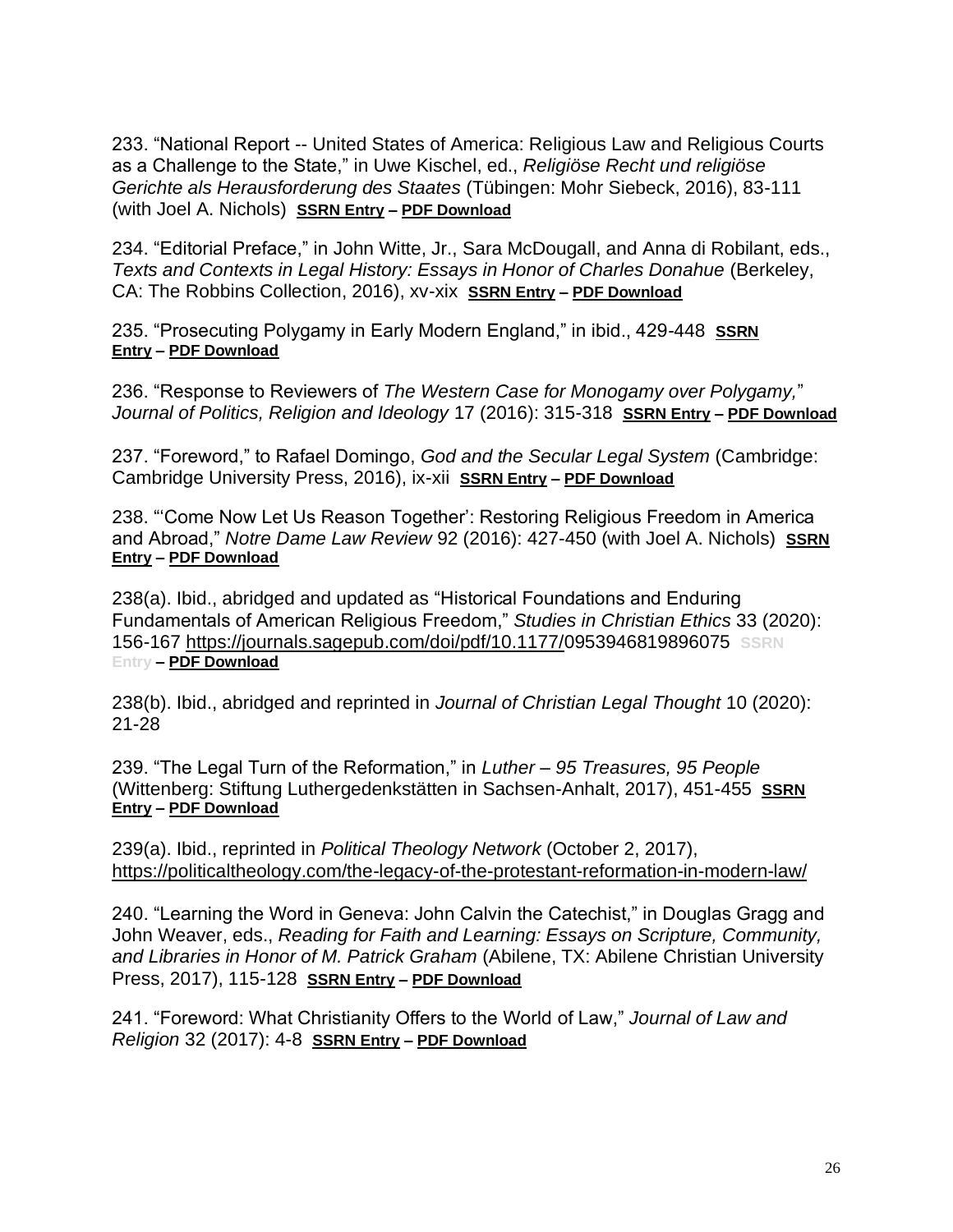242. "Law, Religion, and Human Rights in David Little's Thought," *Journal of Law and Religion* 32 (2017): 197-201 **[SSRN Entry](https://papers.ssrn.com/sol3/papers.cfm?abstract_id=3091871) – [PDF Download](https://www.johnwittejr.com/uploads/9/0/1/4/90145433/a242.pdf)**

243. "The Integrative Christian Jurisprudence of John Selden," in Mark Hill and R.H. Helmholz, eds., *Great Christian Jurists in English History* (Cambridge: Cambridge University Press, 2017), 139-61 (with Harold J. Berman) **[SSRN Entry](https://papers.ssrn.com/sol3/papers.cfm?abstract_id=3099587) – [PDF Download](https://www.johnwittejr.com/uploads/9/0/1/4/90145433/a243.pdf)**

244. "Martin Luther's Influence on Legal Reforms and Civil Law," in *Oxford Research Encyclopedia of Religion* (March, 2017), [http://religion.oxfordre.com](http://religion.oxfordre.com/) (10.1093/acrefore/9780199340378.013.503) **[SSRN Entry](https://papers.ssrn.com/sol3/papers.cfm?abstract_id=3092255) – [PDF Download](https://www.johnwittejr.com/uploads/9/0/1/4/90145433/a244.pdf)**

245. "Luther the Lawyer: The Lutheran Reformation of Law, Politics, and Society," *Law and Justice: A Christian Law Review* 178 (2017): 6-36 **[SSRN Entry](https://papers.ssrn.com/sol3/papers.cfm?abstract_id=3092276) – [PDF Download](https://www.johnwittejr.com/uploads/9/0/1/4/90145433/a245.pdf)**

246. "Introduction," to John Witte, Jr. and Gary S. Hauk, eds., *Christianity and Family Law: An Introduction* (Cambridge: Cambridge University Press, 2017), 1-15 **[SSRN Entry](https://papers.ssrn.com/sol3/papers.cfm?abstract_id=3091873) – [PDF Download](https://www.johnwittejr.com/uploads/9/0/1/4/90145433/a246.pdf)**

247. "Martin Luther," in ibid., 195-210 (with Steven Ozment) **[SSRN Entry](https://papers.ssrn.com/sol3/papers.cfm?abstract_id=3091896) – PDF [Download](https://www.johnwittejr.com/uploads/9/0/1/4/90145433/a247.pdf)**

248. "Emil Brunner," in ibid., 307-322 (with Don S. Browning) **[SSRN Entry](https://papers.ssrn.com/sol3/papers.cfm?abstract_id=3092243) – [PDF Download](https://www.johnwittejr.com/uploads/9/0/1/4/90145433/a248.pdf)**

249. "The Nature of Family in Seventeenth-Century Liberal Protestant Thought: Hugo Grotius and John Selden," *Illinois Law Review* (2017): 1947-1970 **[SSRN Entry](https://papers.ssrn.com/sol3/papers.cfm?abstract_id=3099617)** – **[PDF](https://www.johnwittejr.com/uploads/9/0/1/4/90145433/a249.pdf)  [Download](https://www.johnwittejr.com/uploads/9/0/1/4/90145433/a249.pdf)**

250. "Teología y política de la libertad religiosa en Norteamérica: cuatro modelos procedentes de la época fundacional," *Revista Persona y Derecho* 77 (2017): 371-401 **[SSRN Entry](https://papers.ssrn.com/sol3/papers.cfm?abstract_id=3094041) – [PDF Download](https://www.johnwittejr.com/uploads/9/0/1/4/90145433/a250.pdf)**

251. "Law, Religion, and Metaphor," in Günter Thomas and Heike Springhart, eds., *Risiko und Vertrauen / Risk and Trust: Festschrift für Michael Welker zum 70. Geburtstag* (Leipzig: Evangelische Verlagsanhalt, 2017), 177-195 **[SSRN Entry](https://papers.ssrn.com/sol3/papers.cfm?abstract_id=3094037) – [PDF](https://www.johnwittejr.com/uploads/9/0/1/4/90145433/a251.pdf)  [Download](https://www.johnwittejr.com/uploads/9/0/1/4/90145433/a251.pdf)**

251(a). Revised as "The Metaphorical Bridge Between Law and Religion," [Festschrift for Robert F. Cochran, Jr.], *Pepperdine Law Review* 47 (2020): 435-461 SSRN Entry – **[PDF Download](https://www.johnwittejr.com/uploads/9/0/1/4/90145433/a251a.pdf)**

252. "Foreword to Spanish Edition / Prefacio a la primera edición en español," in John Witte, Jr. and Joel A. Nichols, *La Libertad Religiosa en Estados Unidos: Historia de un experimento constitucional,* trans. Nicolás Zambrana-Tévar (Madrid: Thomson Reuters Legal, 2018), 15-20 **[SSRN Entry](https://papers.ssrn.com/sol3/papers.cfm?abstract_id=3422394) – [PDF Download](https://www.johnwittejr.com/uploads/9/0/1/4/90145433/a252.pdf)**

253. "The Little Commonwealth: The Family as Matrix of Markets and Morality in Early Protestantism," in Ted A. Smith and Robert P. Jones, eds., *Markets and Morality: Spirit and Capital in an Age of Inequality* (New York: Routledge, 2018), 3-23 (with Justin Latterell) **[SSRN Entry](https://papers.ssrn.com/sol3/papers.cfm?abstract_id=3286064) – [PDF Download](https://www.johnwittejr.com/uploads/9/0/1/4/90145433/a253.pdf)**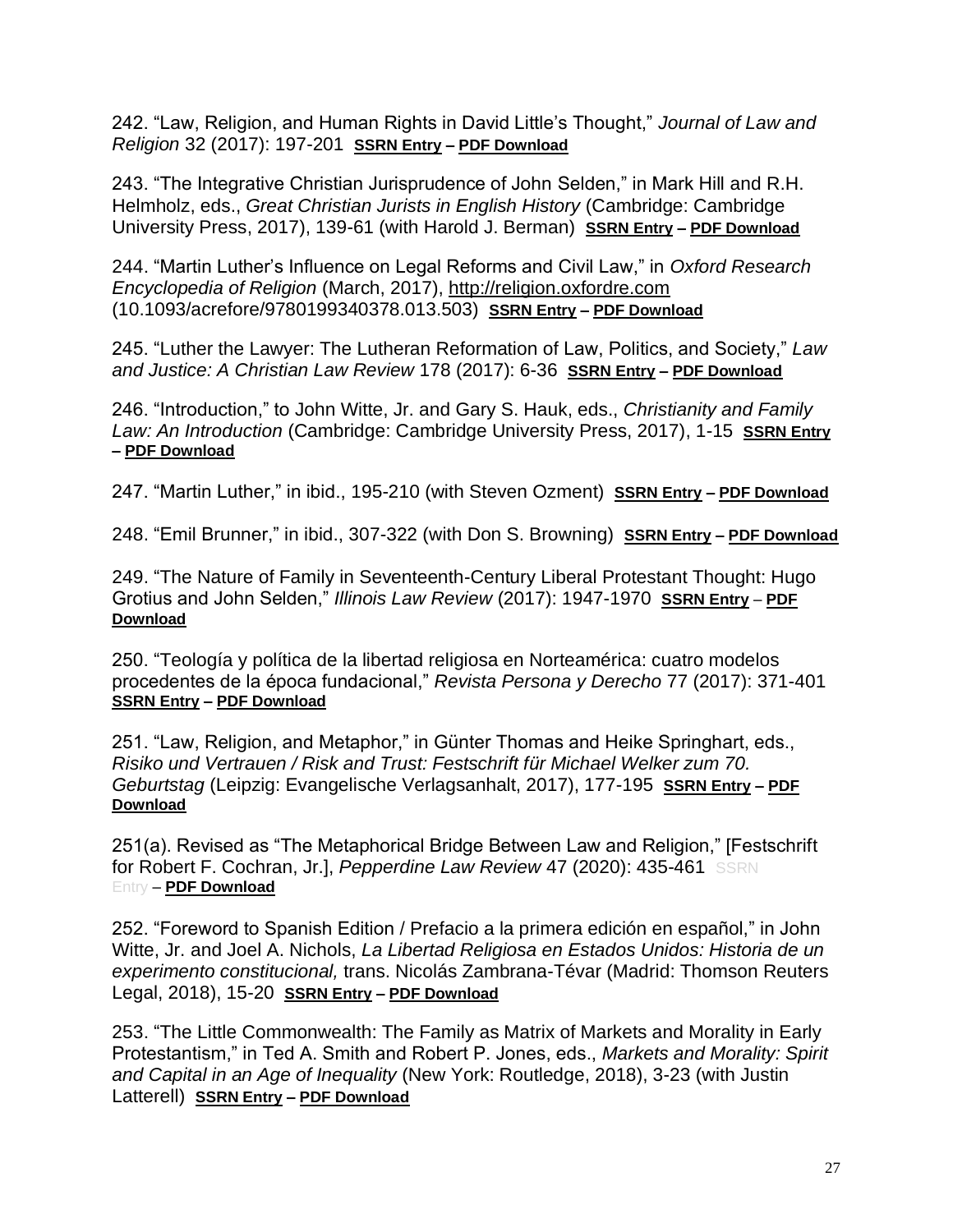253(a). Revised as "*Oikos* and *Oikonomika:* The Early Modern Family as a Matrix of Modern Economics," in Jürgen von Hagen, et al., eds., *The Impact of Economics on Character Formation in Late Modern Societies* (Leipzig: Evangelische Verlagsanhalt, 2020), 187-210

253(b). Translated as "Family as the Foundation of Economic Theory in Max Weber," in Zhibin Xie, ed., *Protestantism and Modernity: Abraham Kuyper, Max Weber, and Ernst Troeltsch* (Hong Kong: Institute of Sino-Christian Studies, 2021),

254. "Law and Religion in American Education," in Michael D. Waggoner and Nathan C. Walker, eds., *The Oxford Handbook on Religion and Education* (Oxford: Oxford University Press, 2018), 229-243 (with Brian Kaufman) **[SSRN Entry](https://papers.ssrn.com/sol3/papers.cfm?abstract_id=3286065) – [PDF Download](https://www.johnwittejr.com/uploads/9/0/1/4/90145433/a254.pdf)**

255. "Founding Principles, Secular Skeptics, and Religious Freedom -- Review of Kathleen A. Brady, *The Distinctiveness of Religion in American Law: Rethinking Religion Clause Jurisprudence* (2015)," *Journal of Law and Religion* 32 (2018): 515-518 **[SSRN Entry](https://papers.ssrn.com/sol3/papers.cfm?abstract_id=3286061) – [PDF Download](https://www.johnwittejr.com/uploads/9/0/1/4/90145433/a255.pdf)**

256. "The Marital Covenant in John Calvin's Geneva," *Political Theology* 19 (2018): 282-299 **[SSRN Entry](https://papers.ssrn.com/sol3/papers.cfm?abstract_id=3286069) – [PDF Download](https://www.johnwittejr.com/uploads/9/0/1/4/90145433/a256.pdf)**

257. "Law and the Protestant Reformation," in Heikki Pihlajamäki, Markus Dubber & Mark Godfrey, eds., *The Oxford Handbook of European Legal History* (Oxford: Oxford University Press, 2018), 583-610 **[SSRN Entry](https://papers.ssrn.com/sol3/papers.cfm?abstract_id=3286074) – [PDF Download](https://www.johnwittejr.com/uploads/9/0/1/4/90145433/a257.pdf)**

257(a). Ibid., abridged and published as "Faith in Law: The Legal and Political Legacy of the Protestant Reformations," in John Witte, Jr. and Amy Wheeler, eds., *The Reformation of the Church and the World* (Louisville, KY: Westminster John Knox Press, 2018), 105-138

257(b). Ibid., abridged and published as "The Political and Legal Legacy of the Sixteenth-Century Protestant Reformations," in Ruben Rosario-Rodriguez, ed., *T&T Clark Handbook of Political Theology* (London: Bloomsbury, 2019), 145-157

258. "Foreword" to Rex Ahdar, ed., *Research Handbook on Law and Religion*  (Northampton, MA: Edward Elgar, 2018), xii-xviii **[SSRN Entry](https://papers.ssrn.com/sol3/papers.cfm?abstract_id=3286078) – [PDF Download](https://www.johnwittejr.com/uploads/9/0/1/4/90145433/a258.pdf)**

259. "Is Religious Liberty Under Threat? Trans-Atlantic Perspectives," *Ecclesiastical Law Journal* 20 (2018): 339-41 **[SSRN Entry](https://papers.ssrn.com/sol3/papers.cfm?abstract_id=3286082) – [PDF Download](https://www.johnwittejr.com/uploads/9/0/1/4/90145433/a259.pdf)**

260. "Editorial," *Journal of Law and Religion* 33(3) (2018): 327-328 **[SSRN Entry](https://papers.ssrn.com/sol3/papers.cfm?abstract_id=3529642) – [PDF](https://www.johnwittejr.com/uploads/9/0/1/4/90145433/a260.pdf)  [Download](https://www.johnwittejr.com/uploads/9/0/1/4/90145433/a260.pdf)**

261. "Church, State, and Sex Crimes: What Place for Traditional Sexual Morality in Modern Liberal Societies?" *Emory Law Journal* 68 (2019): 837-865 **[SSRN Entry](https://papers.ssrn.com/sol3/papers.cfm?abstract_id=3422400) – [PDF](https://www.johnwittejr.com/uploads/9/0/1/4/90145433/a261.pdf)  [Download](https://www.johnwittejr.com/uploads/9/0/1/4/90145433/a261.pdf)**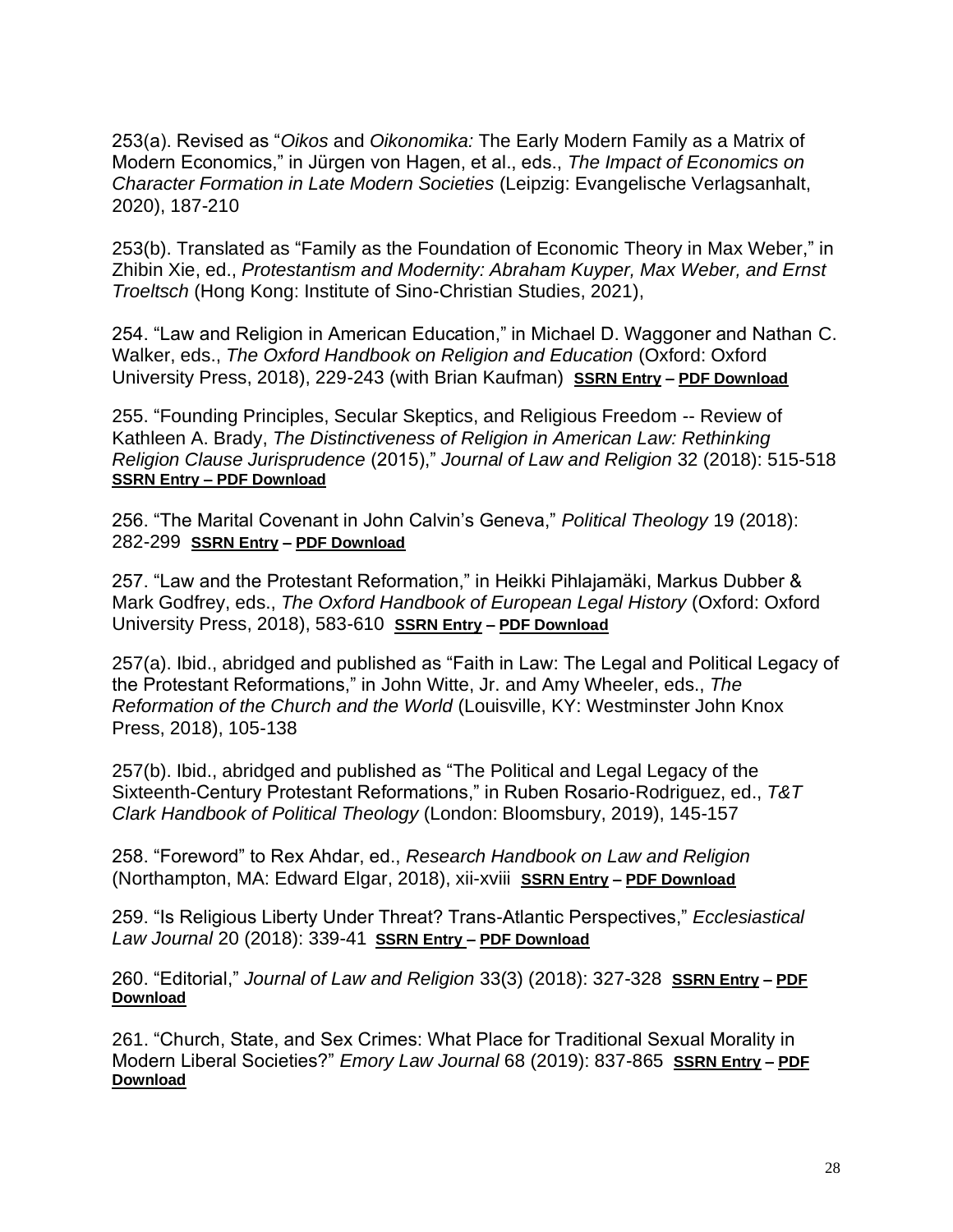261(a). Ibid., reprinted as "Sex Crimes and Christianity," in Mark Hill, R.H. Helmholz, Norman Doe, and John Witte, Jr., eds., *Christianity and Criminal Law* (London: Routledge, 2020), 220-238

261(b). Ibid., revised as "Teaching Sexual Morality in Church and State: Historically and Today," in John Witte, Jr., et al., eds., *The Impact of the Law on Character Formation, Ethical Education, and the Communication of Values in Late Modern Pluralistic Societies* (Leipzig: Evangelishe Verlagsanstalt GmbH, 2021), 193-214

262. "Harold J. Berman," in Daniel L. Dreisbach and Mark A. Hall, eds., *Great Christian Jurists in American History* (Cambridge/New York: Cambridge University Press, 2019), 230-244

263. "The Last American Establishment: Massachusetts, 1780-1833," in Carl H. Esbeck and Jonathan Den Hartog, eds., *Religious Dissent and Disestablishment: Church-State Relations in the New American States, 1776-1833* (Columbia, MS: University of Missouri Press, 2019), 399-424 (with Justin Latterell) **[SSRN Entry](https://papers.ssrn.com/sol3/papers.cfm?abstract_id=3529592) – [PDF Download](https://www.johnwittejr.com/uploads/9/0/1/4/90145433/a263.pdf)**

264. "Afterword," to Russell Sandberg, ed., *Leading Works in Law and Religion*  (London: Routledge, 2019), 197-205 **SSRN Entry – [PDF Download](https://www.johnwittejr.com/uploads/9/0/1/4/90145433/a264.pdf)**

265. "Response to Reviewers of John Witte, Jr., *Church, State, and Family: Reconciling Traditional Teachings and Modern Liberties,*" *Journal of Law and Religion* 34 (2019): 520-528 **SSRN Entry – [PDF Download](https://www.johnwittejr.com/uploads/9/0/1/4/90145433/a265.pdf)**

266. "Between Martin Luther and Martin Luther King: James Pennington and the Struggle for 'Sacred Human Rights' Against Slavery," *Yale Journal of Law and Humanities* 31 (2020): 205-271 (with Justin Latterell) <https://digitalcommons.law.yale.edu/cgi/viewcontent.cgi?article=1473&context=yjlh> **SSRN Entry – [PDF Download](https://www.johnwittejr.com/uploads/9/0/1/4/90145433/a266.pdf)**

267. "Preface and Acknowledgements," to Rafael Domingo and John Witte, Jr., eds. *Christianity and Global Law* (London: Routledge, 2020), xii-xiii (with Rafael Domingo) **SSRN Entry – [PDF Download](https://www.johnwittejr.com/uploads/9/0/1/4/90145433/a268.pdf)**

268. "Introduction" to ibid., 1-14 (with Rafael Domingo)

268(a). Excerpted as "An Introduction and Overview by the Editors," *Canopy Forum*  (June 25, 2020) (with Rafael Domingo) [https://canopyforum.org/2020/06/25/christianity](https://canopyforum.org/2020/06/25/christianity-and-global-law/)[and-global-law/](https://canopyforum.org/2020/06/25/christianity-and-global-law/)

269. "Preface and Acknowledgements" to Mathias Schmoeckel and John Witte, Jr., eds., *Great Christian Jurists in German History* (Tübingen: Mohr Siebeck, 2020), ix-xiv (with Mathias Schmoeckel) **SSRN Entry – [PDF Download](https://www.johnwittejr.com/uploads/9/0/1/4/90145433/a269.pdf)**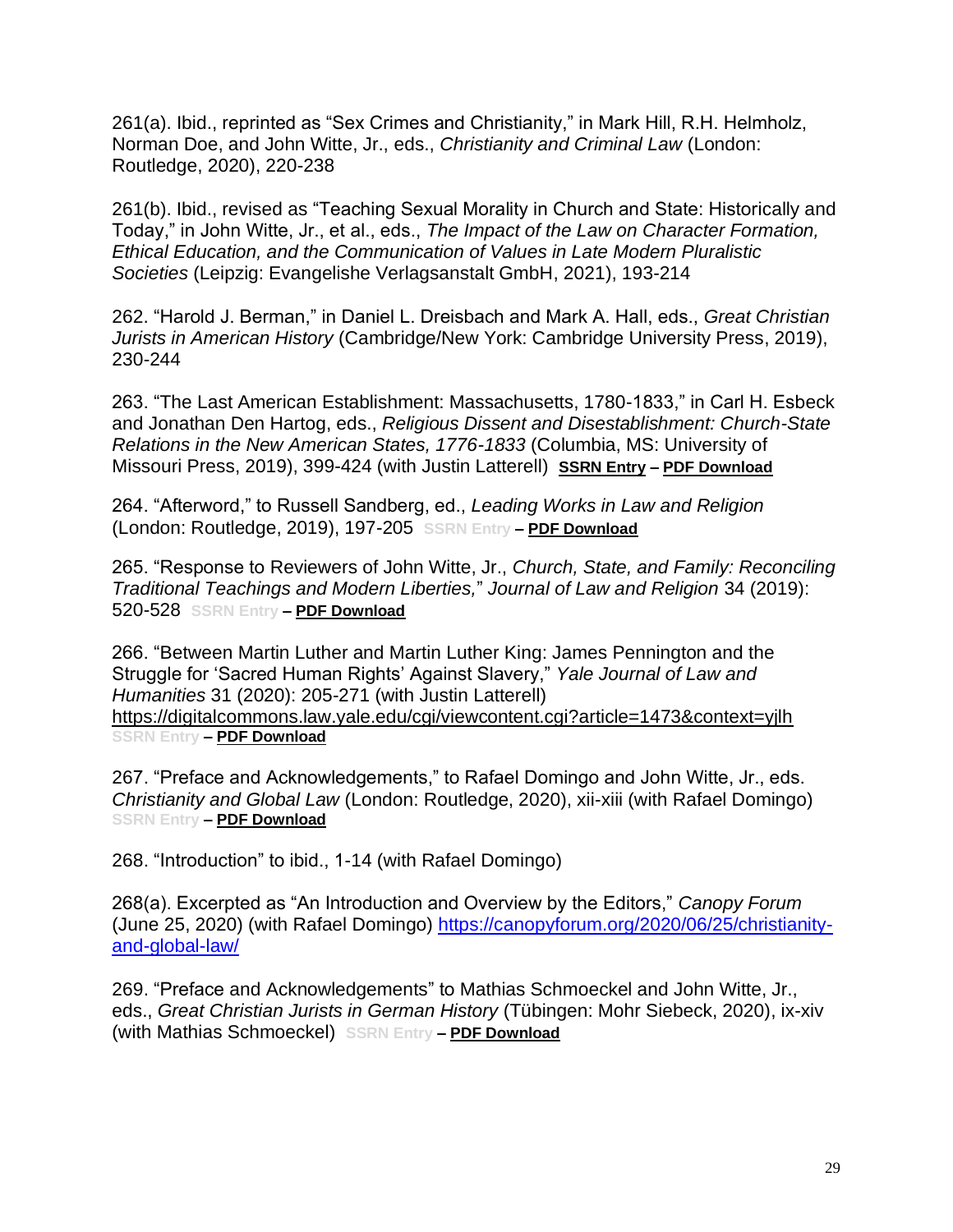269(a). Excerpted as "Great Jurists in German History," *Canopy Forum* (July 16, 2020) (with Mathias Schmoeckel) [https://canopyforum.org/2020/07/16/great-christian-jurists](https://canopyforum.org/2020/07/16/great-christian-jurists-in-german-history/)[in-german-history/](https://canopyforum.org/2020/07/16/great-christian-jurists-in-german-history/)

270. "Preface and Acknowledgements" to Mark Hill, R.H. Helmholz, Norman Doe, and John Witte, Jr., eds., *Christianity and Criminal Law* (London: Routledge, 2020), xix-xxi

271. "Foreword," to Orazio Condorelli and Rafael Domingo, eds., *Law and the Christian Tradition in Italy: The Legacy of the Great Jurists* (London: Routledge, 2020), x-xiii **SSRN Entry – [PDF Download](https://www.johnwittejr.com/uploads/9/0/1/4/90145433/a271.pdf)**

271(a). Ibid., reprinted as "Book Review of Orazio Condorelli and Rafael Domingo, eds., Law and the Christian Tradition in Italy: The Legacy of the Great Jurists (London: Routledge, 2020)," *Canopy Forum* (June 14, 2020) <https://canopyforum.org/2020/06/04/review-law-and-the-christian-tradition-in-italy/>

272. "The Right to Self-Defense as the *Grundnorm* for Human Rights: A Response to David Little," *Canopy Forum* (July 6, 2020) [https://canopyforum.org/2020/07/06/the-right-to-self-defense-as-the-grundnorm-for](https://canopyforum.org/2020/07/06/the-right-to-self-defense-as-the-grundnorm-for-human-rights-a-response-to-david-little/)[human-rights-a-response-to-david-little/](https://canopyforum.org/2020/07/06/the-right-to-self-defense-as-the-grundnorm-for-human-rights-a-response-to-david-little/)

273. "The Uses of Law for the Formation of Character: A Classic Protestant Doctrine for Late-Modern Liberal Societies?" in Michael Welker, et al., eds., *The Impact of Religion on Character Formation in Late Modern Societies* (Leipzig: Evangelische Verlagsanhalt, 2020), 261-283

274. "Meet the New Boss of Religious Freedom: The New Cases in the Court of Justice of the European Union," *Texas International Law Review* 55 (2020): 223-268 (with Andrea Pin)

275. "Foreword," to Kjell Å Moedéer and Helle Vogt, eds., *Law and the Christian Tradition in Scandinavia: The Writings of Great Nordic Jurists* (London: Routledge, 2020), xi-xiii

275(a). Ibid., reprinted in *Canopy Forum* (October 15, 2020) <https://canopyforum.org/2020/10/15/law-and-the-christian-tradition-in-scandinavia/>

276. "Foreword," to Norman Doe, ed., *Church Laws and Ecumenism: A New Path for Christian Unity* (London: Routledge, 2020), vii-ix

276(a). Ibid. reprinted in *Canopy Forum* (October 1, 2020) <https://canopyforum.org/2020/10/01/review-church-laws-and-ecumenism/>

277. "A Tribute to Frank S. Alexander," *Journal of Law and Religion* 35 (2020): 193-197

278. "Book Review of Sarah M. S. Pearsall, *Polygamy: An Early American History*. New Haven: Yale University Press, 2019," *Journal of Law and Religion* 35 (2020): 353-357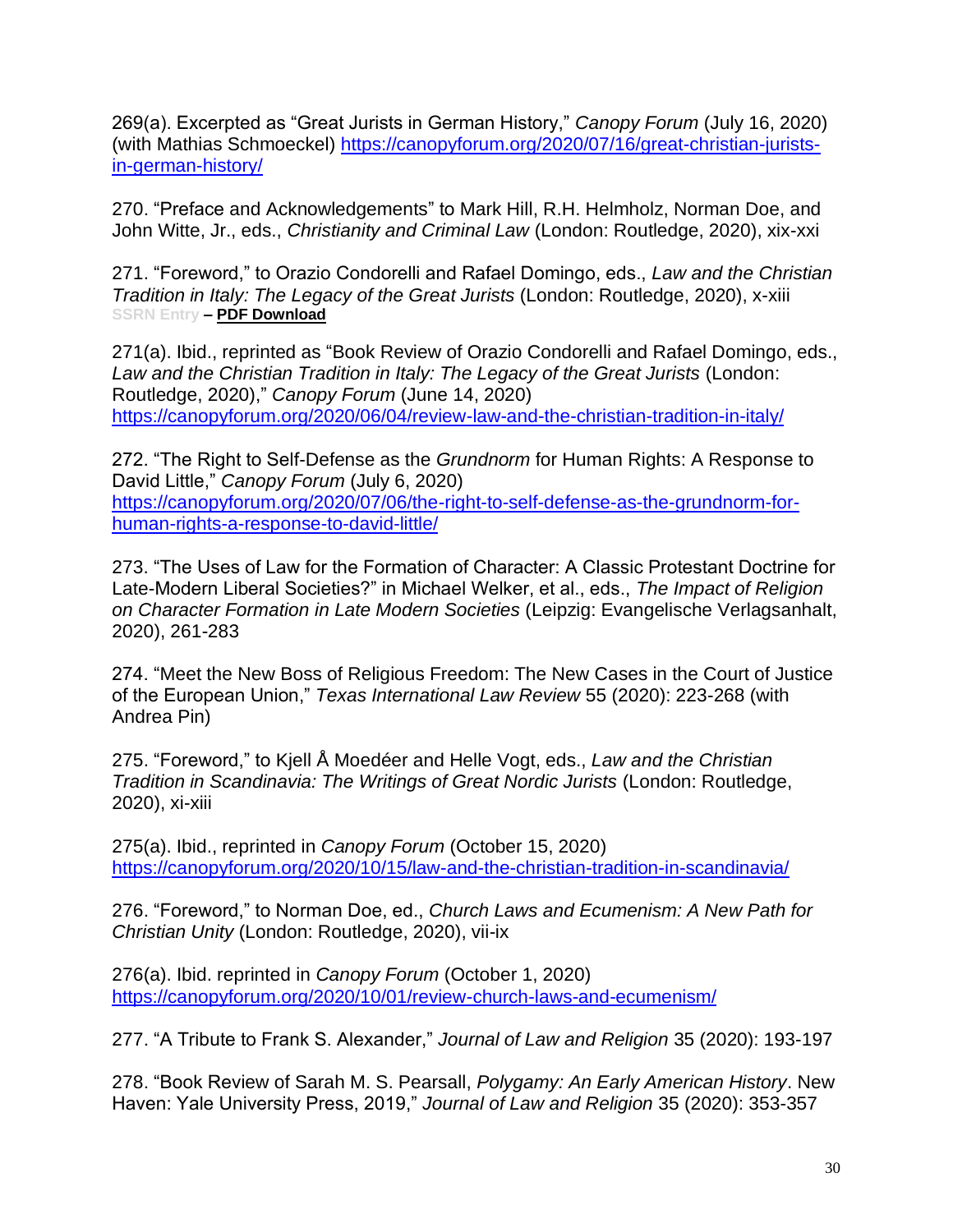279. "Character Formation, Ethical Education, and the Communication of Values in Late Modern Pluralistic Societies," *Canopy Forum* (September 10, 2020) [https://canopyforum.org/2020/09/10/character-formation-ethical-education-and-the](https://canopyforum.org/2020/09/10/character-formation-ethical-education-and-the-communication-of-values-in-late-modern-pluralistic-societies/)[communication-of-values-in-late-modern-pluralistic-societies/](https://canopyforum.org/2020/09/10/character-formation-ethical-education-and-the-communication-of-values-in-late-modern-pluralistic-societies/) (with Michael Welker)

280. "Foreword," to Robert F. Cochran, Jr. and Michael Moreland, eds., *Christianity and Private Law* (London: Routledge, 2020), viii-x

280(a). Ibid. reprinted in *Canopy Forum* (December 15, 2020) <https://canopyforum.org/2020/12/15/christianity-and-private-law/>

281. "The Right of Freedom of Religion: An Historical Perspective from the West," in Silvio Ferrari, et al., eds., *Routledge Handbook on Freedom of Religion and Belief*  (London: Routledge, 2020), 9-24

282. "Abraham Kuyper and Reformed Public Theology," *International Journal of Reformed Theology and Life* 6(3) (2020) (with Eric Wang) [https://uniocc.com/archive/Kuyper-and-Reformed-Public-Theology-Family-Freedom](https://uniocc.com/archive/Kuyper-and-Reformed-Public-Theology-Family-Freedom-and-Fortune)[and-Fortune](https://uniocc.com/archive/Kuyper-and-Reformed-Public-Theology-Family-Freedom-and-Fortune)

282 (a). Abridged as "Volume Introduction: Abraham Kuyper: Always Reforming," in Abraham Kuyper, *On Charity and Justice,* ed. Jordan Ballor and Matthew J. Tuininga (Bellingham, WA: Lexham Press, 2022), xxxiii-xlvi

283. "Faith in Strasbourg and Luxembourg: The Fresh Rise of Religious Freedom Litigation in the Pan-European Courts," *Emory Law Journal* 70 (2021): 587-661 (with Andrea Pin)

284. "Introduction," to John Witte, Jr., et al., eds., *The Impact of the Law on Character Formation, Ethical Education, and the Communication of Values in Late Modern Pluralistic Societies* (Leipzig: Evangelische Verlagsanstalt GmbH, 2021), 15-30

285. "The Educational Values of Law and Religion Study," in William Schweiker, et al., eds., *The Impact of Academic Research on Character Formation, Ethical Education, and the Communication of Values in Late Modern Pluralistic Societies* (Leipzig: Evangelische Verlagsanstalt GmbH, 2021), 67-98

286. "Slaughtering Religious Freedom at the Court of Justice of the European Union," *Canopy Forum* (February 16, 2021) [https://canopyforum.org/2021/02/16/slaughtering](https://canopyforum.org/2021/02/16/slaughtering-religious-freedom-at-the-court-of-justice-of-the-european-union/)[religious-freedom-at-the-court-of-justice-of-the-european-union/](https://canopyforum.org/2021/02/16/slaughtering-religious-freedom-at-the-court-of-justice-of-the-european-union/) (with Andrea Pin)

287. "From Bentham to Biggar: Skepticism About Rights Skepticism," *Canopy Forum*  (June 11, 2021)

[https://canopyforum.org/2021/06/11/from-bentham-to-biggar-skepticism-about-rights](https://canopyforum.org/2021/06/11/from-bentham-to-biggar-skepticism-about-rights-skepticism/)[skepticism/](https://canopyforum.org/2021/06/11/from-bentham-to-biggar-skepticism-about-rights-skepticism/)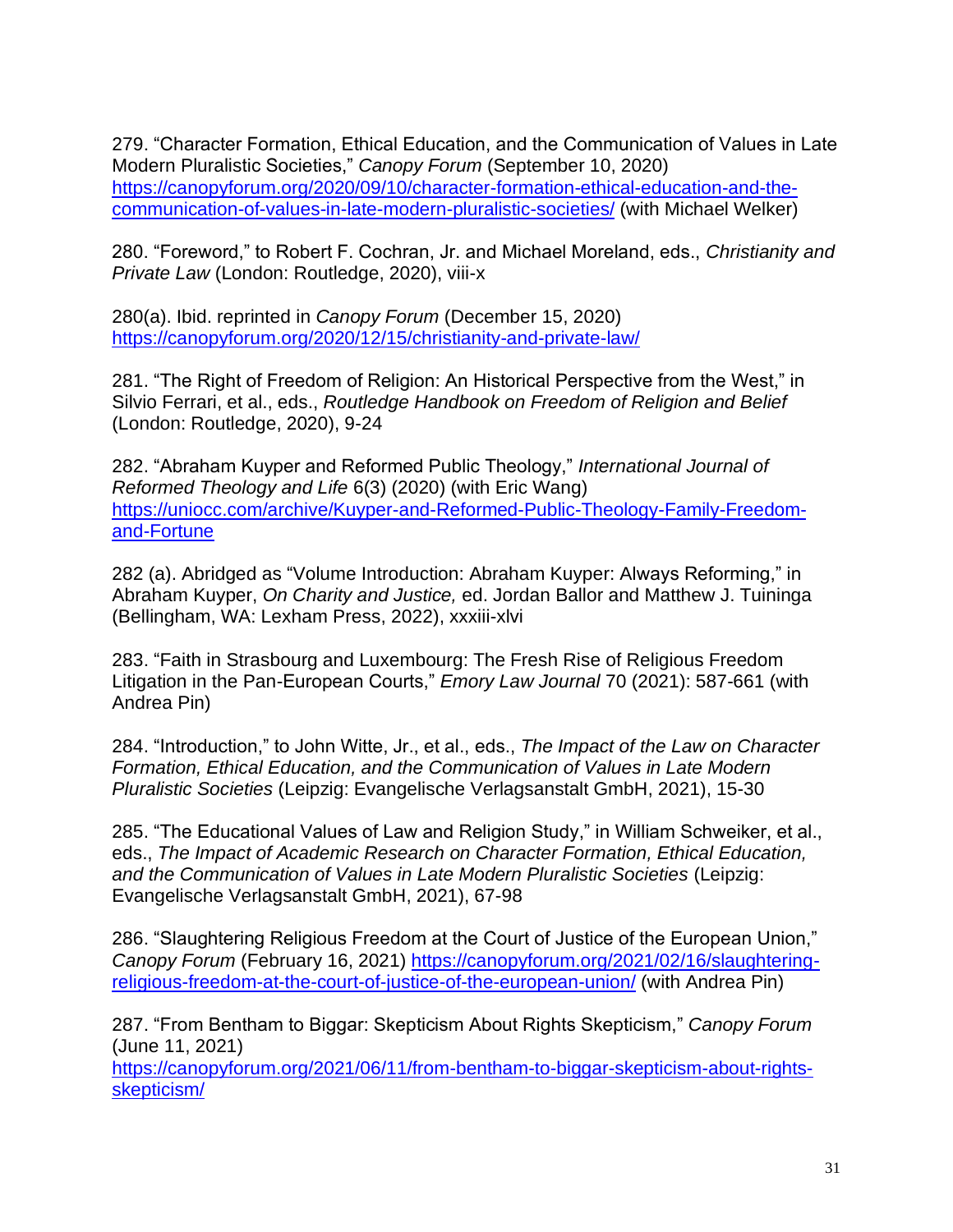287(a). Ibid. abridged in Review of Nigel Biggar, *What's Wrong with Rights?* Oxford: Oxford University Press, 2020. *Oxford Journal of Law and Religion* 10 (2021): 342-47

288. "Freedom and Order, Christianity, Human Rights, and Culture" [Interview by Zhi-Bin Xie], *Jiandao: A Journal of Bible and Theology* 56 (July, 2021): 113-30 (in Chinese)

289. "Foreword," to M.C. Mirow and Rafael Domingo, eds., *Law and Christianity in Latin America: The Work of Great Jurists* (London: Routledge, 2021), xii-xvi

289(a). Ibid., reprinted in *Canopy Forum* (August 20, 2021) [https://canopyforum.org/2021/08/20/law-and-christianity-in-latin-america-the-work-of](https://canopyforum.org/2021/08/20/law-and-christianity-in-latin-america-the-work-of-great-jurists/)[great-jurists/](https://canopyforum.org/2021/08/20/law-and-christianity-in-latin-america-the-work-of-great-jurists/)

290. "Foreword," to Paul Valliere and Randall Poole, eds., *Law and the Christian Tradition in Modern Russia* (London: Routledge, 2021), ix-xi

290(a). Ibid., reprinted in *Canopy Forum* (November 24, 2021) <https://canopyforum.org/2021/11/24/law-and-the-christian-tradition-in-modern-russia/>

291. "Preface," in John Witte, Jr., et al., eds., *The Impact of the Family on Character Formation, Ethical Education, and the Communication of Values in Late Modern Pluralistic Societies* (Leipzig: Evangelische Verlagsanstalt GmbH, 2022),1-7

292. "It Takes a Society to Raise a Family': The Multidimensional Family Sphere," in ibid., 13-39

293. "Restoring the Value(s) of Religion in American Public Education," in Stephen Pickard et al., eds., *The Impact of Education on Character Formation, Ethical Education, and the Communication of Values in Late Modern Pluralistic Societies*  (Leipzig: Evangelische Verlagsanstalt GmbH, 2022), 89-106

294. *The Oxford Dictionary of the Christian Church,* 4<sup>th</sup> ed., Andrew Louth, ed. (Oxford: Oxford University Press, 2022), entries on "bigamy," "children," "digamy," "diriment impediments," "divorce," "kindred and affinity table," "marriage," "mixed marriage," "nullity"

295. "Natural Law in Europe and America (1600- )," in Constance E. Fuery, et al., eds., *The Encyclopedia of the Bible and its Reception* (Berlin: DeGruyter, 2022), vol. 20

296. "Law at the Backbone: The Christian Legal Ecumenism of Norman Doe," *Ecclesiastical Law Journal* 24 (2022): 192-208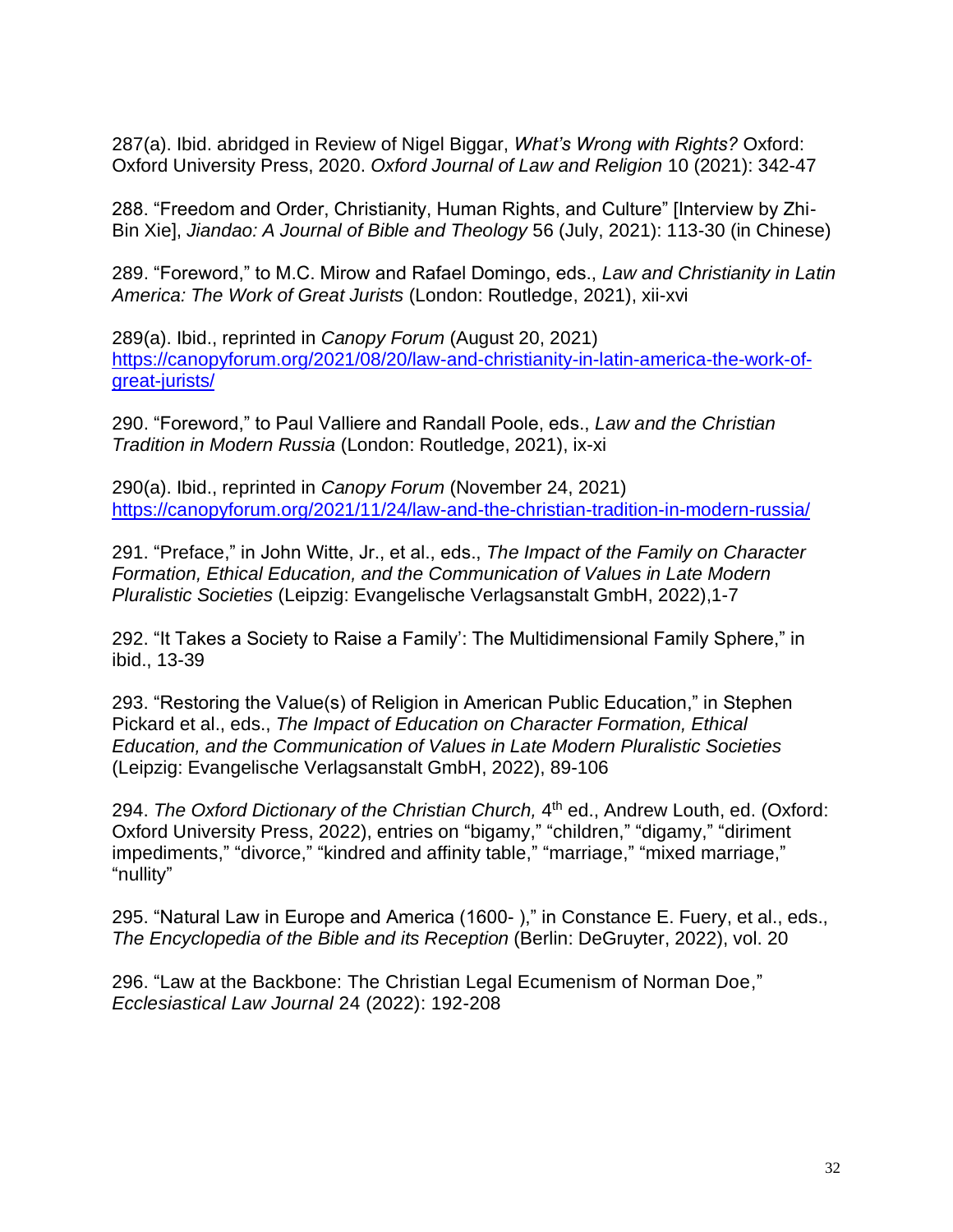## **Completed Articles in Press**

"The Protestant Reformation of Constitutionalism," in Nicholas Aroney and Ian Leigh, eds., *Christianity and Constitutionalism* (Oxford: Oxford University Press)

"Faith in Strasbourg? Religious Freedom in the European Court of Human Rights," *IDC Law Journal*

"Natural Law and Natural Rights in the Early Protestant Tradition," in Tom Angier and Iain Benson, eds., *Cambridge Handbook on Natural Law and Natural Rights*  (Cambridge: Cambridge University Press)

"Balancing No Establishment and Free Exercise of Religion Guarantees in American Education," in Peter Lake, ed., *Oxford Handbook of U.S. Higher Education Law* (Oxford: Oxford University Press)

Ibid., reprinted and updated in *CCCU Advance Journal*

"Abraham Kuyper and Reformed Public Theology," in Zhibin Xie, ed., *Protestantism and Modernity: Abraham Kuyper, Max Weber, and Ernst Troeltsch* (Hong Kong: Institute of Sino-Christian Studies)

"Freedom and Order: Christianity, Human Rights, and Culture: An Interview with Christian Jurist John Witte, Jr.," in Zhibin Xie, ed., *Protestantism and Modernity: Abraham Kuyper, Max Weber, and Ernst Troeltsch* (Hong Kong: Institute of Sino-Christian Studies)

"Back to the Sources! What's Clear and Not so Clear about the Original Intent of the First Amendment," *BYU Law Review* 

"Biblical Foundations of Human Rights and Liberties," *Jahrbuch für biblische Theologie* (with Eric Wang)

"'We Must Obey God Rather Than Men'": Lutheran Resistance Against Pope and Emperor in the Reformation Era," in David Gides, ed., *Uncivil Disobedience: Theological Perspectives* (Minneapolis: Fortress Press)

Ibid., revised as "Resisting Political Authority to Protect Faith and Morality: Enduring Lessons from the Lutheran Reformation," in Piet Naude, et al., eds., *The Impact of Politics on Character Formation, Ethical Education, and the Communication of Values in Late Modern Pluralistic Societies* (Leipzig: Evangelische Verlagsanstalt GmbH)

"Law and the Protestant Reformation," in John Witte, Jr. and Rafael Domingo, eds., *Oxford Handbook on Christianity and Law* (Oxford: Oxford University Press)

"Law and Christianity During the Enlightenment," in ibid. (with Harold J. Berman)